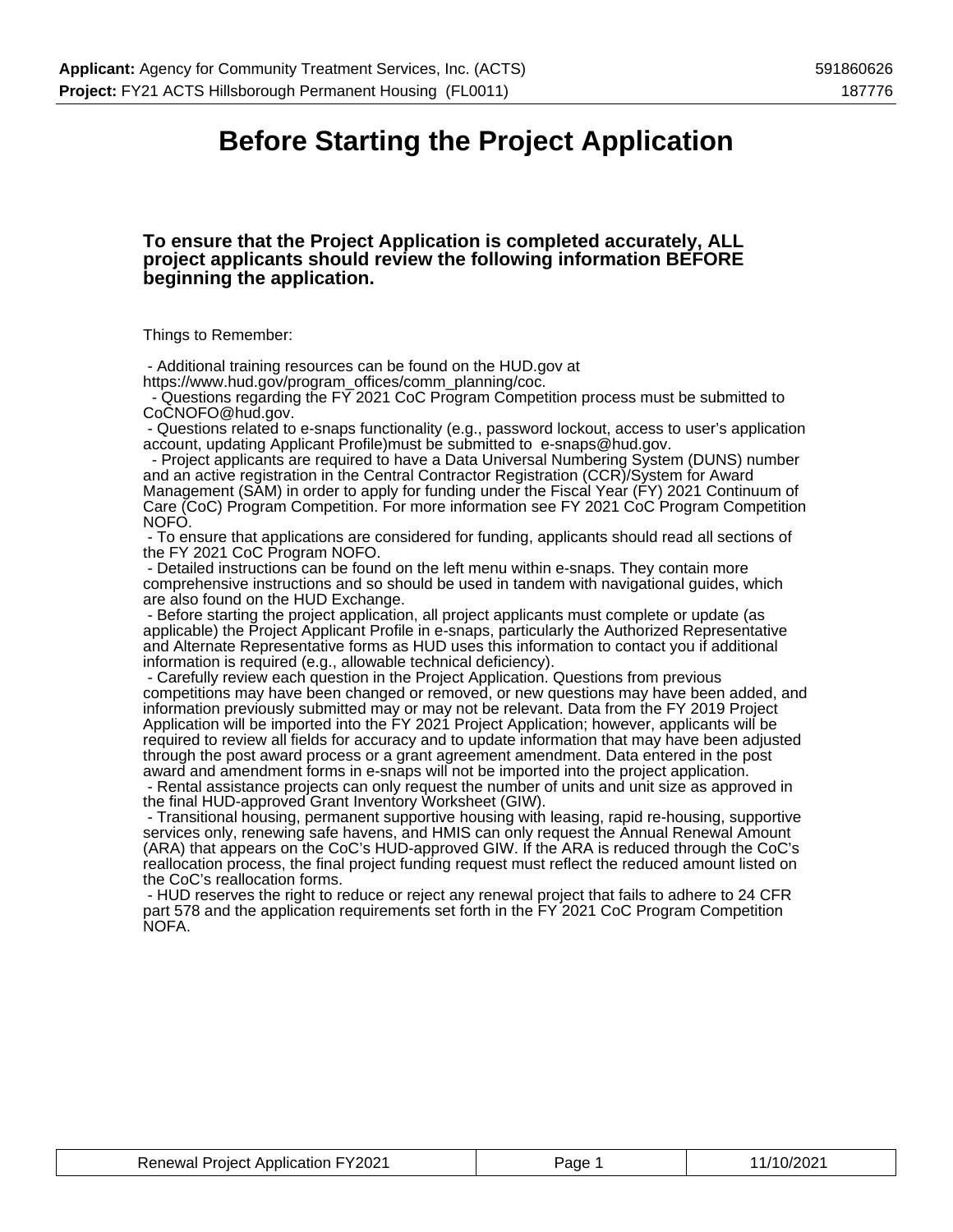# **1A. SF-424 Application Type**

| <b>1. Type of Submission:</b> Application                                                                                                                                                                                                                                                     |                                                     |
|-----------------------------------------------------------------------------------------------------------------------------------------------------------------------------------------------------------------------------------------------------------------------------------------------|-----------------------------------------------------|
|                                                                                                                                                                                                                                                                                               | 2. Type of Application: Renewal Project Application |
| If "Revision", select appropriate letter(s):                                                                                                                                                                                                                                                  |                                                     |
| If "Other", specify:                                                                                                                                                                                                                                                                          |                                                     |
| <b>3. Date Received: 11/10/2021</b>                                                                                                                                                                                                                                                           |                                                     |
| 4. Applicant Identifier:                                                                                                                                                                                                                                                                      |                                                     |
| 5a. Federal Entity Identifier:                                                                                                                                                                                                                                                                |                                                     |
| 5b. Federal Award Identifier:<br>This is the first 6 digits of the Grant Number,<br>known as the PIN, that will also be indicated<br>on Screen 3A Project Detail. This number<br>must match the first 6 digits of the grant<br>number on the HUD approved Grant Inventory<br>Worksheet (GIW). | <b>FL0011</b>                                       |
| <b>Check to confrim that the Federal Award</b><br>Identifier has been updated to reflect the<br>most recently awarded grant number                                                                                                                                                            | $\mathsf{X}$                                        |
| 6. Date Received by State:                                                                                                                                                                                                                                                                    |                                                     |
| 7. State Application Identifier:                                                                                                                                                                                                                                                              |                                                     |

| <b>Renewal Project Application FY2021</b> | Page 2 | 11/10/2021 |
|-------------------------------------------|--------|------------|
|-------------------------------------------|--------|------------|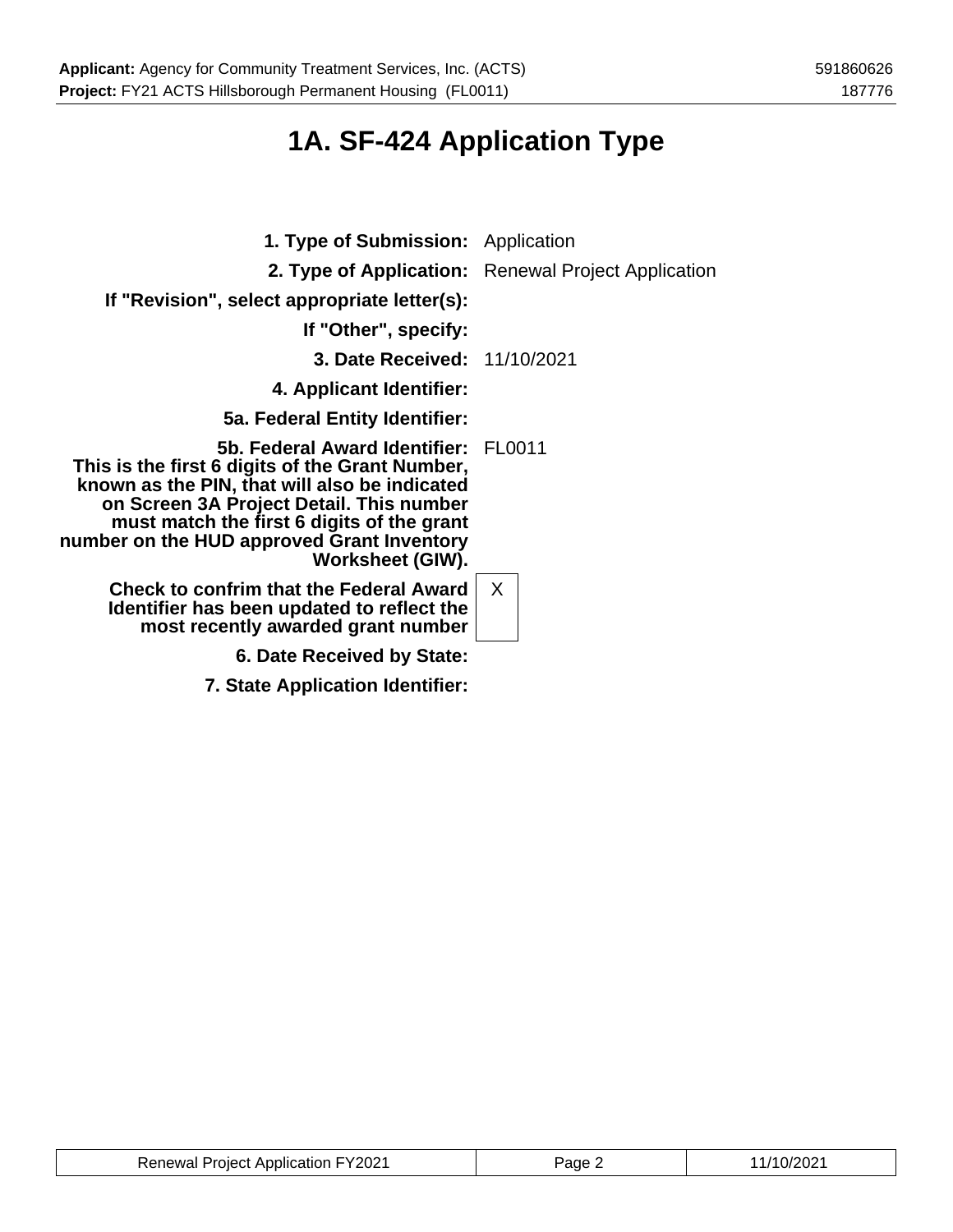## **1B. SF-424 Legal Applicant**

| 8. Applicant<br>b. Employer/Taxpayer Identification Number 59-1860626<br>(EIN/TIN): | (ACTS)                | a. Legal Name: Agency for Community Treatment Services, Inc. |                   |  |
|-------------------------------------------------------------------------------------|-----------------------|--------------------------------------------------------------|-------------------|--|
| c. Organizational DUNS:                                                             |                       | 172117764                                                    | PLUS <sub>4</sub> |  |
|                                                                                     |                       |                                                              |                   |  |
| d. Address                                                                          |                       |                                                              |                   |  |
|                                                                                     |                       | <b>Street 1: 4612 N. 56th Street</b>                         |                   |  |
| <b>Street 2:</b>                                                                    |                       |                                                              |                   |  |
|                                                                                     | City: Tampa           |                                                              |                   |  |
| <b>County:</b>                                                                      | Hillsborough          |                                                              |                   |  |
|                                                                                     | <b>State: Florida</b> |                                                              |                   |  |
| <b>Country: United States</b>                                                       |                       |                                                              |                   |  |
| Zip / Postal Code: 33610                                                            |                       |                                                              |                   |  |
| e. Organizational Unit (optional)                                                   |                       |                                                              |                   |  |
| <b>Department Name:</b> Housing Dept.                                               |                       |                                                              |                   |  |
| <b>Division Name:</b>                                                               |                       |                                                              |                   |  |
|                                                                                     |                       |                                                              |                   |  |
| f. Name and contact information of person to<br>be                                  |                       |                                                              |                   |  |
| contacted on matters involving this<br>application                                  |                       |                                                              |                   |  |
| Prefix: Mr.                                                                         |                       |                                                              |                   |  |
| <b>First Name:</b>                                                                  | Hayward               |                                                              |                   |  |
| <b>Middle Name:</b>                                                                 |                       |                                                              |                   |  |
| <b>Last Name:</b>                                                                   | Davis                 |                                                              |                   |  |
| Suffix:                                                                             |                       |                                                              |                   |  |
|                                                                                     |                       | Title: Housing Program Administrator                         |                   |  |

**Organizational Affiliation:** Agency for Community Treatment Services, Inc. (ACTS)

| <b>Renewal Project Application FY2021</b> | Page | /10/2021 |
|-------------------------------------------|------|----------|
|-------------------------------------------|------|----------|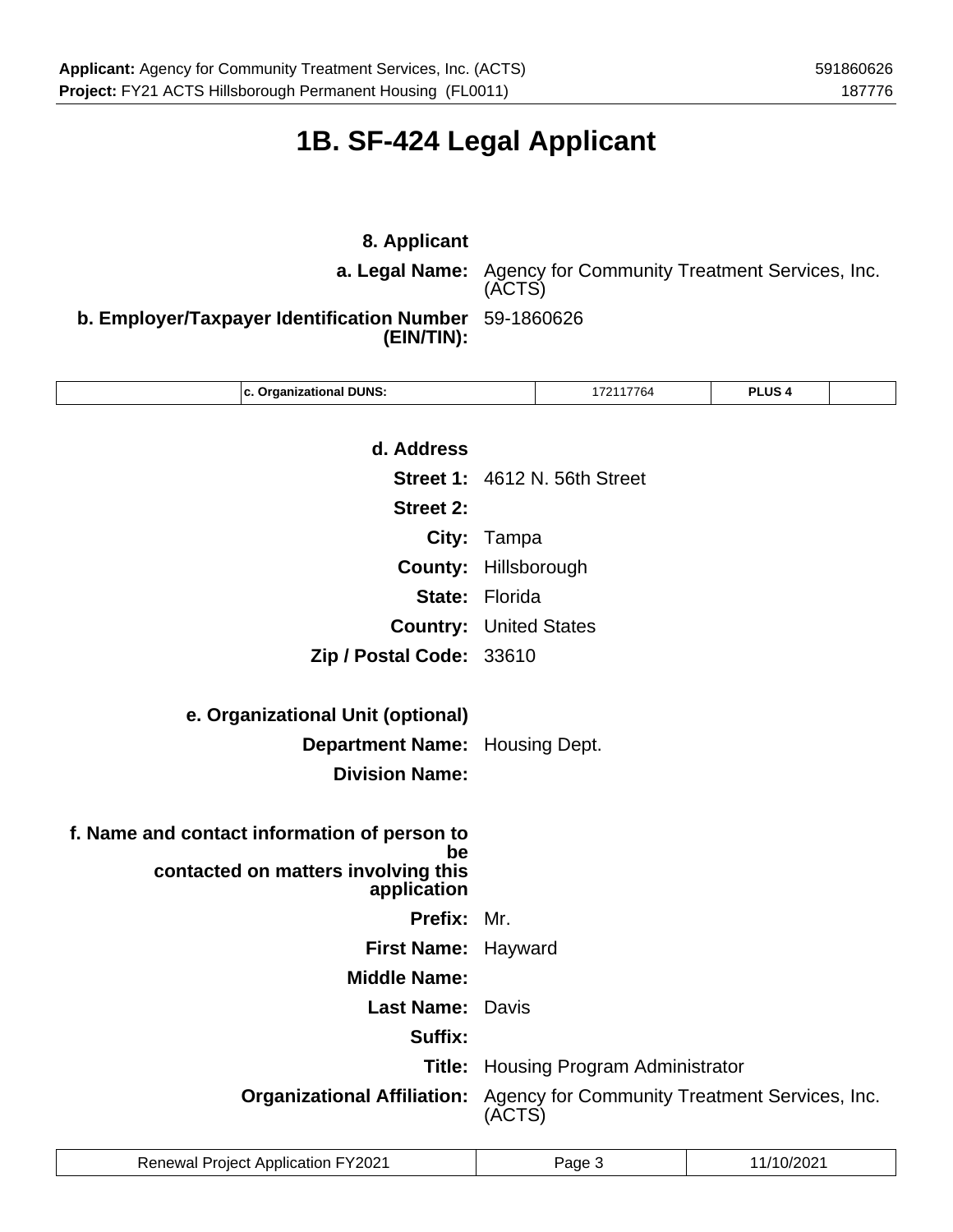| <b>Telephone Number:</b> (813) 850-7743 |                                   |
|-----------------------------------------|-----------------------------------|
| <b>Extension:</b>                       |                                   |
|                                         | <b>Fax Number:</b> (813) 621-6899 |
|                                         | <b>Email:</b> hdavis@actsfl.org   |

| <b>Renewal Project Application FY2021</b> | Page | 11/10/2021 |
|-------------------------------------------|------|------------|
|-------------------------------------------|------|------------|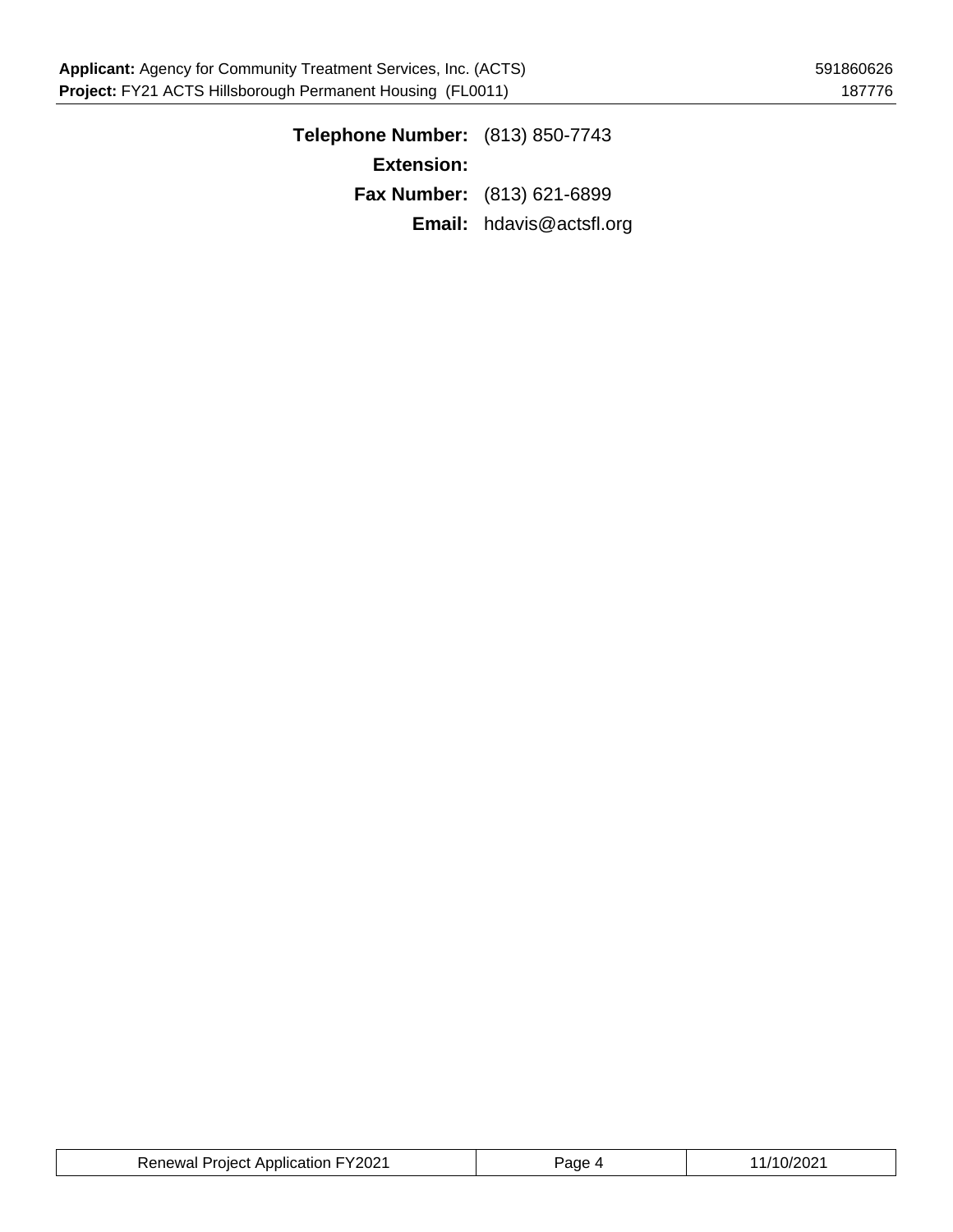# **1C. SF-424 Application Details**

|                                                                  | 9. Type of Applicant: M. Nonprofit with 501C3 IRS Status                |  |
|------------------------------------------------------------------|-------------------------------------------------------------------------|--|
|                                                                  | 10. Name of Federal Agency: Department of Housing and Urban Development |  |
| 11. Catalog of Federal Domestic Assistance CoC Program<br>Title: |                                                                         |  |
| CFDA Number: 14.267                                              |                                                                         |  |
| 12. Funding Opportunity Number: FR-6500-N25                      |                                                                         |  |
|                                                                  | <b>Title: Continuum of Care Homeless Assistance</b><br>Competition      |  |
| <b>13. Competition Identification Number:</b>                    |                                                                         |  |

**Title:**

| SY2021<br>Renewal Project Application F | ∍חה? | I I J/<br>____ |
|-----------------------------------------|------|----------------|
|                                         |      |                |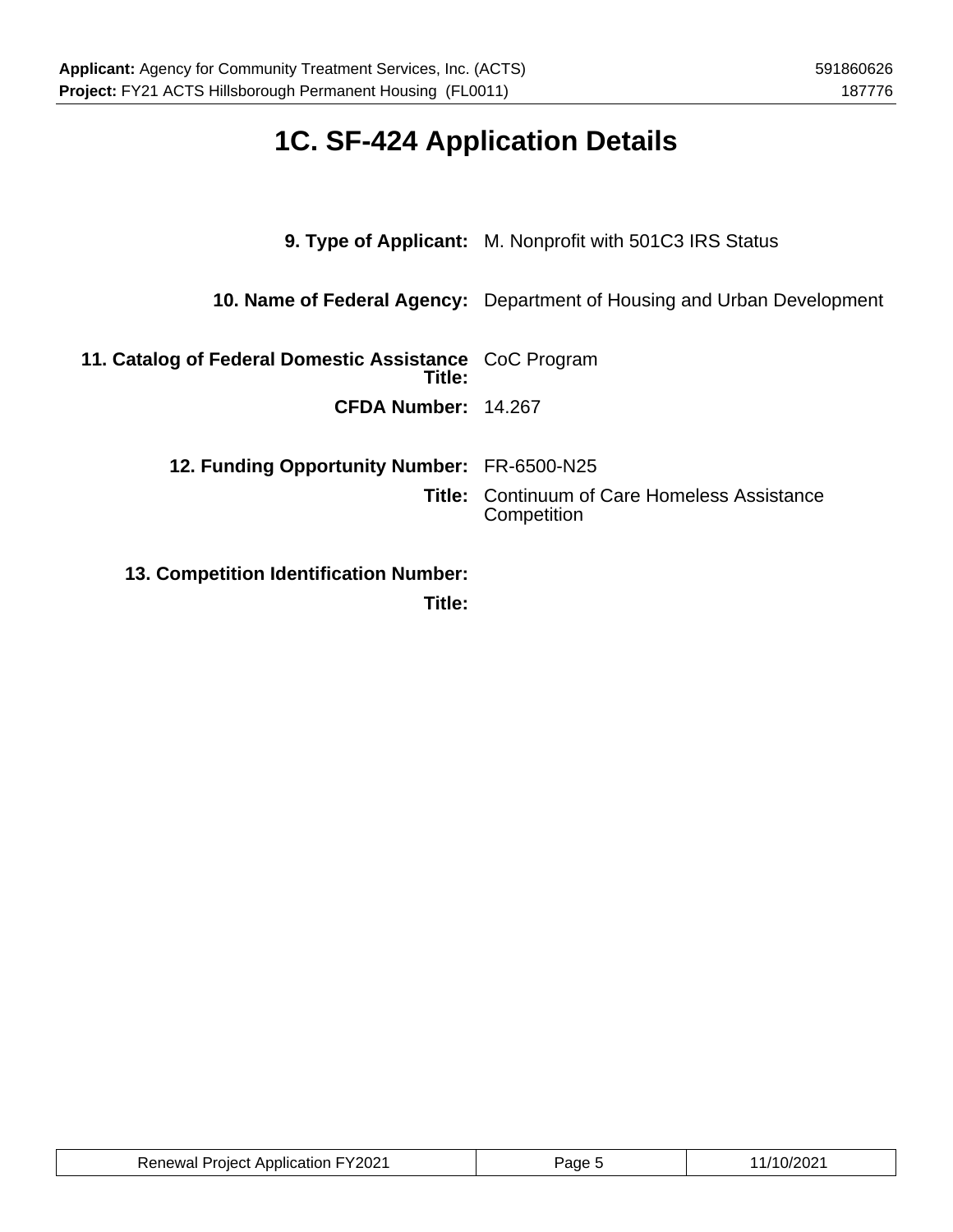# **1D. SF-424 Congressional District(s)**

| 14. Area(s) affected by the project (State(s) Florida |                                                                                                    |
|-------------------------------------------------------|----------------------------------------------------------------------------------------------------|
| only):<br>(for multiple selections hold CTRL key)     |                                                                                                    |
|                                                       |                                                                                                    |
|                                                       | 15. Descriptive Title of Applicant's Project: FY21 ACTS Hillsborough Permanent Housing<br>(FL0011) |
|                                                       |                                                                                                    |
| 16. Congressional District(s):                        |                                                                                                    |
| (for multiple selections hold CTRL key)               | a. Applicant: FL-014, FL-015, FL-012                                                               |
| (for multiple selections hold CTRL key)               | <b>b. Project:</b> FL-016, FL-014, FL-015, FL-012                                                  |
|                                                       |                                                                                                    |
| 17. Proposed Project                                  |                                                                                                    |
| a. Start Date: 07/01/2022                             |                                                                                                    |
| <b>b. End Date: 06/30/2023</b>                        |                                                                                                    |
|                                                       |                                                                                                    |
| 18. Estimated Funding (\$)<br>a. Federal:             |                                                                                                    |
| b. Applicant:                                         |                                                                                                    |
| c. State:                                             |                                                                                                    |
| d. Local:                                             |                                                                                                    |
| e. Other:                                             |                                                                                                    |
| f. Program Income:                                    |                                                                                                    |
| g. Total:                                             |                                                                                                    |
|                                                       |                                                                                                    |

| <b>Renewal Project Application FY2021</b> | Page 6 | 11/10/2021 |
|-------------------------------------------|--------|------------|
|-------------------------------------------|--------|------------|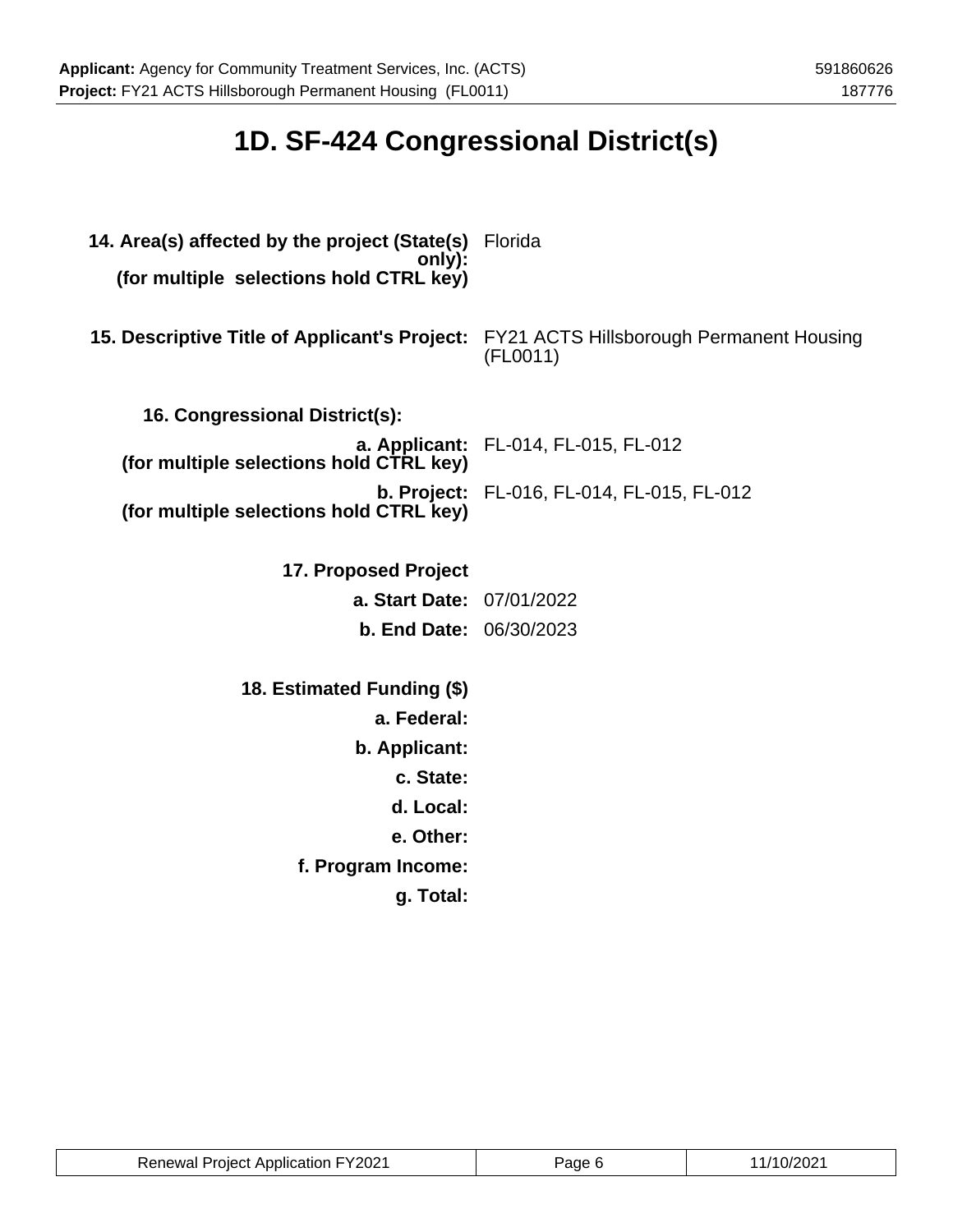## **1E. SF-424 Compliance**

**State Executive Order 12372 Process?** been selected by the State for review.

**19. Is the Application Subject to Review By** b. Program is subject to E.O. 12372 but has not

**If "YES", enter the date this application was made available to the State for review:**

**20. Is the Applicant delinquent on any Federal** No **debt?**

**If "YES," provide an explanation:**

| <b>Renewal Project Application FY2021</b> | aae | 10/2021 |
|-------------------------------------------|-----|---------|
|-------------------------------------------|-----|---------|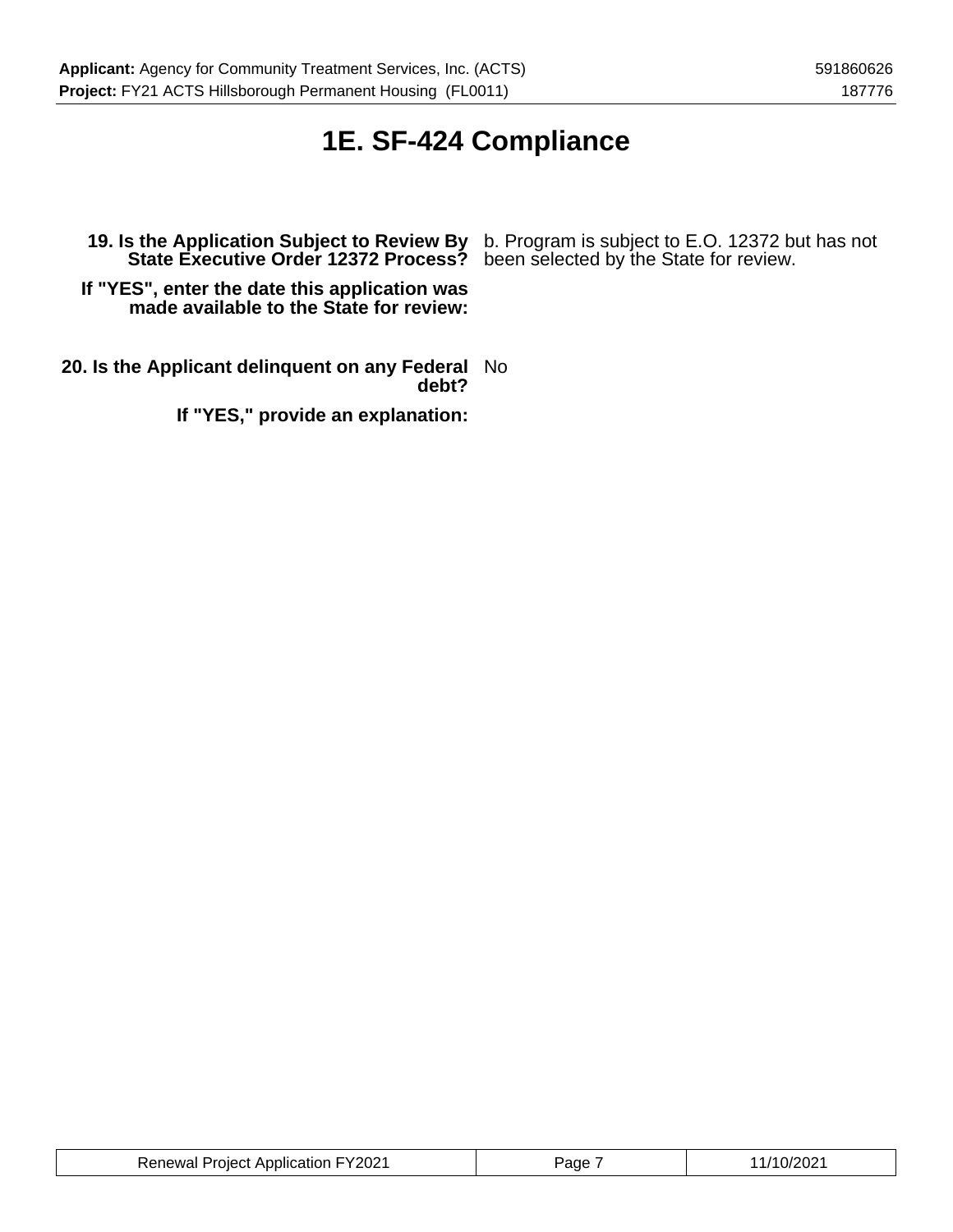## **1F. SF-424 Declaration**

**By signing and submitting this application, I certify (1) to the statements contained in the list of certifications\*\* and (2) that the statements herein are true, complete, and accurate to the best of my knowledge. I also provide the required assurances\*\* and agree to comply with any resulting terms if I accept an award. I am aware that any false, fictitious, or fraudulent statements or claims may subject me to criminal, civil, or administrative penalties. (U.S. Code, Title 218, Section 1001)**

**I AGREE:** X

**21. Authorized Representative**

| <b>Prefix: Mrs.</b>                                               |                                                                                              |
|-------------------------------------------------------------------|----------------------------------------------------------------------------------------------|
| First Name: Asha                                                  |                                                                                              |
| <b>Middle Name:</b>                                               |                                                                                              |
| <b>Last Name:</b> Terminello                                      |                                                                                              |
| Suffix:                                                           |                                                                                              |
|                                                                   | <b>Title:</b> Chief Executive Officer                                                        |
| <b>Telephone Number:</b> (813) 246-4899<br>(Format: 123-456-7890) |                                                                                              |
| (Format: 123-456-7890)                                            | <b>Fax Number:</b> (813) 621-6899                                                            |
|                                                                   | <b>Email:</b> aterminello@actsfl.org                                                         |
|                                                                   | <b>Signature of Authorized Representative:</b> Considered signed upon submission in e-snaps. |
| <b>Date Signed: 11/10/2021</b>                                    |                                                                                              |

| <b>Renewal Project Application FY2021</b> | Page 8 | 11/10/2021 |
|-------------------------------------------|--------|------------|
|-------------------------------------------|--------|------------|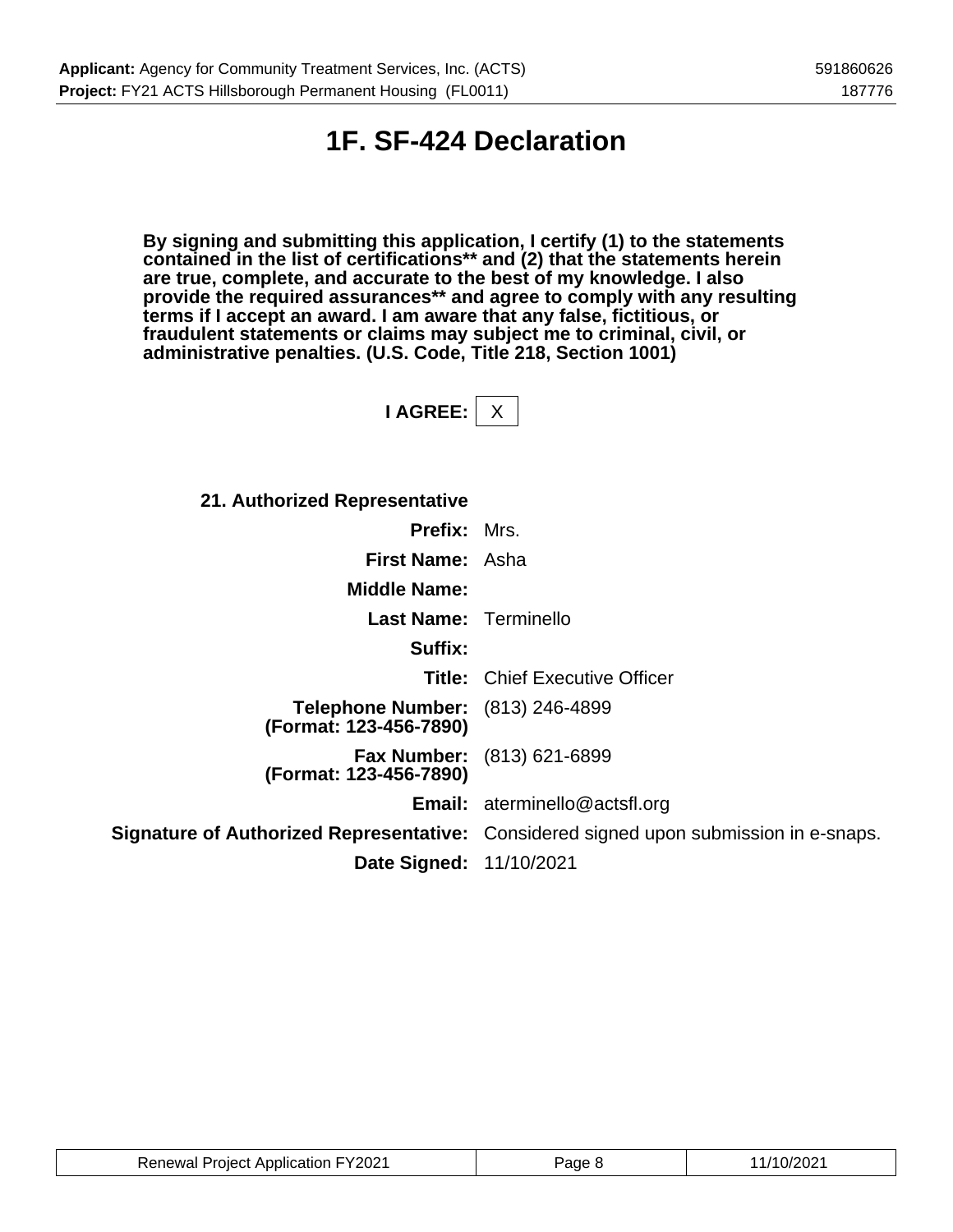## **1G. HUD 2880**

### **Applicant/Recipient Disclosure/Update Report - form HUD-2880 U.S. Department of Housing and Urban Development OMB Approval No. 2506-0214 (exp.02/28/2022)**

### **Applicant/Recipient Information**

### **1. Applicant/Recipient Name, Address, and Phone**

|                                         | Agency Legal Name: Agency for Community Treatment Services, Inc.<br>(ACTS)                 |
|-----------------------------------------|--------------------------------------------------------------------------------------------|
| <b>Prefix: Mrs.</b>                     |                                                                                            |
| First Name: Asha                        |                                                                                            |
| <b>Middle Name:</b>                     |                                                                                            |
| <b>Last Name: Terminello</b>            |                                                                                            |
| Suffix:                                 |                                                                                            |
|                                         | <b>Title: Chief Executive Officer</b>                                                      |
|                                         | <b>Organizational Affiliation:</b> Agency for Community Treatment Services, Inc.<br>(ACTS) |
| Telephone Number: (813) 246-4899        |                                                                                            |
| <b>Extension:</b>                       |                                                                                            |
|                                         | <b>Email:</b> aterminello@actsfl.org                                                       |
|                                         | City: Tampa                                                                                |
|                                         | <b>County: Hillsborough</b>                                                                |
|                                         | <b>State: Florida</b>                                                                      |
|                                         | <b>Country: United States</b>                                                              |
| Zip/Postal Code: 33610                  |                                                                                            |
|                                         |                                                                                            |
| 2. Employer ID Number (EIN): 59-1860626 |                                                                                            |
|                                         | 3. HUD Program: Continuum of Care Program                                                  |

### **4. Amount of HUD Assistance Requested/Received**

| Renewal Project Application FY2021 | Page . |  |
|------------------------------------|--------|--|
|------------------------------------|--------|--|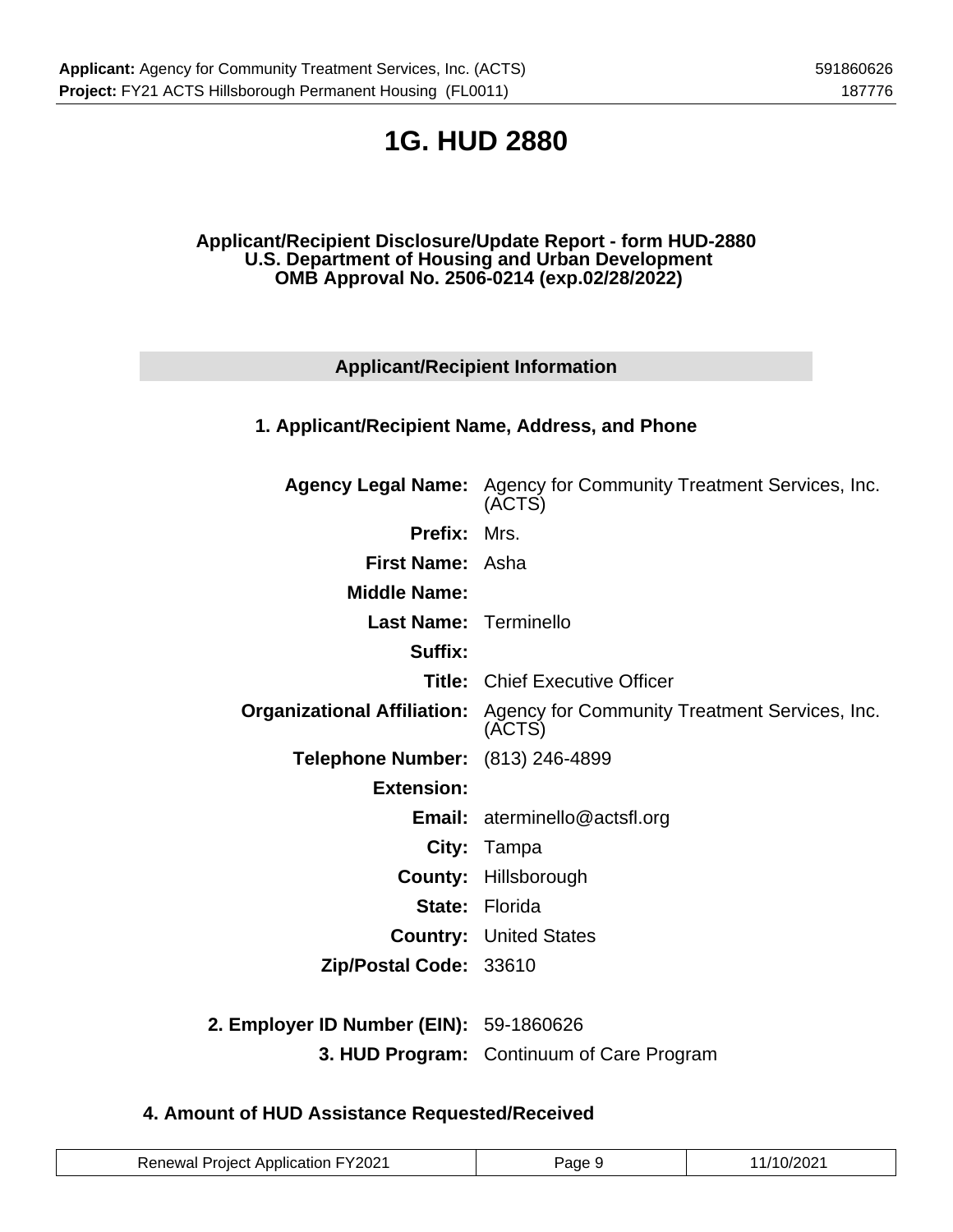### **4a. Total Amount Requested for this project:** \$142,243

## **address, city and state) of the project or** (FL0011) 4612 N. 56th Street Tampa Florida **activity:**

**5. State the name and location (street** FY21 ACTS Hillsborough Permanent Housing

Refer to project name, addresses and CoC Project Identifying Number (PIN) entered into the attached project application.

#### **Part I Threshold Determinations**

**1. Are you applying for assistance for a** Yes **specific project or activity? (For further information, see 24 CFR Sec. 4.3).**

**2. Have you received or do you expect to** Yes **receive assistance within the jurisdiction of the Department (HUD), involving the project or activity in this application, in excess of \$200,000 during this fiscal year (Oct. 1 - Sep. 30)? For further information, see 24 CFR Sec. 4.9.**

#### **Part II Other Government Assistance Provided or Requested/Expected Sources and Use of Funds**

Such assistance includes, but is not limited to, any grant, loan, subsidy, guarantee, insurance, payment, credit, or tax benefit.

| Department/Local Agency Name and Address | <b>Type of Assistance</b> | Amount<br><b>Requested /</b><br>Provided | <b>Expected Uses of the Funds</b> |
|------------------------------------------|---------------------------|------------------------------------------|-----------------------------------|
| <b>HUD-Homeless CoC Polk County</b>      | CoC Grant                 | \$648,539.00 PSH                         |                                   |
| HUD-Tampa Homeless Initiative CoC        | CoC Grant                 | 2214515.0                                | <b>PSH</b>                        |
|                                          |                           |                                          |                                   |
|                                          |                           |                                          |                                   |
|                                          |                           |                                          |                                   |

#### **Part III Interested Parties**

You must disclose:

| <b>Renewal Project Application FY2021</b> | -10<br>Page | 11/10/2021 |
|-------------------------------------------|-------------|------------|
|-------------------------------------------|-------------|------------|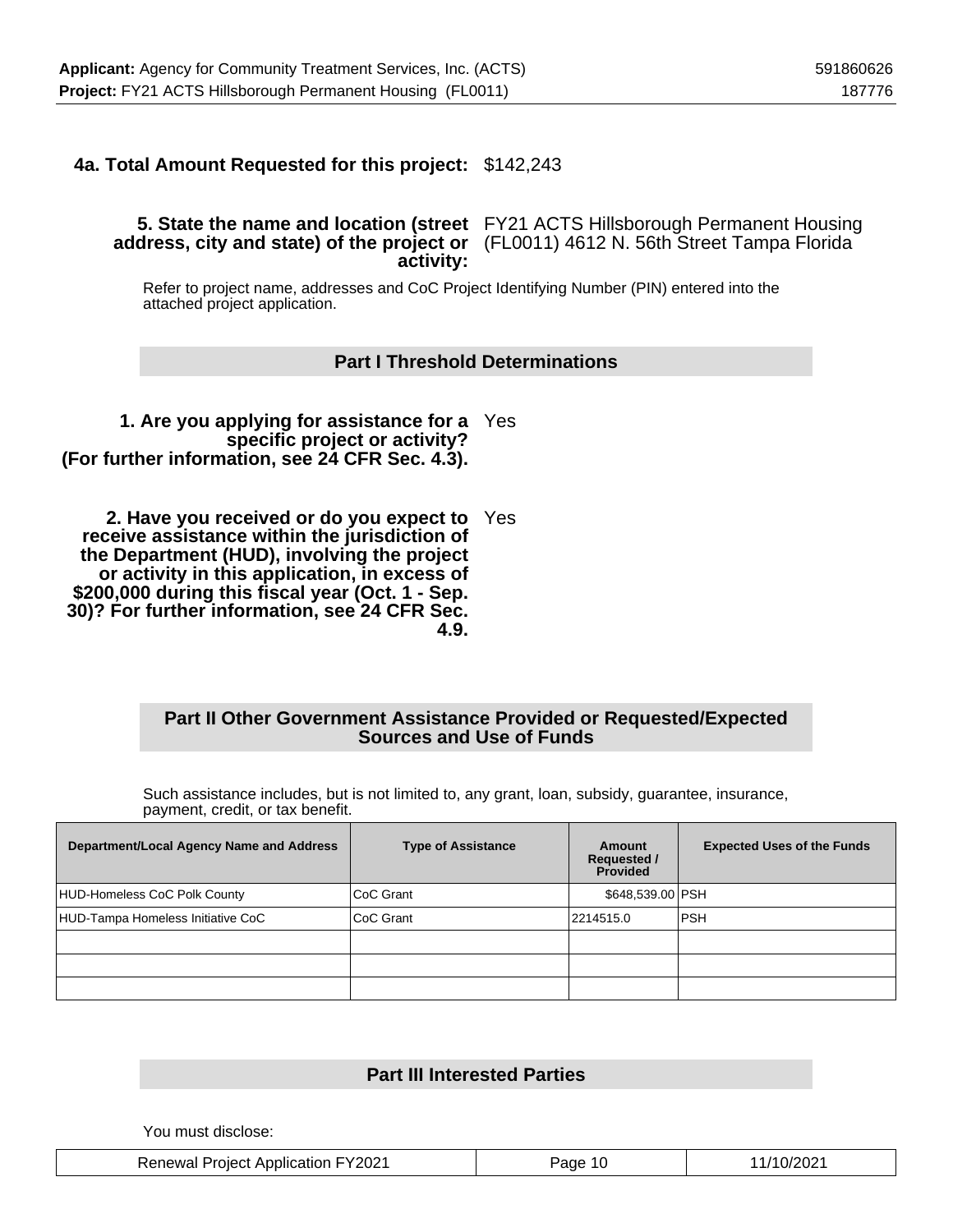1. All developers, contractors, or consultants involved in the application for the assistance or in the planning, development, or implementation of the project or activity and

2. any other person who has a financial interest in the project or activity for which the

assistance is sought that exceeds \$50,000 or 10 percent of the assistance (whichever is lower).

| Alphabetical list of all persons with a<br>reportable financial interest in the<br>project or activity<br>(For individuals, give the last name<br>first) | <b>Social Security No.</b><br>or Employee ID No. | Type of<br><b>Participation</b> | <b>Financial Interest</b><br>in Project/Activity<br>$($ \$) | <b>Financial Interest</b><br>in Project/Activity<br>(%) |
|----------------------------------------------------------------------------------------------------------------------------------------------------------|--------------------------------------------------|---------------------------------|-------------------------------------------------------------|---------------------------------------------------------|
| l NA                                                                                                                                                     | INA                                              | <b>NA</b>                       | \$0.00                                                      | 0%                                                      |
|                                                                                                                                                          |                                                  |                                 |                                                             |                                                         |
|                                                                                                                                                          |                                                  |                                 |                                                             |                                                         |
|                                                                                                                                                          |                                                  |                                 |                                                             |                                                         |
|                                                                                                                                                          |                                                  |                                 |                                                             |                                                         |

#### **Certification**

Warning: If you knowingly make a false statement on this form, you may be subject to civil or criminal penalties under Section 1001 of Title 18 of the United States Code. In addition, any person who knowingly and materially violates any required disclosures of information, including intentional nondisclosure, is subject to civil money penalty not to exceed \$10,000 for each violation.

I certify that the information provided on this form and in any accompanying documentation is true and accurate. I acknowledge that making, presenting, submitting, or causing to be submitted a false, fictitious, or fraudulent statement, representation, or certification may result in criminal, civil, and/or administrative sanctions, including fines, penalties, and imprisonment.



**Name / Title of Authorized Official:** Asha Terminello, Chief Executive Officer

**Signature of Authorized Official:** Considered signed upon submission in e-snaps.

**Date Signed:** 10/04/2021

| <b>Renewal Project Application FY2021</b> | Page 11 | 11/10/2021 |
|-------------------------------------------|---------|------------|
|-------------------------------------------|---------|------------|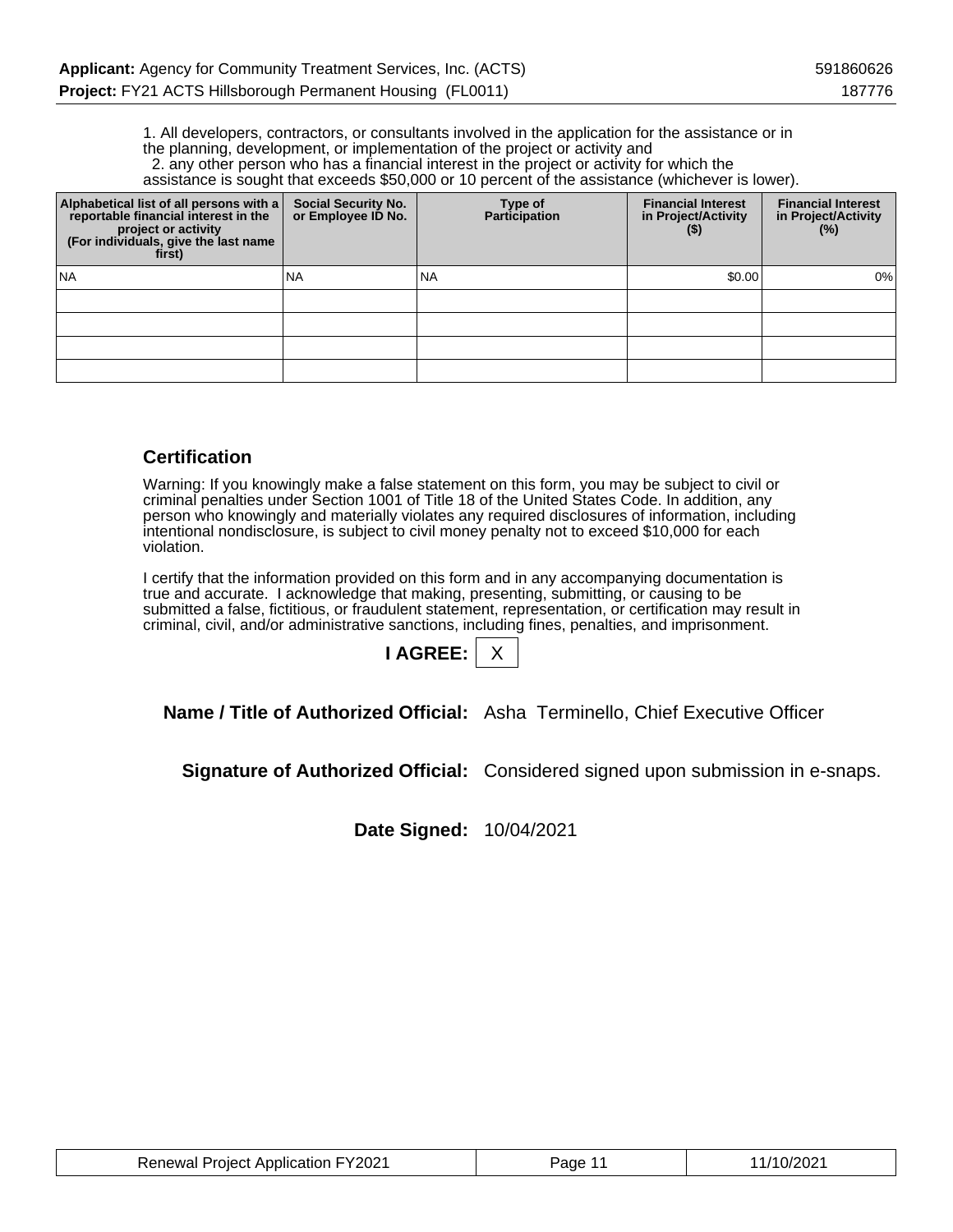## **1H. HUD 50070**

### **HUD 50070 Certification for a Drug Free Workplace**

**Applicant Name:** Agency for Community Treatment Services, Inc. (ACTS)

**Program/Activity Receiving Federal Grant** CoC Program **Funding:**

**Acting on behalf of the above named Applicant as its Authorized Official, I make the following certifications and agreements to the Department of Housing and Urban Development (HUD) regarding the sites listed below:**

|     | I certify that the above named Applicant will or will continue to<br>provide a drug-free workplace by:                                                                                                                                                                                                                                                                                                                |    |                                                                                                                                                                                                                                                                                                                                                                                                                                                                                                                                                                                                                |
|-----|-----------------------------------------------------------------------------------------------------------------------------------------------------------------------------------------------------------------------------------------------------------------------------------------------------------------------------------------------------------------------------------------------------------------------|----|----------------------------------------------------------------------------------------------------------------------------------------------------------------------------------------------------------------------------------------------------------------------------------------------------------------------------------------------------------------------------------------------------------------------------------------------------------------------------------------------------------------------------------------------------------------------------------------------------------------|
| la. | Publishing a statement notifying employees that the unlawful<br>manufacture, distribution, dispensing, possession, or use of a<br>controlled substance is prohibited in the Applicant's workplace<br>and specifying the actions that will be taken against employees<br>for violation of such prohibition.                                                                                                            | е. | Notifying the agency in writing, within ten calendar days after<br>receiving notice under subparagraph d.(2) from an employee or<br>otherwise receiving actual notice of such conviction. Employers<br>of convicted employees must provide notice, including position<br>title, to every grant officer or other designee on whose grant<br>activity the convicted employee was working, unless the<br>Federalagency has designated a central point for the receipt of<br>such notices. Notice shall include the identification number(s)<br>of each affected grant;                                            |
| lb. | Establishing an on-going drug-free awareness program to<br>inform employees ---<br>(1) The dangers of drug abuse in the workplace<br>(2) The Applicant's policy of maintaining a drug-free workplace;<br>(3) Any available drug counseling, rehabilitation, and employee<br>assistance programs; and<br>(4) The penalties that may be imposed upon employees for drug<br>abuse violations occurring in the workplace. | f. | Taking one of the following actions, within 30 calendar days of<br>receiving notice under subparagraph d.(2), with respect to any<br>employee who is so convicted ---<br>(1) Taking appropriate personnel action against such an<br>employee, up to and including termination, consistent with the<br>requirements of the Rehabilitation Act of 1973, as amended; or<br>(2) Requiring such employee to participate satisfactorily in a<br>drug abuse assistance or rehabilitation program approved for<br>such purposes by a Federal, State, or local health, law<br>enforcement, or other appropriate agency; |
| ∣c. | Making it a requirement that each employee to be engaged in<br>the performance of the grant be given a copy of the statement<br>required by paragraph a.;                                                                                                                                                                                                                                                             | g. | Making a good faith effort to continue to maintain a drugfree<br>workplace through implementation of paragraphs a. thru f.                                                                                                                                                                                                                                                                                                                                                                                                                                                                                     |
| ۱d. | Notifying the employee in the statement required by paragraph<br>a. that, as a condition of employment under the grant, the<br>employee will ---<br>(1) Abide by the terms of the statement; and<br>(2) Notify the employer in writing of his or her conviction for a<br>violation of a criminal drug statute occurring in the workplace<br>no later than five calendar days after such conviction;                   |    |                                                                                                                                                                                                                                                                                                                                                                                                                                                                                                                                                                                                                |

### **Sites for Work Performance.**

The Applicant shall list (on separate pages) the site(s) for the performance of work done in connection with the HUD funding of the program/activity shown above: Place of Performance shall include the street address, city, county, State, and zip code. Identify each sheet with the Applicant name and address and the program/activity receiving grant funding.) Workplaces, including addresses, entered in the attached project application. Refer to addresses entered into the attached project application.

| I certify that the information provided on this  <br>form and in any accompanying |         |            |
|-----------------------------------------------------------------------------------|---------|------------|
| <b>Renewal Project Application FY2021</b>                                         | Page 12 | 11/10/2021 |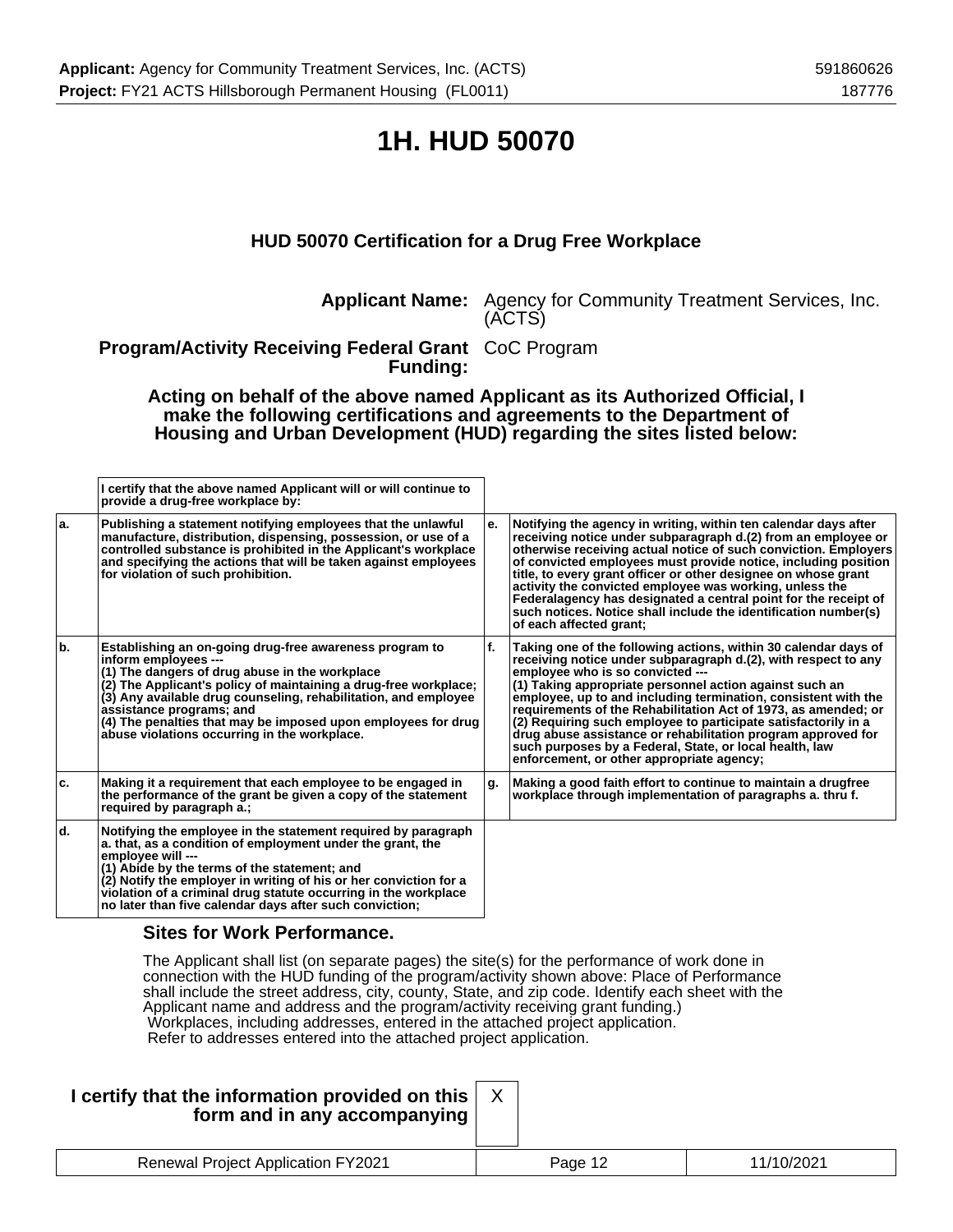**documentation is true and accurate. I acknowledge that making, presenting, submitting, or causing to be submitted a false, fictitious, or fraudulent statement, representation, or certification may result in criminal, civil, and/or administrative sanctions, including fines, penalties, and imprisonment.**

> WARNING: Anyone who knowingly submits a false claim or makes a false statement is subject to criminal and/or civil penalties, including confinement for up to 5 years, fines, and civil and administrative penalties. (18 U.S.C. §§ 287, 1001, 1010, 1012; 31 U.S.C. §3729, 3802)

### **Authorized Representative**

| <b>Prefix: Mrs.</b>                                               |                                                                                              |
|-------------------------------------------------------------------|----------------------------------------------------------------------------------------------|
| <b>First Name: Asha</b>                                           |                                                                                              |
| <b>Middle Name</b>                                                |                                                                                              |
| <b>Last Name: Terminello</b>                                      |                                                                                              |
| Suffix:                                                           |                                                                                              |
|                                                                   | <b>Title:</b> Chief Executive Officer                                                        |
| <b>Telephone Number:</b> (813) 246-4899<br>(Format: 123-456-7890) |                                                                                              |
| (Format: 123-456-7890)                                            | Fax Number: (813) 621-6899                                                                   |
|                                                                   | <b>Email:</b> aterminello@actsfl.org                                                         |
|                                                                   | <b>Signature of Authorized Representative:</b> Considered signed upon submission in e-snaps. |
| <b>Date Signed: 11/10/2021</b>                                    |                                                                                              |

| <b>Renewal Project Application FY2021</b> | Page 13 | 11/10/2021 |
|-------------------------------------------|---------|------------|
|-------------------------------------------|---------|------------|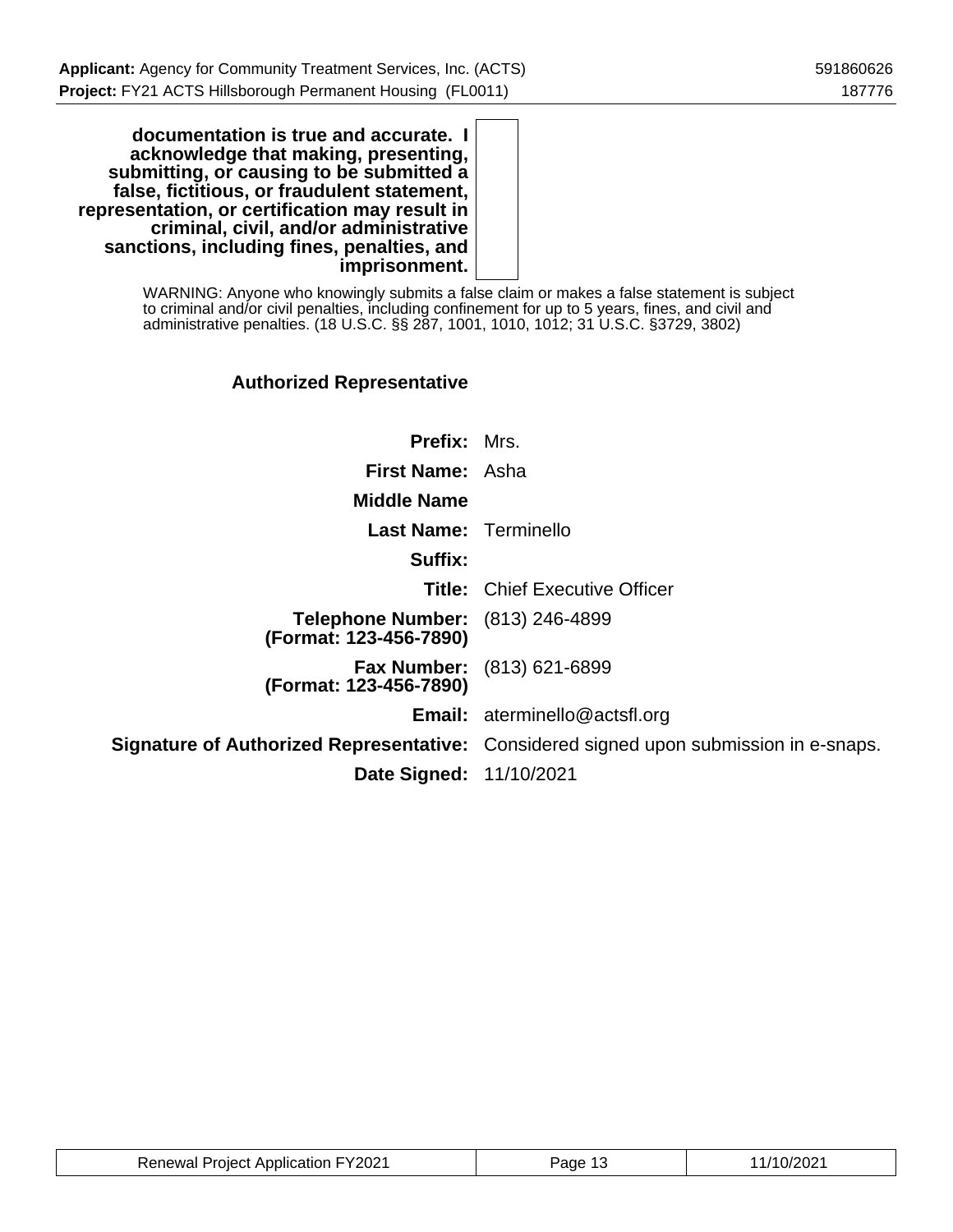## **CERTIFICATION REGARDING LOBBYING**

**Certification for Contracts, Grants, Loans, and Cooperative Agreements**

 **The undersigned certifies, to the best of his or her knowledge and belief, that:**

 **(1) No Federal appropriated funds have been paid or will be paid, by or on behalf of the undersigned, to any person for influencing or attempting to influence an officer or employee of an agency, a Member of Congress, an officer or employee of Congress, or an employee of a Member of Congress in connection with the awarding of any Federal contract, the making of any Federal grant, the making of any Federal loan, the entering into of any cooperative agreement, and the extension, continuation, renewal, amendment, or modification of any Federal contract, grant, loan, or cooperative agreement.**

 **2) If any funds other than Federal appropriated funds have been paid or will be paid to any person for influencing or attempting to influence an officer or employee of any agency, a Member of Congress, an officer or employee of Congress, or an employee of a Member of Congress in connection with this Federal contract, grant, loan, or cooperative agreement, the undersigned shall complete and submit Standard Form-LLL, ''Disclosure of Lobbying Activities,'' in accordance with its instructions.**

 **(3) The undersigned shall require that the language of this certification be included in the award documents for all subawards at all tiers (including subcontracts, subgrants, and contracts under grants, loans, and cooperative agreements) and that all subrecipients shall certify and disclose accordingly. This certification is a material representation of fact upon which reliance was placed when this transaction was made or entered into. Submission of this certification is a prerequisite for making or entering into this transaction imposed by section 1352, title 31, U.S. Code. Any person who fails to file the required certification shall be subject to a civil penalty of not less than \$10,000 and not more than \$100,000 for each such failure.**

 **Statement for Loan Guarantees and Loan Insurance**

 **The undersigned states, to the best of his or her knowledge and belief, that:**

 **If any funds have been paid or will be paid to any person for influencing or attempting to influence an officer or employee of any agency, a Member of Congress, an officer or employee of Congress, or an employee of a Member of Congress in connection with this commitment providing for the United States to insure or guarantee a loan, the undersigned shall complete and submit Standard Form-LLL, ''Disclosure of Lobbying Activities,'' in accordance with its instructions. Submission of this statement is a prerequisite for making or entering into this transaction imposed by section 1352, title 31, U.S. Code. Any person who fails to file**

| <b>Renewal Project Application FY2021</b> | Page 14 | 11/10/2021 |
|-------------------------------------------|---------|------------|
|-------------------------------------------|---------|------------|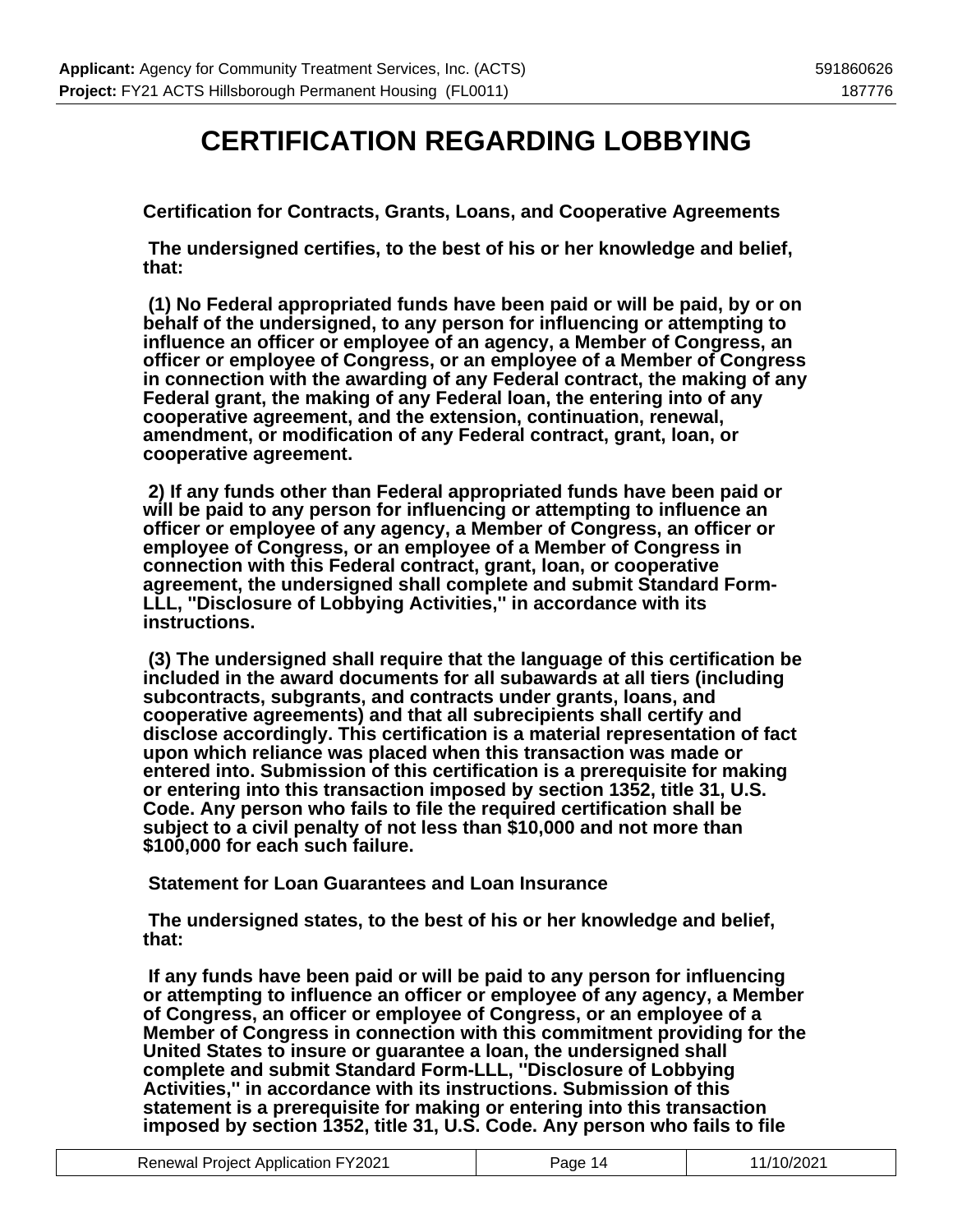### **the required statement shall be subject to a civil penalty of not less than \$10,000 and not more than \$100,000 for each such failure.**

| I hereby certify that all the information stated<br>herein, as well as any information provided in |  |
|----------------------------------------------------------------------------------------------------|--|
| the accompaniment herewith, is true and<br>accurate:                                               |  |
|                                                                                                    |  |

**Warning: HUD will prosecute false claims and statements. Conviction may result in criminal and/or civil penalties. (18 U.S.C. 1001, 1010, 1012; 31 U.S.C. 3729, 3802)**

| Applicant's Organization: Agency for Community Treatment Services, Inc.<br>(ACTS)      |
|----------------------------------------------------------------------------------------|
| <b>Name / Title of Authorized Official:</b> Asha Terminello, Chief Executive Officer   |
| <b>Signature of Authorized Official:</b> Considered signed upon submission in e-snaps. |

**Date Signed:** 11/10/2021

| <b>Renewal Project Application FY2021</b> | Page 15 | 11/10/2021 |
|-------------------------------------------|---------|------------|
|-------------------------------------------|---------|------------|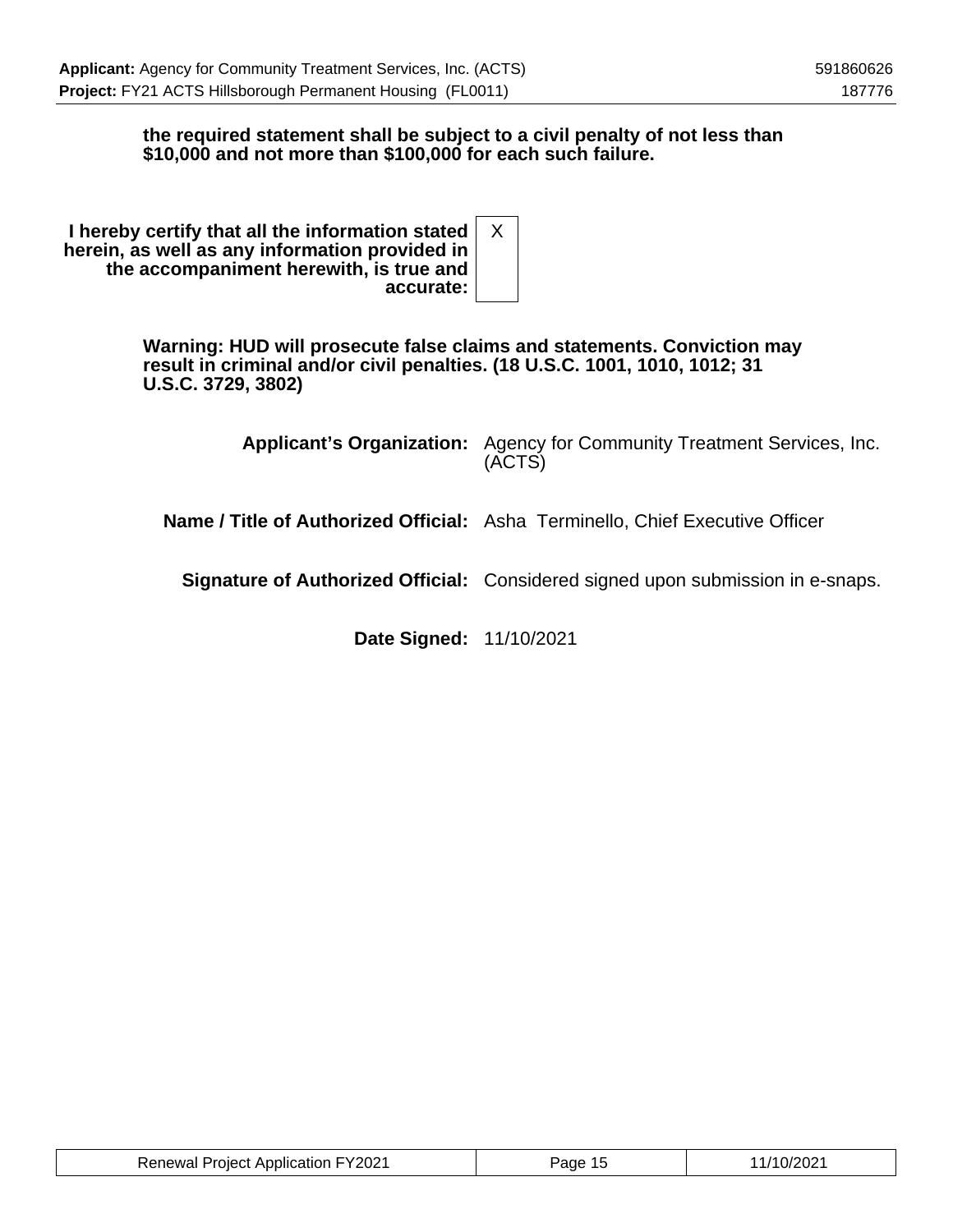# **1J. SF-LLL**

#### **DISCLOSURE OF LOBBYING ACTIVITIES Complete this form to disclose lobbying activities pursuant to 31 U.S.C. 1352. Approved by OMB0348-0046**

HUD requires a new SF-LLL submitted with each annual CoC competition and completing this screen fulfills this requirement.

Answer "Yes" if your organization is engaged in lobbying associated with the CoC Program and answer the questions as they appear next on this screen. The requirement related to lobbying as explained in the SF-LLL instructions states: "The filing of a form is required for each payment or agreement to make payment to any lobbying entity for influencing or attempting to influence an officer or employee of any agency, a Member of Congress, an officer or employee of Congress, or an employee of a Member of Congress in connection with a covered Federal action."

Answer "No" if your organization is NOT engaged in lobbying.

| Does the recipient or subrecipient of this CoC No<br>grant participate in federal lobbying activities<br>(lobbying a federal administration or<br>congress) in connection with the CoC<br>Program? |                                                                            |
|----------------------------------------------------------------------------------------------------------------------------------------------------------------------------------------------------|----------------------------------------------------------------------------|
|                                                                                                                                                                                                    | <b>Legal Name:</b> Agency for Community Treatment Services, Inc.<br>(ACTS) |
|                                                                                                                                                                                                    | <b>Street 1: 4612 N. 56th Street</b>                                       |
| <b>Street 2:</b>                                                                                                                                                                                   |                                                                            |
|                                                                                                                                                                                                    | City: Tampa                                                                |
|                                                                                                                                                                                                    | <b>County: Hillsborough</b>                                                |
|                                                                                                                                                                                                    | <b>State: Florida</b>                                                      |
|                                                                                                                                                                                                    | <b>Country: United States</b>                                              |
| Zip / Postal Code: 33610                                                                                                                                                                           |                                                                            |
|                                                                                                                                                                                                    |                                                                            |

**11. Information requested through this form is authorized by title 31 U.S.C. section 1352. This disclosure of lobbying activities is a material representation of fact upon which reliance was placed by the tier above when this transaction was made or entered into. This disclosure is required pursuant to 31 U.S.C. 1352. This information will be available for public inspection. Any person who fails to file the required disclosure shall be subject to a civil penalty of not less than \$10,000 and not more than \$100,000 for each such failure.**

| I certify that this information is true and $\vert$ |         |            |
|-----------------------------------------------------|---------|------------|
| <b>Renewal Project Application FY2021</b>           | Page 16 | 11/10/2021 |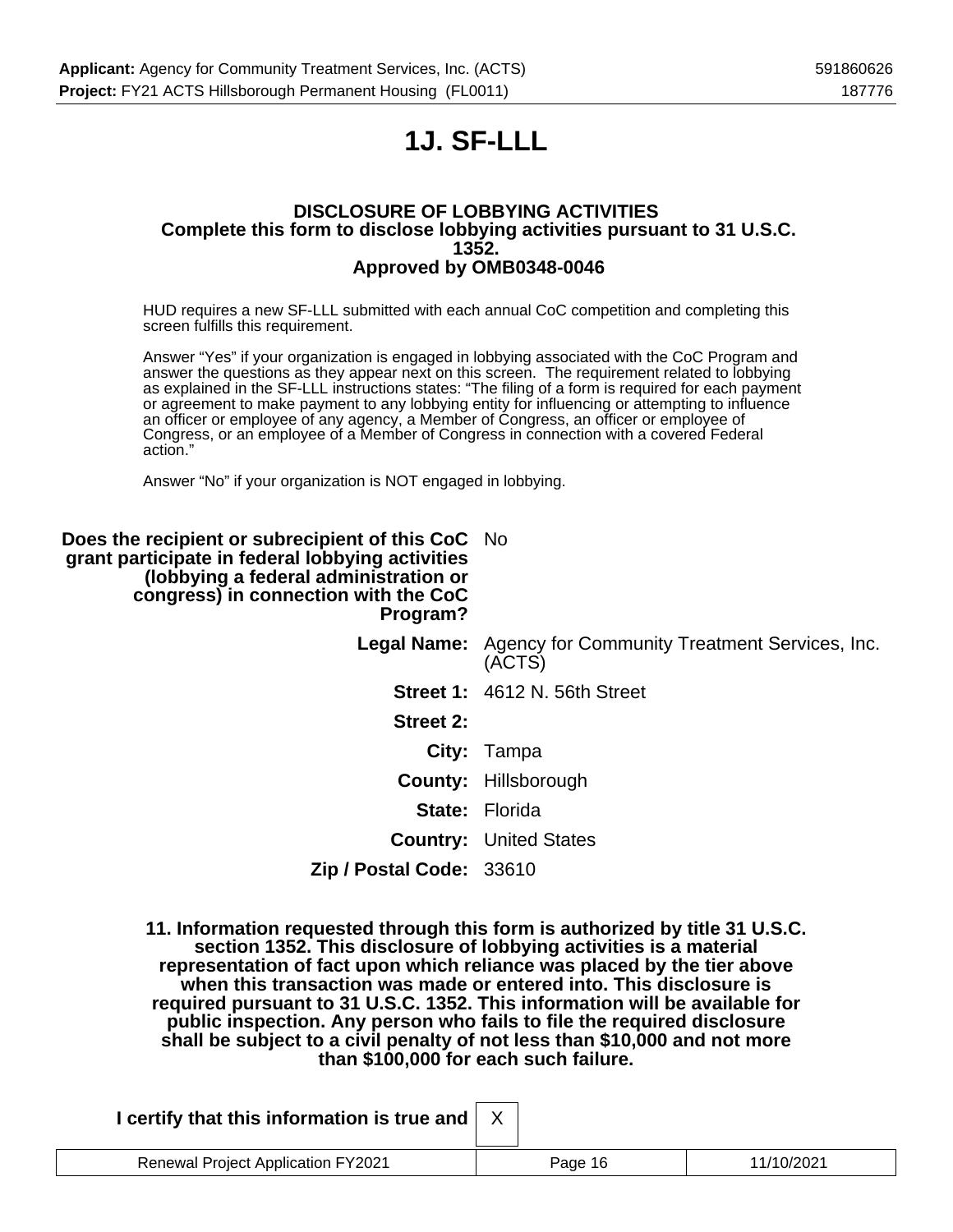| complete.                                                         |                                                                                        |
|-------------------------------------------------------------------|----------------------------------------------------------------------------------------|
| <b>Authorized Representative</b>                                  |                                                                                        |
| <b>Prefix: Mrs.</b>                                               |                                                                                        |
| <b>First Name:</b> Asha                                           |                                                                                        |
| <b>Middle Name:</b>                                               |                                                                                        |
| <b>Last Name:</b> Terminello                                      |                                                                                        |
| Suffix:                                                           |                                                                                        |
|                                                                   | <b>Title:</b> Chief Executive Officer                                                  |
| <b>Telephone Number:</b> (813) 246-4899<br>(Format: 123-456-7890) |                                                                                        |
| (Format: 123-456-7890)                                            | <b>Fax Number:</b> (813) 621-6899                                                      |
|                                                                   | <b>Email:</b> aterminello@actsfl.org                                                   |
|                                                                   | <b>Signature of Authorized Official:</b> Considered signed upon submission in e-snaps. |
| Date Signed: 11/10/2021                                           |                                                                                        |

| <b>Renewal Project Application FY2021</b> | Page 1 | 11/10/2021 |
|-------------------------------------------|--------|------------|
|-------------------------------------------|--------|------------|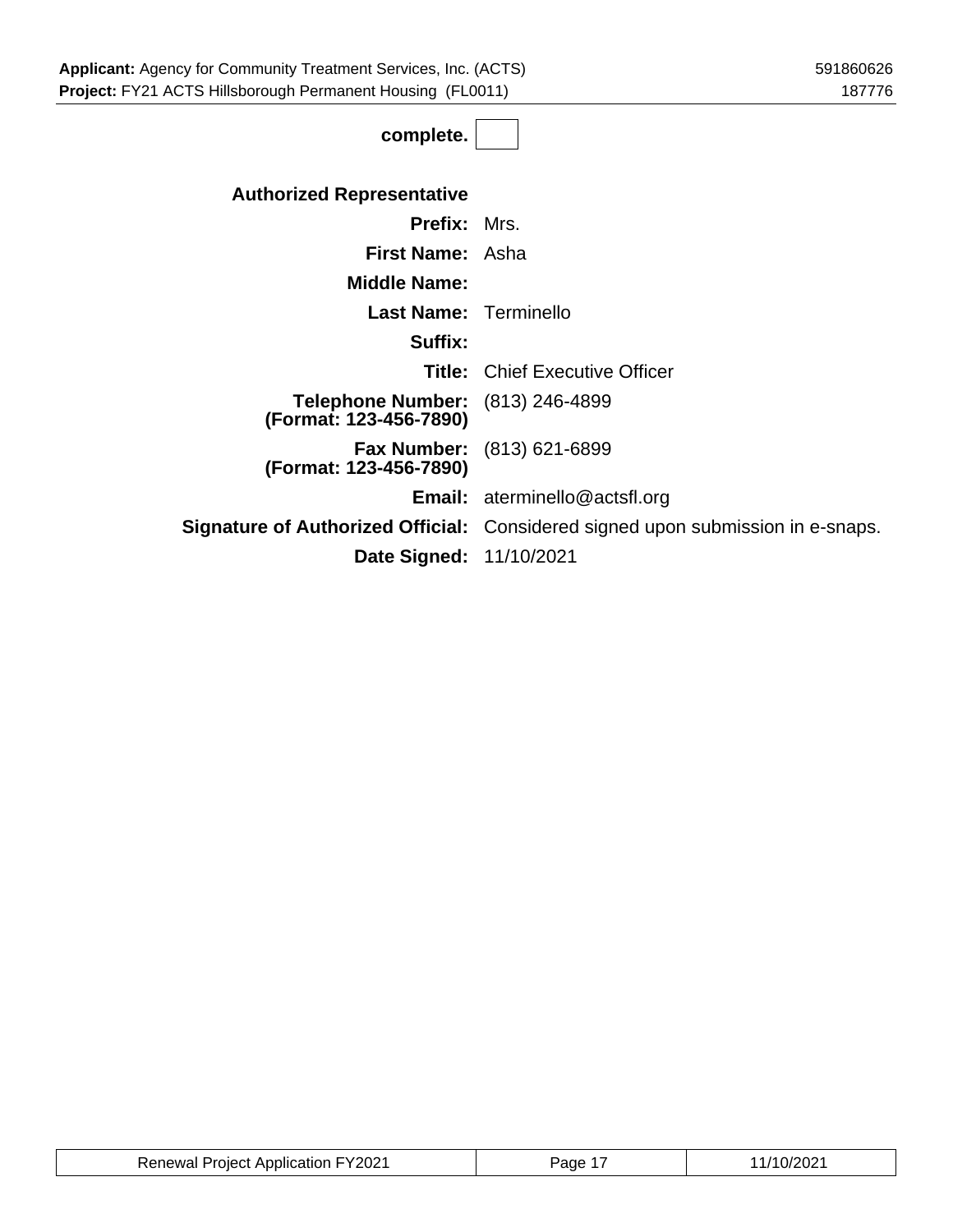## **IK. SF-424B**

### **(SF-424B) ASSURANCES - NON-CONSTRUCTION PROGRAMS**

### **OMB Number: 4040-0007 Expiration Date: 02/28/2022**

NOTE: Certain of these assurances may not be applicable to your project or program. If you have questions, please contact the awarding agency. Further, certain Federal awarding agencies may require applicants to certify to additional assurances. If such is the case, you will be notified.

As the duly authorized representative of the applicant, I certify that the applicant:

**1. Has the legal authority to apply for Federal assistance and the institutional, managerial and financial capability (including funds sufficient to pay the non-Federal share of project cost) to ensure proper planning, management and completion of the project described in this application. 2. Will give the awarding agency, the Comptroller General of the United States and, if appropriate, the State, through any authorized representative, access to and the right to examine all records, books, papers, or documents related to the award; and will establish a proper accounting system in accordance with generally accepted accounting standards or agency directives.**

**3. Will establish safeguards to prohibit employees from using their positions for a purpose that constitutes or presents the appearance of personal or organizational conflict of interest, or personal gain.**

**4. Will initiate and complete the work within the applicable time frame after receipt of approval of the awarding agency.**

**5. Will comply with the Intergovernmental Personnel Act of 1970 (42 U.S.C. §§4728-4763) relating to prescribed standards for merit systems for programs funded under one of the 19 statutes or regulations specified in Appendix A of OPM's Standards for a Merit System of Personnel Administration (5 C.F.R. 900, Subpart F).**

**6. Will comply with all Federal statutes relating to nondiscrimination. These include but are not limited to: (a) Title VI of the Civil Rights Act of 1964 (P.L. 88-352) which prohibits discrimination on the basis of race, color or national origin; (b) Title IX of the Education Amendments of 1972, as amended (20 U.S.C.§§1681-1683, and 1685-1686), which prohibits discrimination on the basis of sex; (c) Section 504 of the Rehabilitation Act of 1973, as amended (29 U.S.C. §794), which prohibits discrimination on the basis of handicaps; (d) the Age Discrimination Act of 1975, as amended (42 U.S.C. §§6101-6107), which prohibits discrimination on the basis of age; (e) the Drug Abuse Office and Treatment Act of 1972 (P.L. 92-255), as amended, relating to nondiscrimination on the basis of drug abuse; (f) the Comprehensive Alcohol Abuse and Alcoholism Prevention, Treatment and Rehabilitation Act of 1970 (P.L. 91-616), as amended, relating to nondiscrimination**

**on the basis of alcohol abuse or alcoholism, (g) §§523 and 527 of the Public Health Service Act of 1912 (42 U.S.C. §§290 dd-3 and 290 ee-3), as amended, relating to confidentiality of alcohol and drug abuse patient records; (h) Title VIII of the Civil Rights Act of 1968 (42 U.S.C. §§3601 et seq.), as amended, relating to nondiscrimination in the sale, rental or financing of housing; (i) any other nondiscrimination provisions in the specific statute(s) under which application for Federal assistance is being made; and, (j) the requirements of any other nondiscrimination statute(s) which may apply to the application.**

**7. Will comply, or has already complied, with the requirements of Titles II and III of the Uniform Relocation Assistance and Real Property Acquisition Policies Act of 1970 (P.L. 91-646) which provide for fair and equitable treatment of persons displaced or whose property is acquired as a result of Federal or federally-assisted programs. These requirements apply to all interests in real property acquired for project purposes regardless of Federal participation in purchases.**

| <b>Renewal Project Application FY2021</b> | Page 18 | 11/10/2021 |
|-------------------------------------------|---------|------------|
|-------------------------------------------|---------|------------|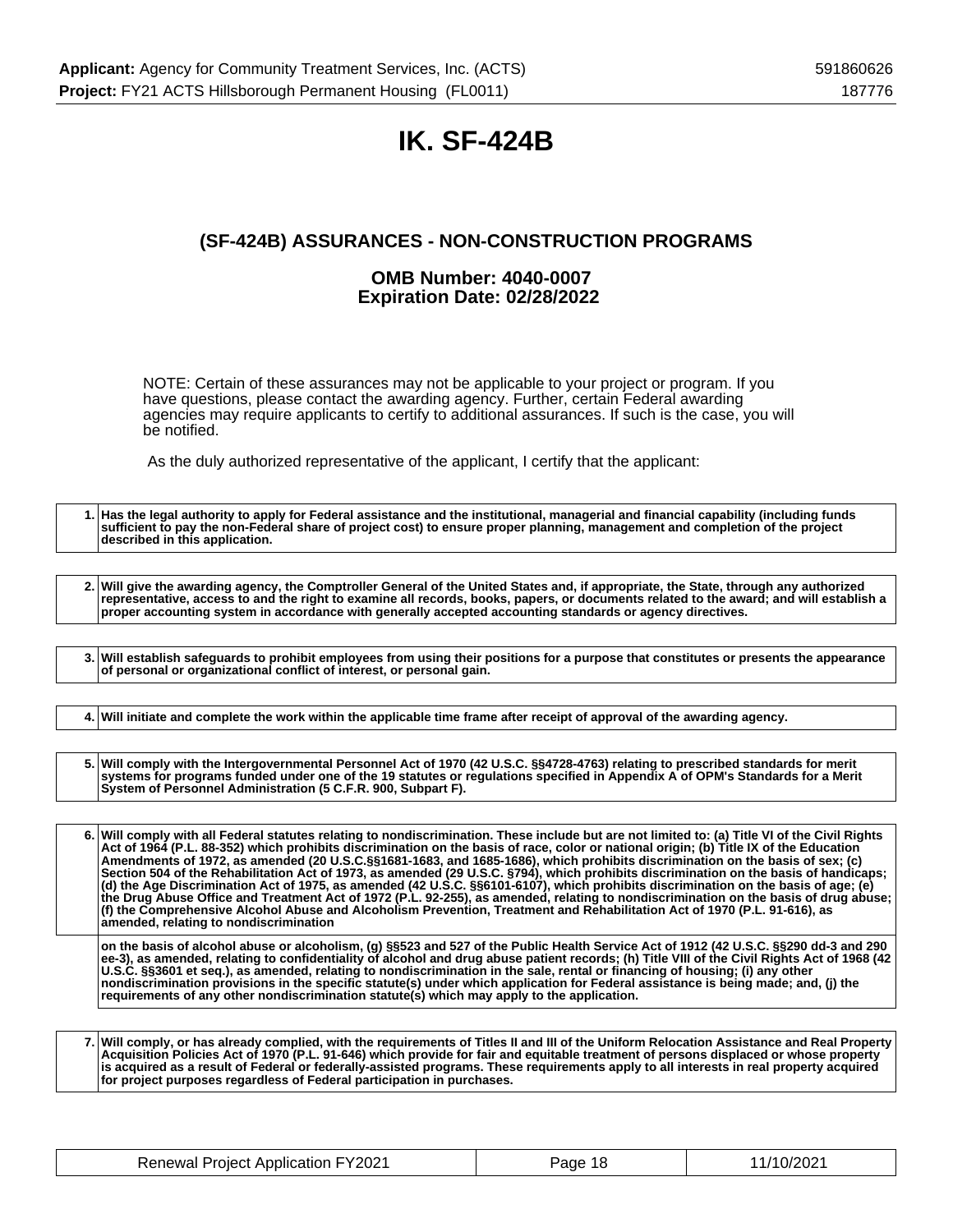**8. Will comply, as applicable, with provisions of the Hatch Act (5 U.S.C. §§1501-1508 and 7324-7328) which limit the political activities of employees whose principal employment activities are funded in whole or in part with Federal funds.**

**9. Will comply, as applicable, with the provisions of the Davis-Bacon Act (40 U.S.C. §§276a to 276a-7), the Copeland Act (40 U.S.C. §276c and 18 U.S.C. §874), and the Contract Work Hours and Safety Standards Act (40 U.S.C. §§327¬333), regarding labor standards for federally-assisted construction subagreements.**

**10. Will comply, if applicable, with flood insurance purchase requirements of Section 102(a) of the Flood Disaster Protection Act of 1973 (P.L. 93-234) which requires recipients in a special flood hazard area to participate in the program and to purchase flood insurance if the total cost of insurable construction and acquisition is \$10,000 or more.**

**11. Will comply with environmental standards which may be prescribed pursuant to the following: (a) institution of environmental quality control measures under the National Environmental Policy Act of 1969 (P.L. 91-190) and Executive Order (EO) 11514; (b) notification of violating facilities pursuant to EO 11738; (c) protection of wetlands pursuant to EO 11990; (d) evaluation of flood hazards in floodplains in accordance with EO 11988; (e) assurance of project consistency with the approved State management program developed under the Coastal Zone Management Act of 1972 (16 U.S.C. §§1451 et seq.); (f) conformity of Federal actions to State (Clean Air) Implementation Plans under Section 176(c) of the Clean Air Act of 1955, as amended (42 U.S.C. §§7401 et seq.); (g) protection of underground sources of drinking water under the Safe Drinking Water Act of 1974, as amended (P.L. 93-523); and, (h) protection of endangered species under the Endangered Species Act of 1973, as amended (P.L. 93¬205).**

**12. Will comply with the Wild and Scenic Rivers Act of 1968 (16 U.S.C. §§1271 et seq.) related to protecting components or potential components of the national wild and scenic rivers system.**

**13. Will assist the awarding agency in assuring compliance with Section 106 of the National Historic Preservation Act of 1966, as amended (16 U.S.C. §470), EO 11593 (identification and protection of historic properties), and the Archaeological and Historic Preservation Act of 1974 (16 U.S.C. §§469a-1 et seq.).**

**14. Will comply with P.L. 93-348 regarding the protection of human subjects involved in research, development, and related activities supported by this award of assistance.**

**15. Will comply with the Laboratory Animal Welfare Act of 1966 (P.L. 89-544, as amended, 7 U.S.C. §§2131 et seq.) pertaining to the care, handling, and treatment of warm blooded animals held for research, teaching, or other activities supported by this award of assistance.**

**16. Will comply with the Lead-Based Paint Poisoning Prevention Act (42 U.S.C. §§4801 et seq.) which prohibits the use of lead-based paint in construction or rehabilitation of residence structures.**

**17. Will cause to be performed the required financial and compliance audits in accordance with the Single Audit Act Amendments of 1996 and OMB Circular No. A-133, "Audits of States, Local Governments, and Non-Profit Organizations."**

**18. Will comply with all applicable requirements of all other Federal laws, executive orders, regulations, and policies governing this program.**

**19. Will comply with the requirements of Section 106(g) of the Trafficking Victims Protection Act (TVPA) of 2000, as amended (22 U.S.C. 7104) which prohibits grant award recipients or a sub-recipient from (1) Engaging in severe forms of trafficking in persons during the period of time that the award is in effect (2) Procuring a commercial sex act during the period of time that the award is in effect or (3) Using forced labor in the performance of the award or subawards under the award.**

X

| As the duly authorized representative of the |  |
|----------------------------------------------|--|
| applicant, $I$ certify: $ $                  |  |

|  | Authorized Representative for: Agency for Community Treatment Services, Inc.<br>(ACTS) |
|--|----------------------------------------------------------------------------------------|
|--|----------------------------------------------------------------------------------------|

**Prefix:** Mrs.

| <b>Renewal Project Application FY2021</b> | Page 19 | 11/10/2021 |
|-------------------------------------------|---------|------------|
|-------------------------------------------|---------|------------|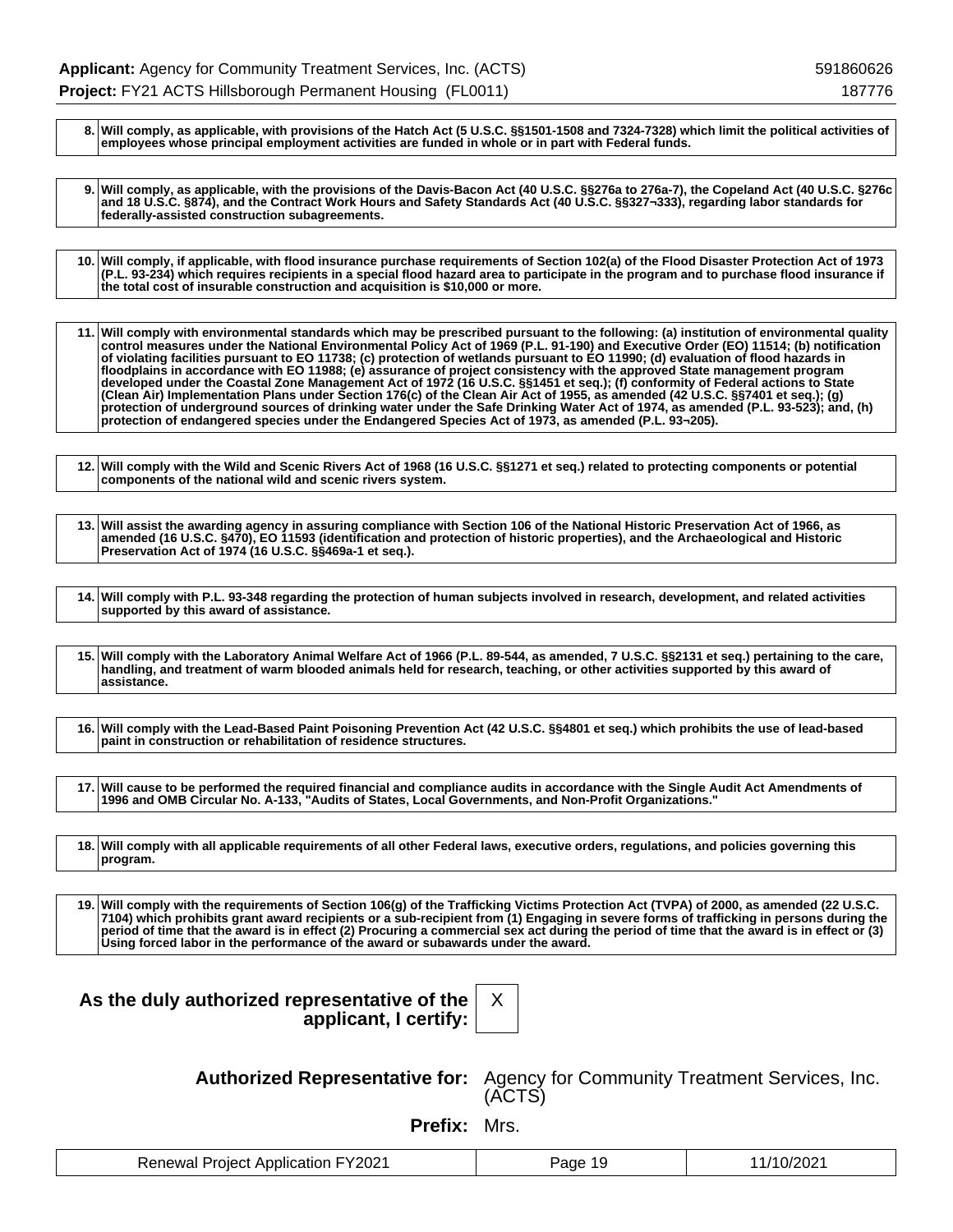| First Name: Asha             |                                                                                                   |
|------------------------------|---------------------------------------------------------------------------------------------------|
| <b>Middle Name:</b>          |                                                                                                   |
| <b>Last Name: Terminello</b> |                                                                                                   |
| Suffix:                      |                                                                                                   |
|                              | <b>Title: Chief Executive Officer</b>                                                             |
|                              | <b>Signature of Authorized Certifying Official:</b> Considered signed upon submission in e-snaps. |
| Date Signed: 11/10/2021      |                                                                                                   |

| <b>Renewal Project Application FY2021</b> | Page | /10/2021 |
|-------------------------------------------|------|----------|
|-------------------------------------------|------|----------|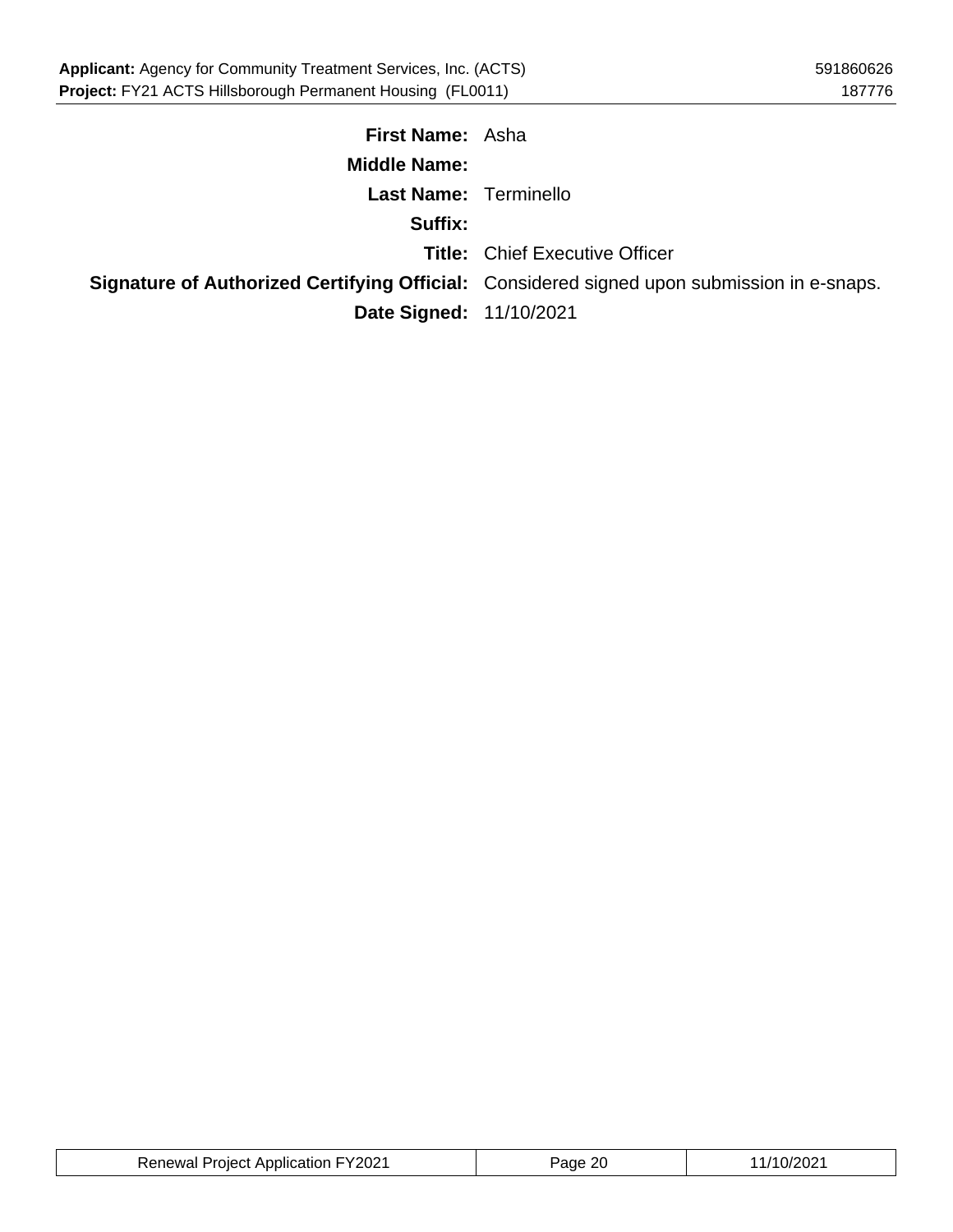## **Information About Submission without Changes**

Follow the instructions below making note of the exceptions and limitations to the "Submit Without Changes" process.

 In general, HUD expects a project's proposed project application information will remain the same from year-to-year unless changes are directed by HUD or approved through the grant agreement amendment process. However, HUD expects applicants to carefully review their information to determine if submitting without changes accurately reflects the expiring grant requesting renewal.

 Due to e-snaps limitations, only previously submitted renewal applications can import data into the FY 2021 renewal project application. The data from previously submitted new and renewal project applications can be imported into a FY 2021 renewal project application. The "Submit without Changes" process is not applicable for:

- first time renewing project applications
- a project application that did not import last FY 2019 information

 - a project that had Issues or Conditions that were addressed in FY 2019 Post-Award and updates need to be reflected in the FY 2021 project application

 - a project that had amendments approved in FY 2019 or FY 2020 that need to be reflected in the FY 2021 project application

 e-snaps will automatically be set to "Make Changes" and all questions on each screen must be updated.

 Renewal projects that brought forward data from FY 2019 and have either a Leasing budget, Operating budget or use HUD PAID RENTS (Actual Rents) instead of FMR MAY NOT use the "Submit Without Changes" process and e-snaps will automatically be set to "Make Changes". All Leasing and Operating budgets, along with Rental Assistance budgets that use HUD PAID Rent will need to be updated in the application. Refer to the GIW posted on the HUD Exchange for accurate budget information on leasing and operating budgets and refer to the HUD PAID RENT document sent by your field office from HUD HQ to accurately set your rental assistance budgets that use HUD PAID rents. This will only impact the FY 2021 competition.

 The e-snaps screens that remain "open" for required annual updates and do not affect applicants' ability to select "Submit without Changes" are:

- Recipient Performance Screen
- Consolidation and Expansion
- Screen 3A. Project Detail
- Screen 6D. Sources of Match
- All of Part 7: Attachments and Certification; and
- All of Part 8: Submission Summary.

 All other screens in Part 2 through Part 6 begin in "Read-Only" format and should be reviewed for accuracy; including any updates that were made to the 2019 or 2020 project during the CoC Post Award Issues and Conditions process or as amended. If all the imported data is accurate and no edits or updates are needed to any screens other than the mandatory screens and questions noted above, project applicants should select "Submit Without Changes" in Part 8. If project applicants imported data and do need to make updates to the information on one or more screens, they must navigate to Part 8: "Submission Without Changes" Screen, select "Make Changes", and check the box next to each relevant screen title to unlock screens for editing. After project applicants select the screens they intend to edit via checkboxes, click ""Save"" and those screens will be available for edit. Once a project applicant selects a checkbox and clicks ""Save"", the project applicant cannot uncheck the box.

 Please refer to the Detailed Instructions found on the left side menu of e-snaps or hud.gov to find more in depth information about applying under the FY 2021 CoC Competition.

| <b>Renewal Project Application FY2021</b> | Page 21 | 11/10/2021 |
|-------------------------------------------|---------|------------|
|-------------------------------------------|---------|------------|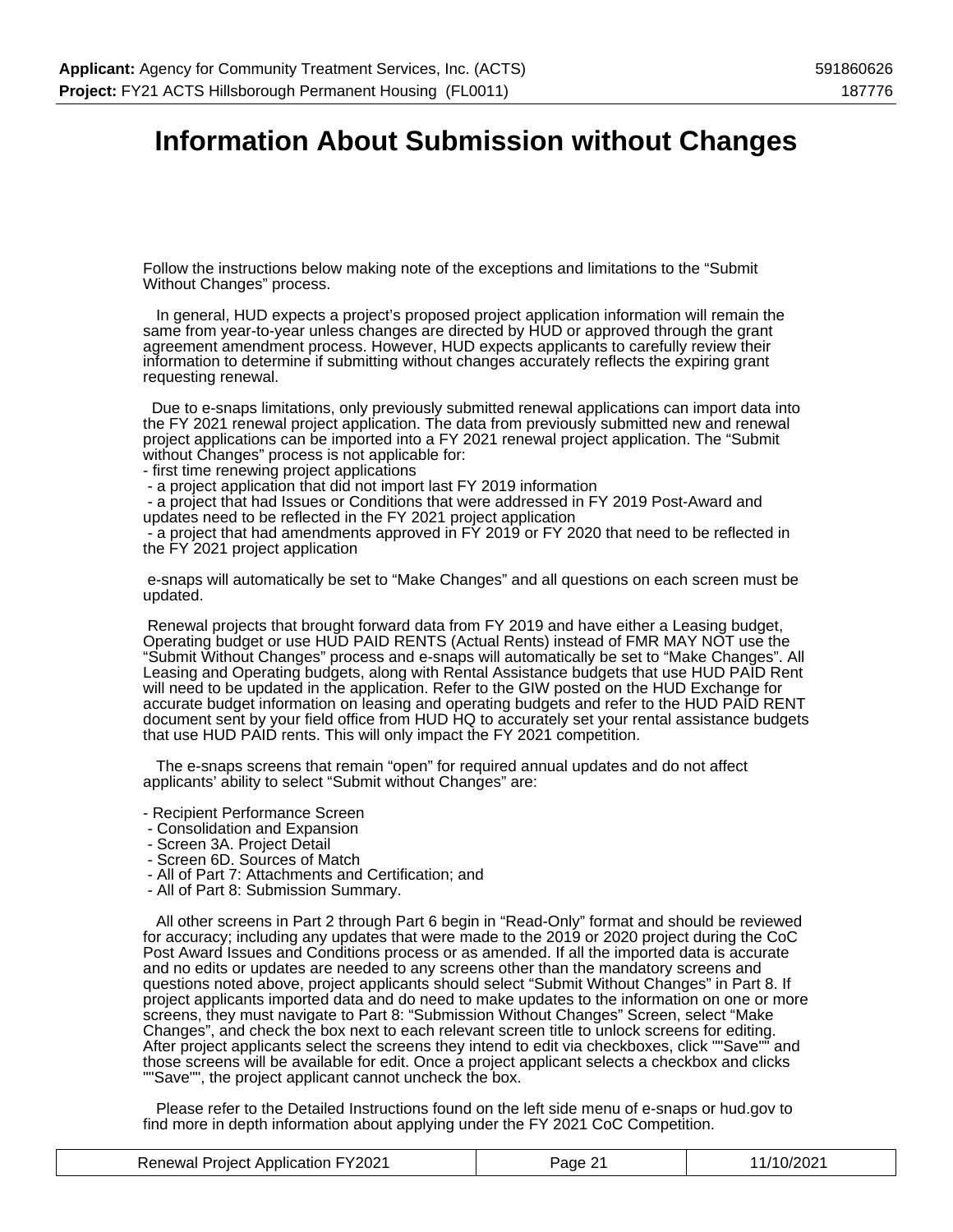## **Submission Without Changes**

**1. Are the requested renewal funds reduced** No **from the previous award due to reallocation?**

**2. Do you wish to submit this application** Make changes **without making changes? Please refer to the guidelines below to inform you of the requirements.**

### **3. Specify which screens require changes by clicking the checkbox next to the name and then clicking the Save button.**

| Part 2 - Subrecipient Information              |             |
|------------------------------------------------|-------------|
| 2A. Subrecipients                              |             |
| Part 3 - Project Information                   |             |
| 3A. Project Detail                             | $\mathsf X$ |
| 3B. Description                                |             |
| <b>3C. Dedicated Plus</b>                      |             |
| Part 4 - Housing Services and HMIS             |             |
| <b>4A. Services</b>                            |             |
| 4B. Housing Type                               |             |
| Part 5 - Participants and Outreach Information |             |
| 5A. Households                                 |             |
| 5B. Subpopulations                             |             |
| Part 6 - Budget Information                    |             |
| 6A. Funding Request                            |             |
| 6D. Match                                      | $\mathsf X$ |
| 6E. Summary Budget                             | X           |
| Part 7 - Attachment(s) & Certification         |             |

| <b>Renewal Project Application FY2021</b> | Page 22 | 11/10/2021 |
|-------------------------------------------|---------|------------|
|-------------------------------------------|---------|------------|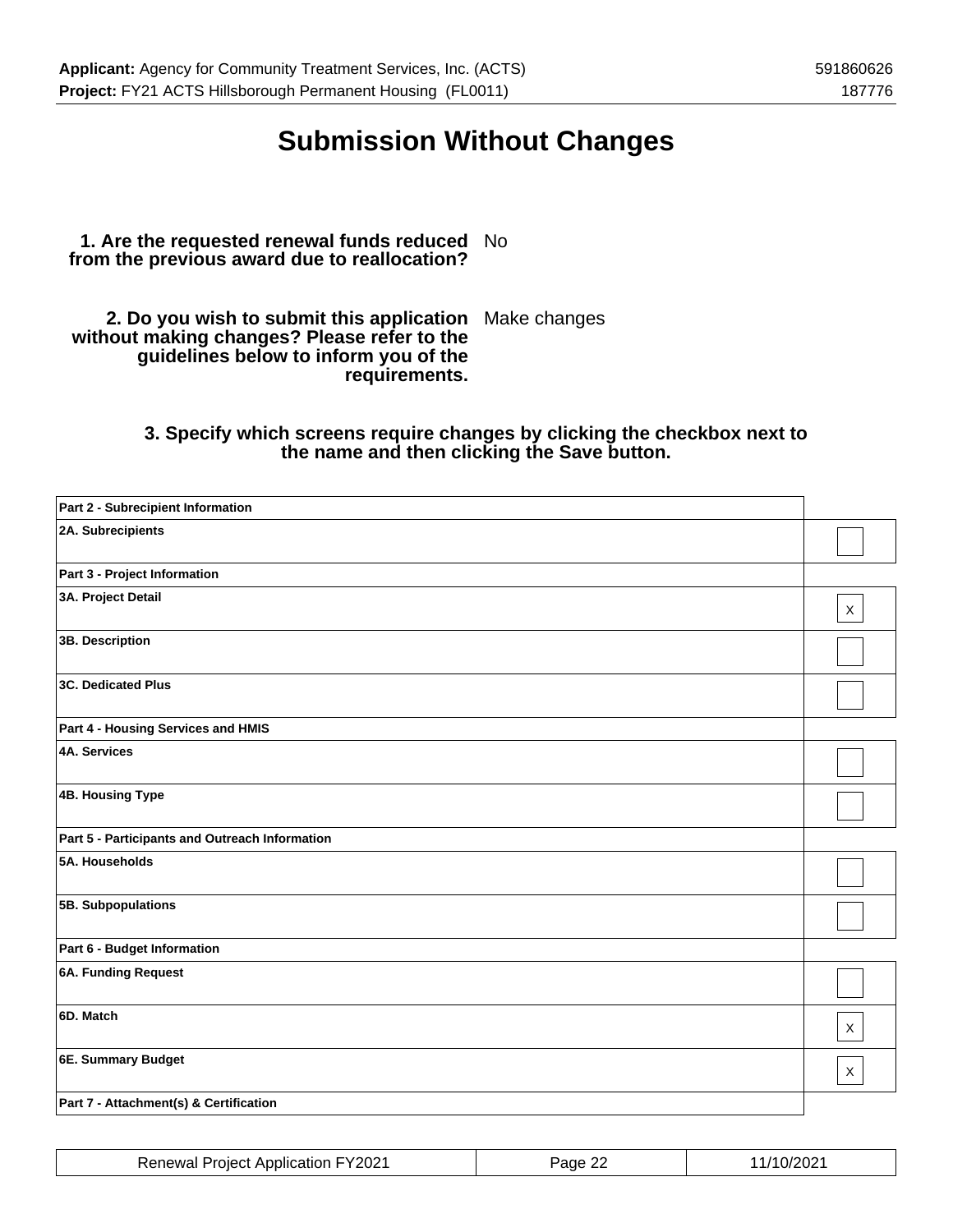## **7A. Attachment(s)** X **7A. In-Kind Match MOU Attachment 7B. Certification** X

**You have selected "Make Changes" to question #2 above. Provide a brief description of the changes that will be made to the project information screens (bullets are appropriate):**

\*There was an increase in the previous year's funding and match amounts.

 **You have selected "Make Changes." Once this screen is saved, you will be prohibited from "unchecking" any box that has been checked regardless of whether a change to data on the corresponding screen will be made.**

| <b>Renewal Project Application FY2021</b> | Page $23$ | 11/10/2021 |
|-------------------------------------------|-----------|------------|
|-------------------------------------------|-----------|------------|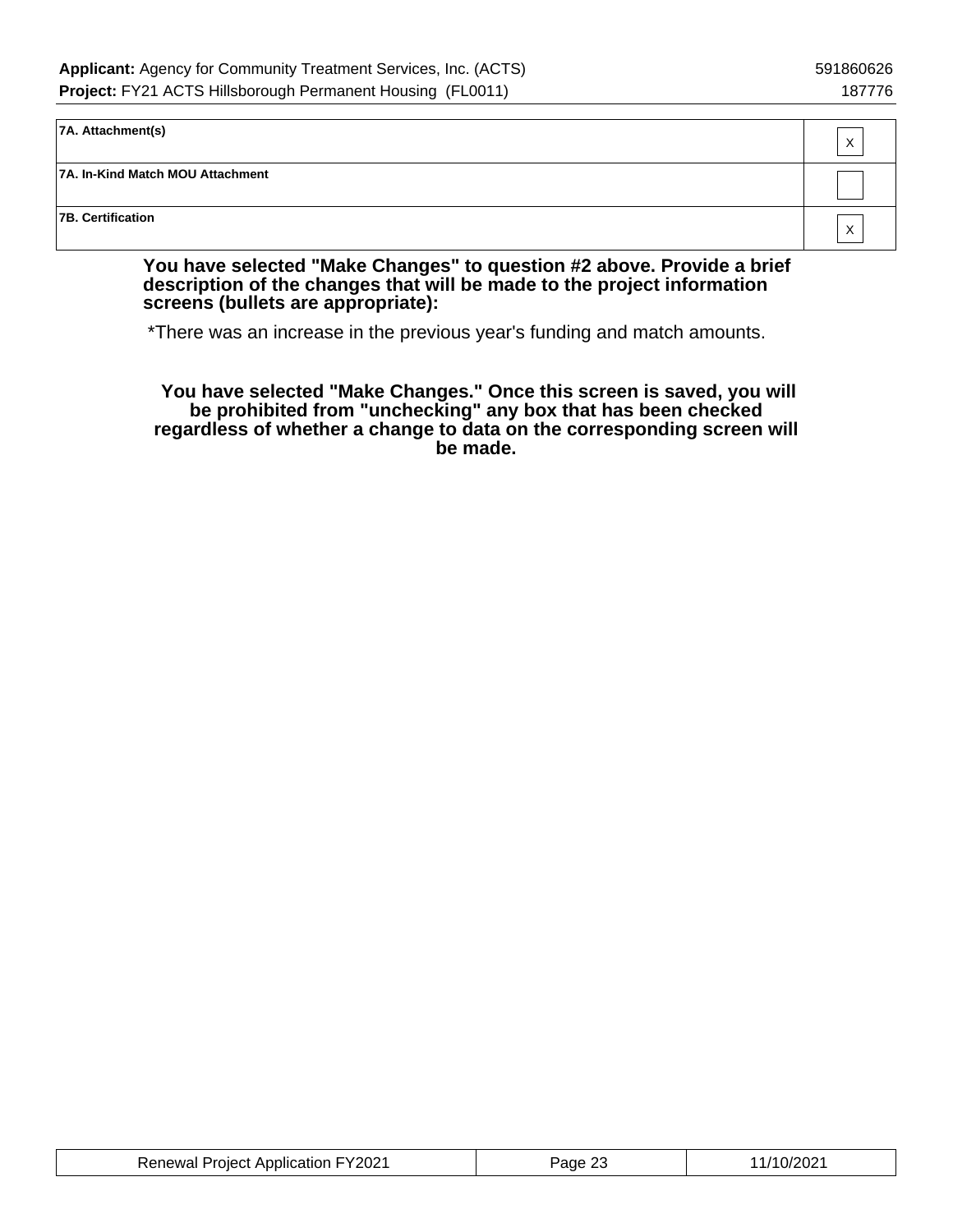## **Recipient Performance**

### **1. Did you submit your previous year's** No **Annual Performance Report (APR) on time?**

**1a. If you did not submit your APR on time to the SAGE website, provide an explanation.**

The APR was initially submitted within required timeframe; however, there was an error, and the error was corrected but the re-submission was not sent within required timeframe.

#### **2. Do you have any unresolved HUD** No **Monitoring or OIG Audit finding(s) concerning any previous grant term related to this renewal project request?**

- **3. Do you draw funds quarterly for your** Yes **current renewal project?**
- **4. Have any funds remained available for** No **recapture by HUD for the most recently expired grant term related to this renewal project request?**

| <b>Renewal Project Application FY2021</b> | Page 24 | 11/10/2021 |
|-------------------------------------------|---------|------------|
|-------------------------------------------|---------|------------|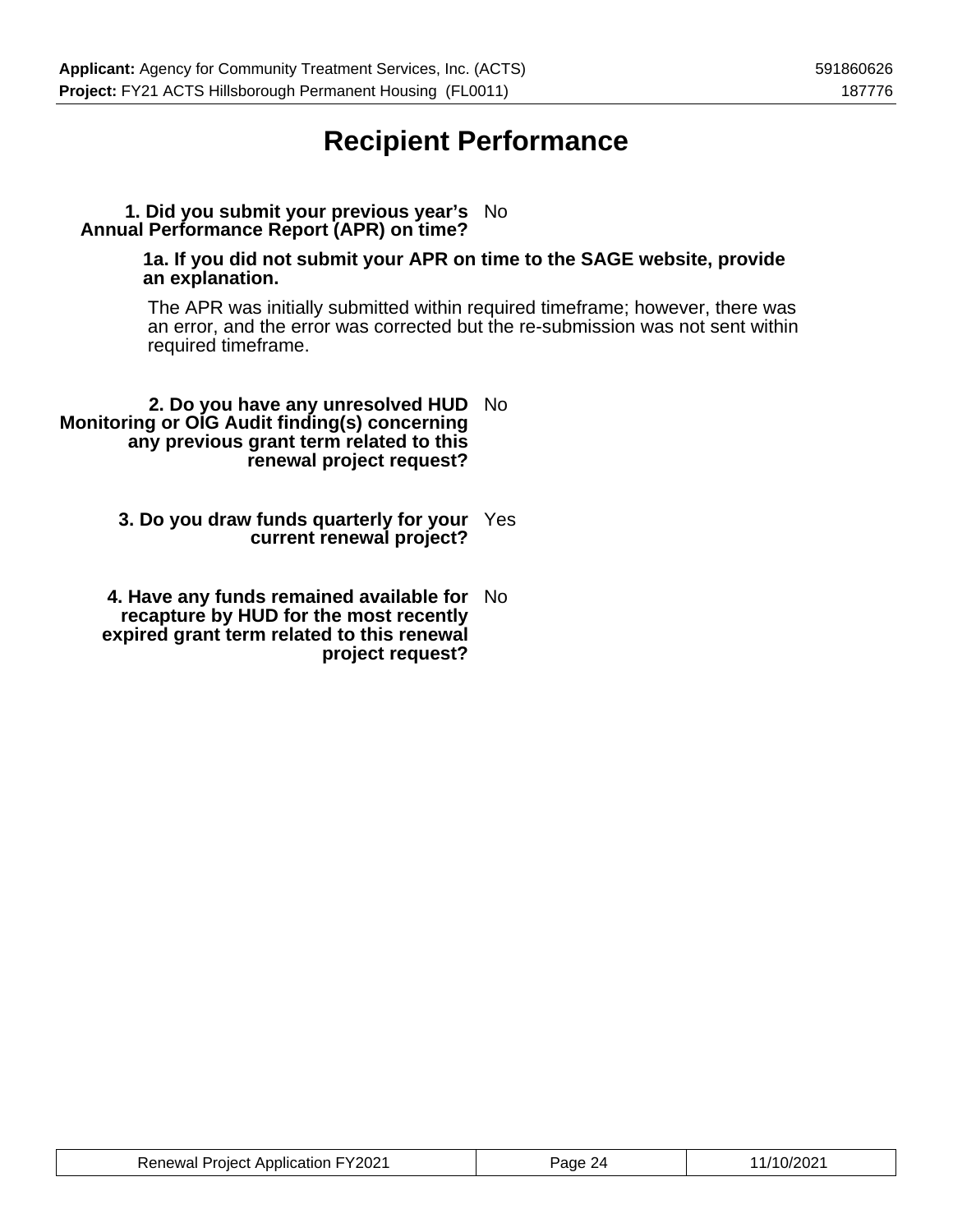## **Renewal Grant Consolidation or Renewal Grant Expansion**

The FY2021 CoC Competition will continue offering opportunities to expand or consolidate CoC projects. A few changes have occurred that differentiate the process from FY 2019.

1. Expansions and Consolidations will submit individual applications.

 a. Expansions will ONLY submit a Stand-Alone Renewal application and a Stand-Alone New application.

 b. Consolidations will ONLY submit individual renewal project applications, identifying the renewal application that will survive, and the renewal applications that will terminate. Up to 10 grants may be included in a consolidation.

 2. HUD HQ will combine the data (e.g., units, budgets) for Expansion or Consolidation requests from the individual project applications selected for conditional award and provide a data report with further instructions for the field office and conditional recipient.

#### **1. Is this renewal project application** No **requesting to consolidate or expand?**

If "No" click on "Next" or "Save & Next" below to move to the next screen.

| <b>Renewal Project Application FY2021</b> | Page 25 | 11/10/2021 |
|-------------------------------------------|---------|------------|
|-------------------------------------------|---------|------------|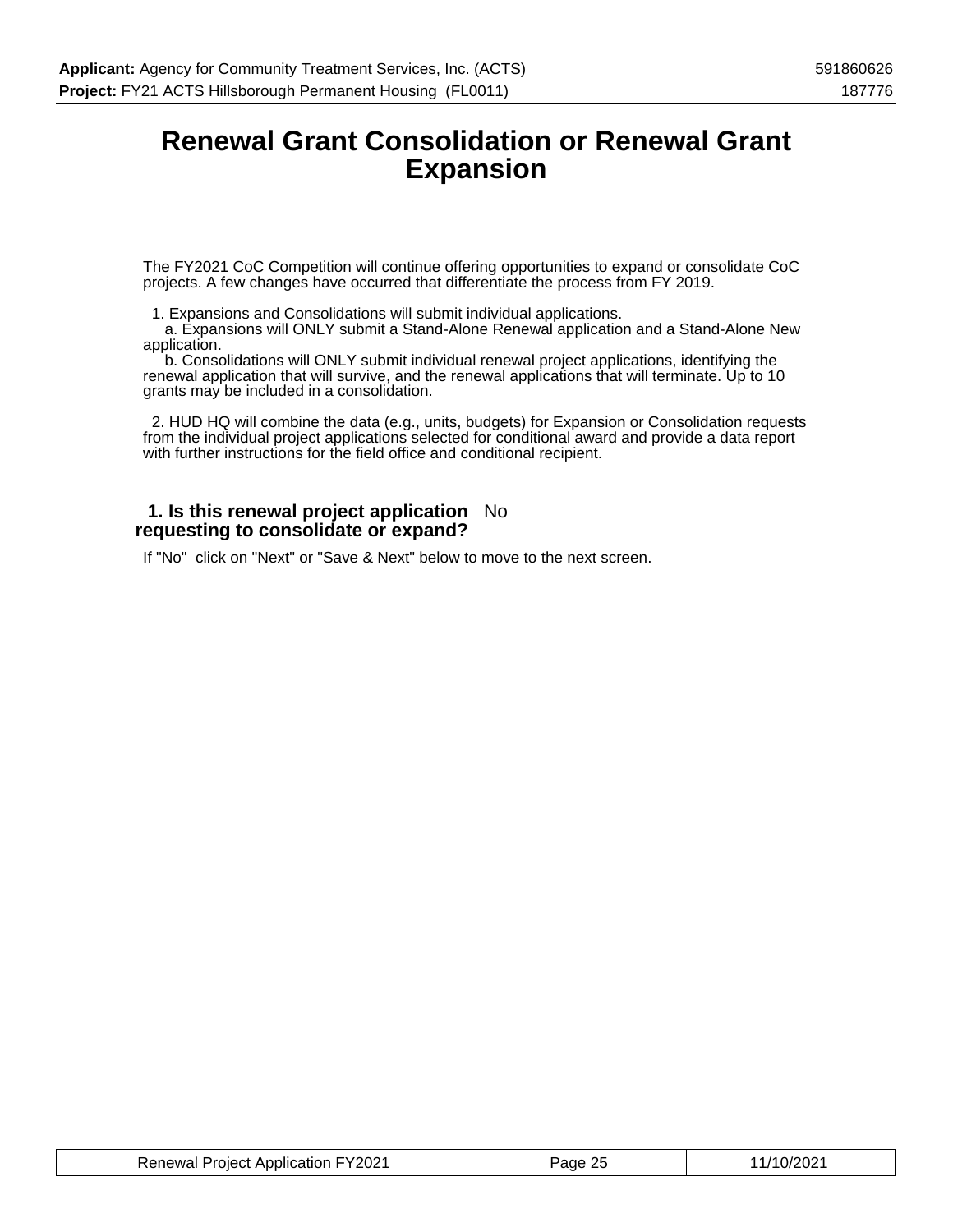## **2A. Project Subrecipients**

**This screen is currently read only and only includes data from the previous grant. To make changes to this information, navigate to the Submission without Changes screen, select "Make Changes" in response to Question 2, and then check the box next each screen that requires a change to match the current grant agreement, as amended, or to account for a reallocation of funds.**

**This form lists the subrecipient organization(s) for the project. To add a subrecipient, select the icon. To view or update subrecipient** information already listed, select the view

|  |  | <b>Total Expected Sub-Awards: \$0</b> |  |
|--|--|---------------------------------------|--|
|--|--|---------------------------------------|--|

| <b>Organization</b> | <b>Type</b>                 | Sub-<br>Award<br><b>Amount</b> |
|---------------------|-----------------------------|--------------------------------|
|                     | This list contains no items |                                |

| <b>Renewal Project Application FY2021</b> | Page 26 | 11/10/2021 |
|-------------------------------------------|---------|------------|
|-------------------------------------------|---------|------------|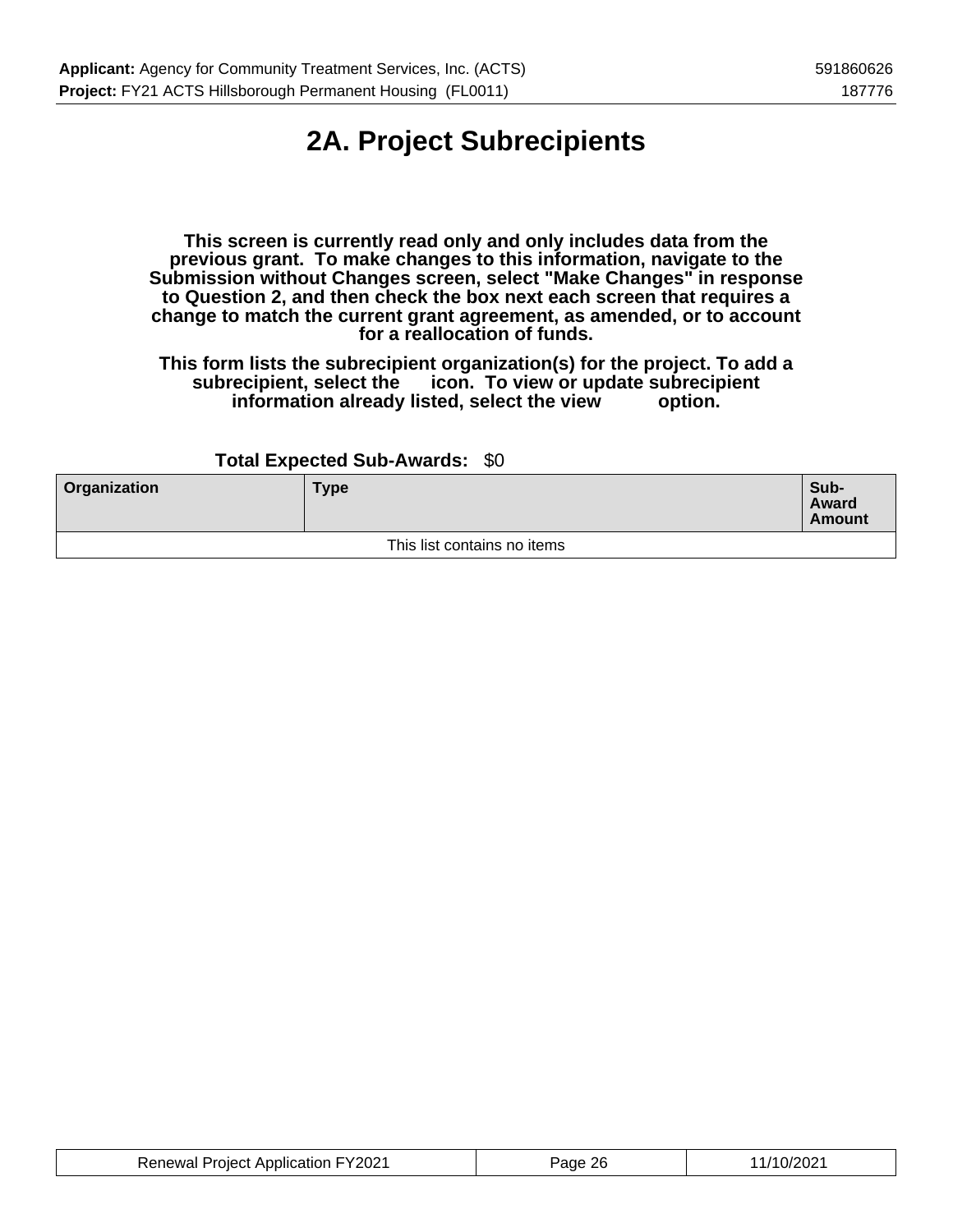## **3A. Project Detail**

### **1. Expiring Grant Project Identification** FL0011 **Number (PIN):**

(e.g., the "Federal Award Identifier" indicated on form 1A. Application Type)

**2. CoC Number and Name:** FL-501 - Tampa/Hillsborough County CoC

**3. CoC Collaborative Applicant Name:** Tampa Hillsborough Homeless Initiative

**4. Project Name:** FY21 ACTS Hillsborough Permanent Housing (FL0011)

- **5. Project Status:** Standard
- **6. Component Type:** PH
- **6a. Select the type of PH project.** PSH
- **7. Is your organization, or subrecipient, a** No **victim service provider defined in 24 CFR 578.3?**
- **8. Does this project include Replacement** No **Reserves as a CoC Operating Cost?**

(Attachment Requirement)

| <b>Renewal Project Application FY2021</b> | Page 27 | 11/10/2021 |
|-------------------------------------------|---------|------------|
|-------------------------------------------|---------|------------|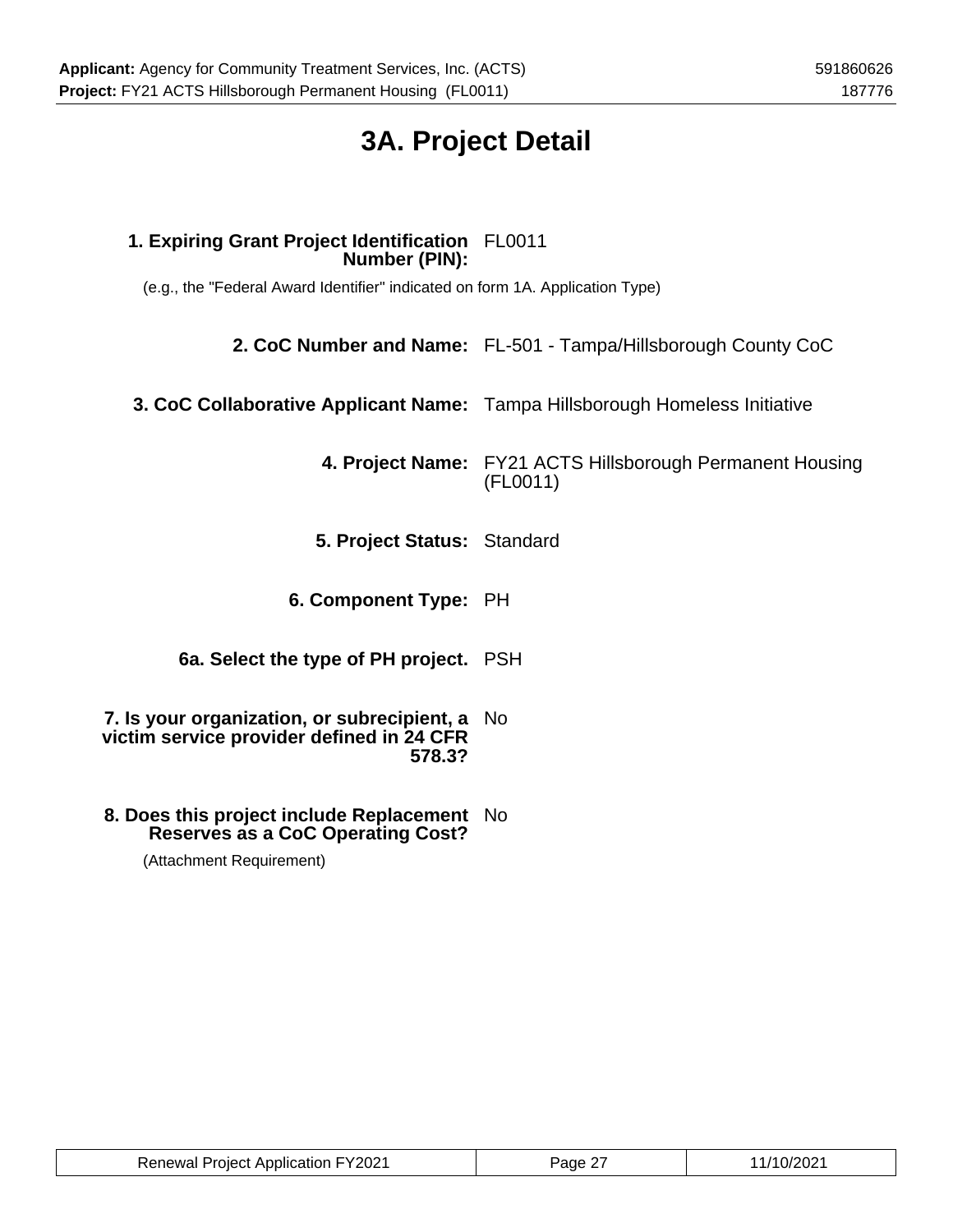## **3B. Project Description**

**This screen is currently read only and only includes data from the previous grant. To make changes to this information, navigate to the Submission without Changes screen, select "Make Changes" in response to Question 2, and then check the box next each screen that requires a change to match the current grant agreement, as amended, or to account for a reallocation of funds.**

### **1. Provide a description that addresses the entire scope of the proposed project.**

This is a permanent supportive housing project with properties in three locations originally purchased and renovated with HUD and other funding. There are a total of 14 two bedroom apartments ( two separate complexes) and a 10, onebedroom apartments , (veterans are prioritized in the 10 unit complex) (4 twobedroom units are reserved for families and 10 are used to provide housing for 2 individuals who each have a private bedroom and share the common areas and bathroom.) (15 beds will be dedicated to chronic homeless )

This is long-term community-based housing with supportive services for chronic homelessness, homeless persons with disabilities as well as the children in the families served. The goal is to assist this special needs population to live as independently as possible in a permanent setting. The supportive services are provided by ACTS and partnering public or private service agencies including Gracepoint, Northside Mental Health, Tampa Family Health and the VA. All residents are assisted in accessing entitlement and other mainstream resources. There is no limit to the time persons may remain in the program as long as they comply with the terms of their lease.

The project, based on the Housing First model, provides immediate access to housing and offers assistance in accessing the services to foster long-term stability. Eligible households will be identified through the Coordinated Intake and Assessment System. This process identifies those households most vulnerable and highest priority for permanent supportive housing, as determined by the CoC.

Combined characteristics of persons who are mentally ill and/or substance abusing indicate the need for intensive case management which guides the participant through a sequential placement in assisted housing, complimented by treatment and community support via ancillary services, such as education, child care, parenting classes, employment training, employment, transportation, money skills training, credit management, homebuyer training, anger management/behavioral change course, and other support groups.

Prioritize placements within the Coordinated Intake System and those prioritized based on VI-SPDT score.

| <b>Renewal Project Application FY2021</b> | Page 28 | 11/10/2021 |
|-------------------------------------------|---------|------------|
|-------------------------------------------|---------|------------|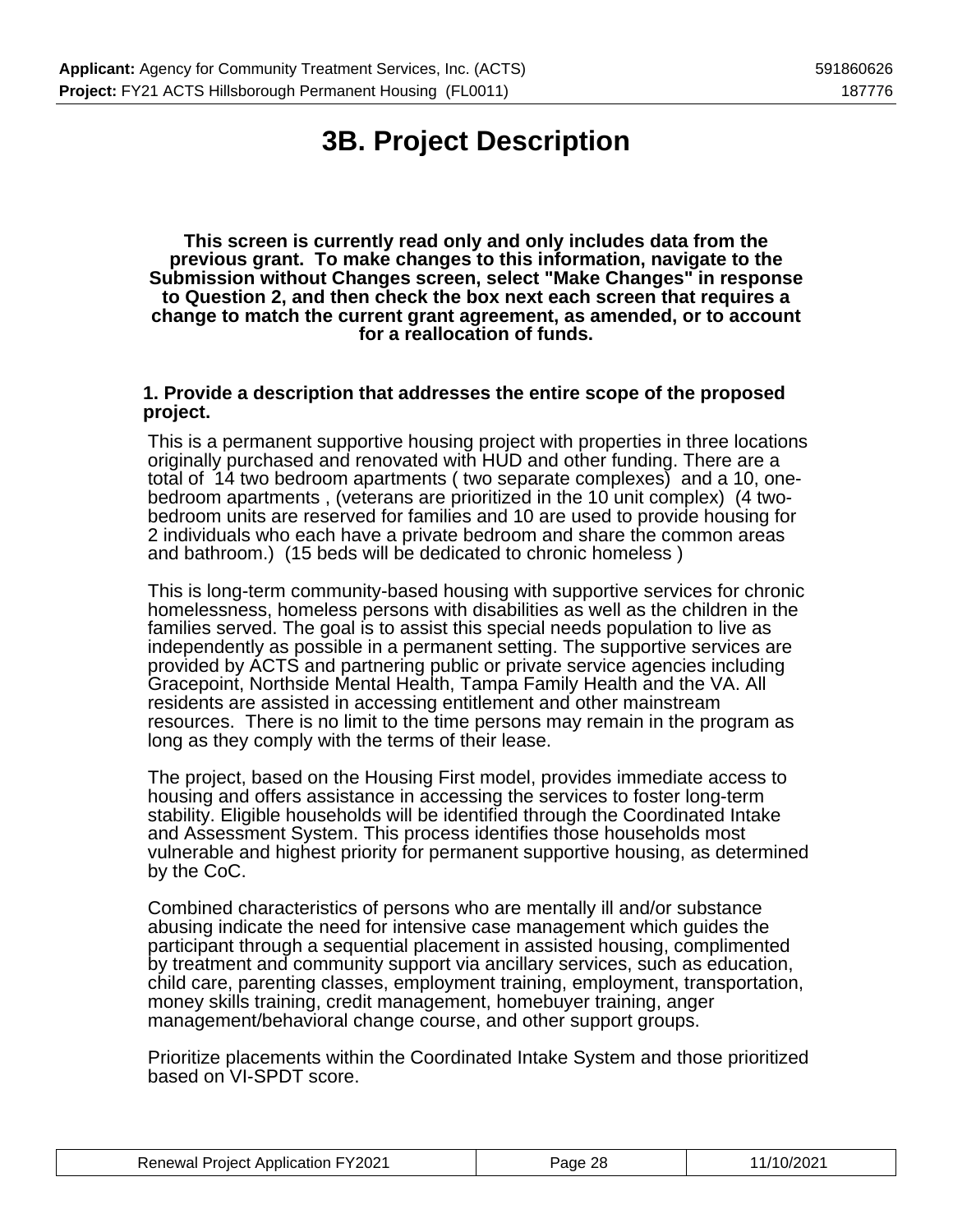### **2. Check the appropriate box(s) if this project will have a specific subpopulation focus. (Select all that apply)**

| N/A - Project Serves All Subpopulations | Domestic Violence             |  |
|-----------------------------------------|-------------------------------|--|
| <b>Veterans</b>                         | Substance Abuse               |  |
| Youth (under 25)                        | Mental Illness                |  |
| Families with Children                  | <b>HIV/AIDS</b>               |  |
|                                         | <b>Chronic Homeless</b>       |  |
|                                         | Other(Click 'Save' to update) |  |

### **3. Housing First**

### **3a. Does the project quickly move** Yes **participants into permanent housing**

### **3b. Does the project enroll program participants who have the following barriers? Select all that apply.**

| Having too little or little income                                                           | х |
|----------------------------------------------------------------------------------------------|---|
| Active or history of substance use                                                           | X |
| Having a criminal record with exceptions<br>for state-mandated restrictions                  | Χ |
| <b>History of victimization</b><br>(e.g. domestic violence, sexual assault, childhood abuse) | X |
| None of the above                                                                            |   |

#### **3c. Will the project prevent program participant termination for the following reasons? Select all that apply.**

| Failure to participate in supportive services                                                                               |   |
|-----------------------------------------------------------------------------------------------------------------------------|---|
| Failure to make progress on a service plan                                                                                  |   |
| Loss of income or failure to improve income                                                                                 |   |
| Any other activity not covered in a lease agreement typically found for unassisted persons in the project's geographic area | X |
| None of the above                                                                                                           |   |

#### **3d. Does the project follow a "Housing First"** Yes **approach?**

| <b>Renewal Project Application FY2021</b> | Page 29 | 11/10/2021 |
|-------------------------------------------|---------|------------|
|-------------------------------------------|---------|------------|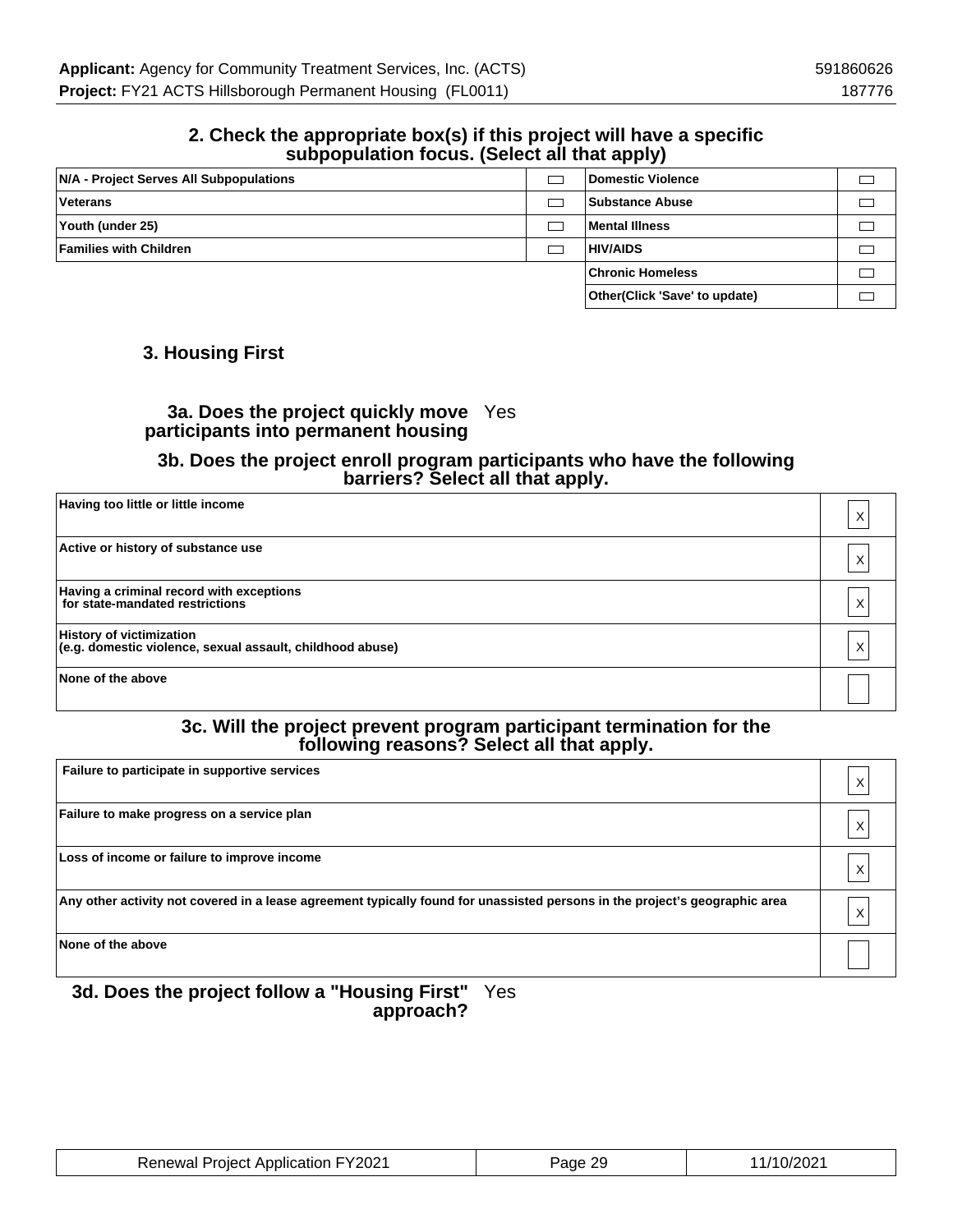## **3C. Dedicated Plus**

**This screen is currently read only and only includes data from the previous grant. To make changes to this information, navigate to the Submission without Changes screen, select "Make Changes" in response to Question 2, and then check the box next each screen that requires a change to match the current grant agreement, as amended, or to account for a reallocation of funds.**

**Dedicated and DedicatedPLUS**

**A "100% Dedicated" project is a permanent supportive housing project that commits 100% of its beds to chronically homeless individuals and families, according to NOFA Section lll.3.b.**

 **A "DedicatedPLUS" project is a permanent supportive housing project where 100% of the beds are dedicated to serve individuals with disabilities and families in which one adult or child has a disability, including unaccompanied homeless youth, that at a minimum, meet ONE of the following criteria according to NOFA Section lll.3.d:**

(1) experiencing chronic homelessness as defined in 24 CFR 578.3;

 (2) residing in a transitional housing project that will be eliminated and meets the definition of chronically homeless in effect at the time in which the individual or family entered the transitional housing project;

 (3) residing in a place not meant for human habitation, emergency shelter, or safe haven; but the individuals or families experiencing chronic homelessness as defined at 24 CFR 578.3 had been admitted and enrolled in a permanent housing project within the last year and were unable to maintain a housing placement;

 (4) residing in transitional housing funded by a joint TH and PH-RRH component project and who were experiencing chronic homelessness as defined at 24 CFR 578.3 prior to entering the project;

 (5)residing and has resided in a place not meant for human habitation, a safe haven, or emergency shelter for at least 12 months in the last three years, but has not done so on four separate occasions; or

 (6) receiving assistance through a Department of Veterans Affairs(VA)-funded homeless assistance program and met one of the above criteria at initial intake to the VA's homeless assistance system.

 A renewal project where 100 percent of the beds are dedicated in their current grant as described in NOFA Section lll.A.3.b. must either become DedicatedPLUS or remain 100% Dedicated. If a renewal project currently has 100 percent of its beds dedicated to chronically homeless individuals and families and elects to become a DedicatedPLUS project, the project will be required to adhere to all fair housing requirements at 24 CFR 578.93. Any beds that the applicant identifies in this application as being dedicated to chronically homeless individuals and families in a DedicatedPLUS project must continue to operate in accordance with Section lll.A.3.b. Beds are identified on Screen 4B.

### **1. Is this project "100% Dedicated,"** N/A

| <b>Renewal Project Application FY2021</b> | Page 30 | 11/10/2021 |
|-------------------------------------------|---------|------------|
|-------------------------------------------|---------|------------|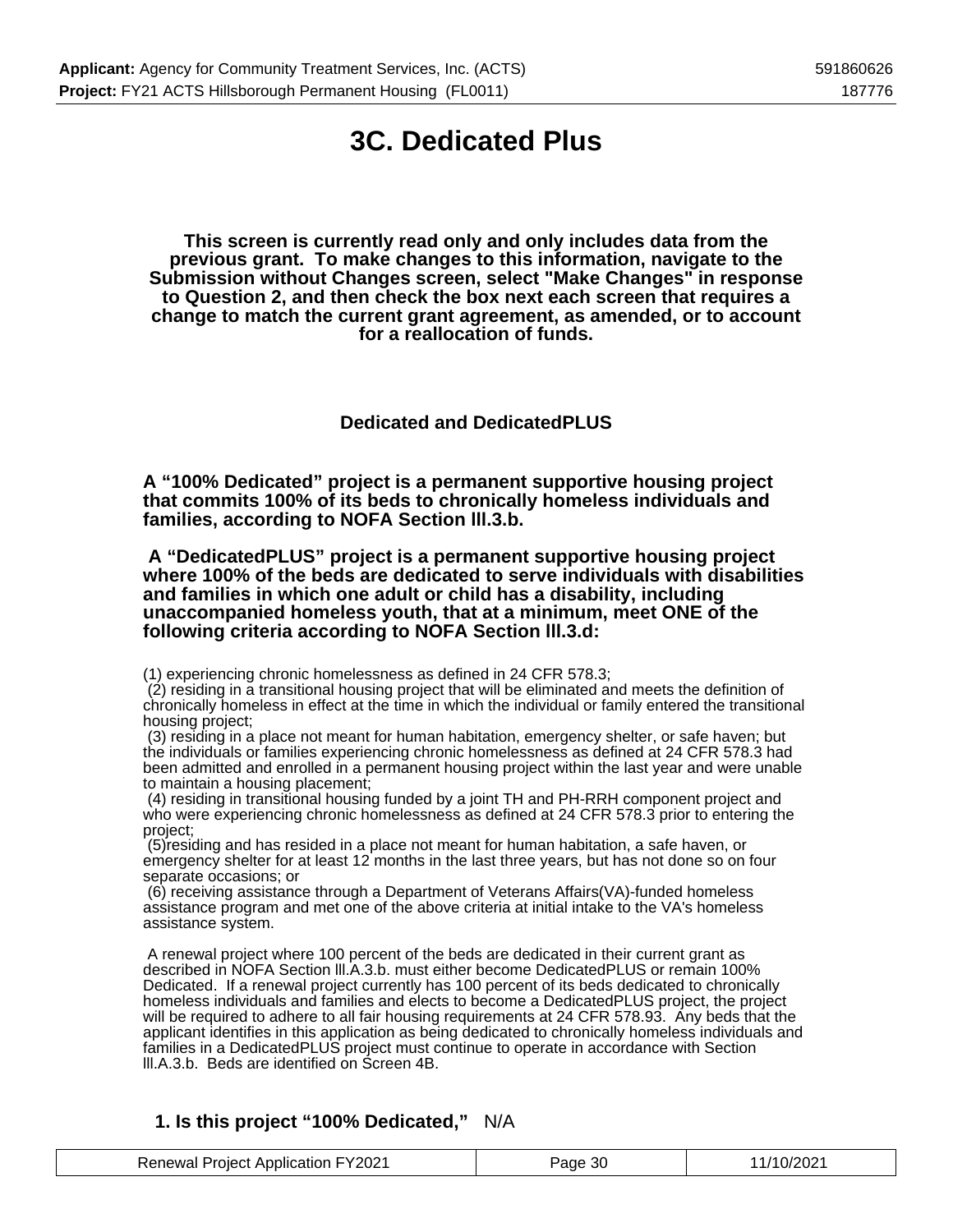**"DedicatedPLUS," or "N/A"? (Only select "N/A" if this project was originally awarded as a grant that did not have requirements to only serve persons experiencing chronic homelessness and meets the definition of "non-dedicated permanent supportive housing beds" in the NOFO Section III.C.2.p).**

| <b>Renewal Project Application FY2021</b> | Page | $10/202^*$ |
|-------------------------------------------|------|------------|
|-------------------------------------------|------|------------|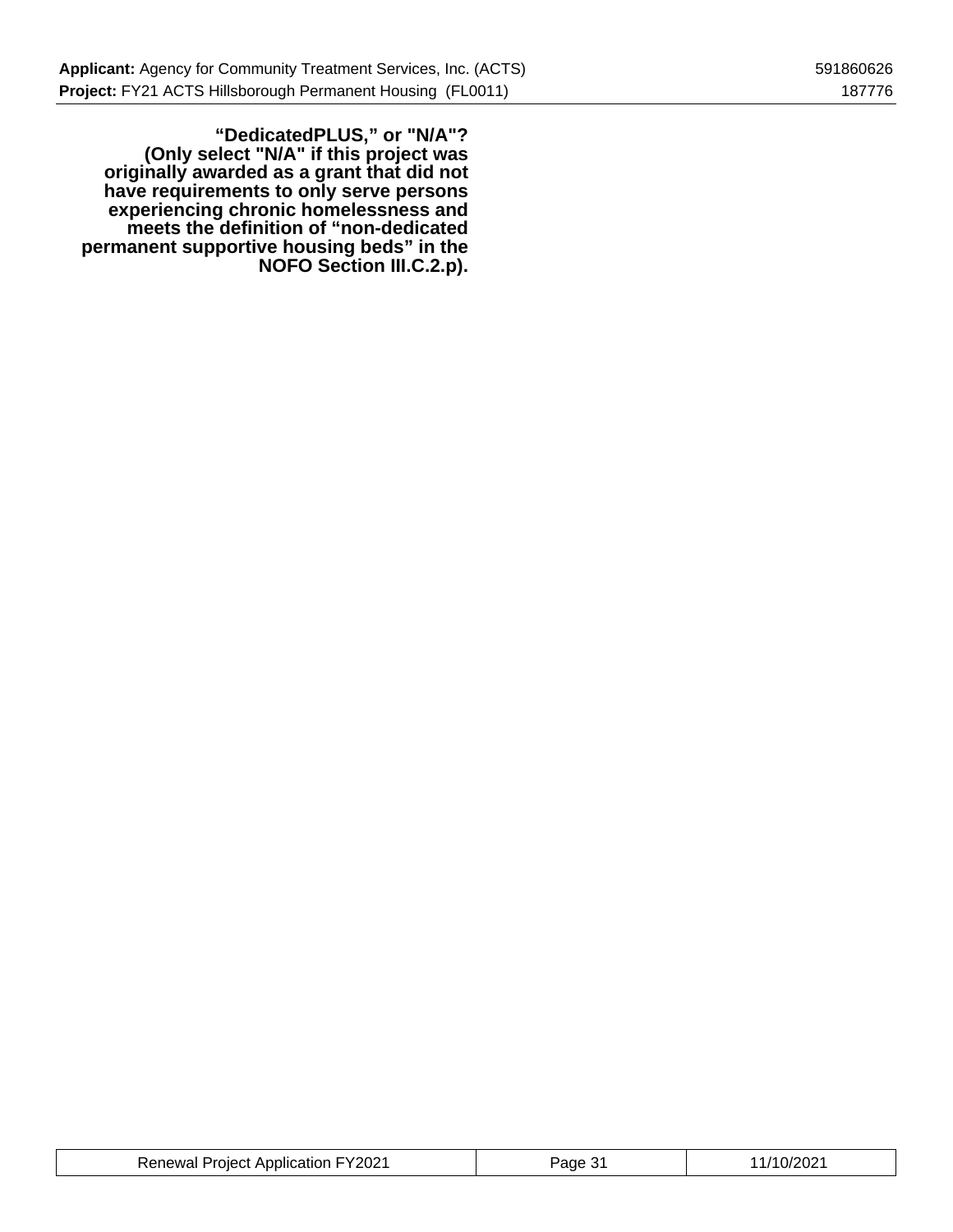## **4A. Supportive Services for Program Participants**

**This screen is currently read only and only includes data from the previous grant. To make changes to this information, navigate to the Submission without Changes screen, select "Make Changes" in response to Question 2, and then check the box next each screen that requires a change to match the current grant agreement, as amended, or to account for a reallocation of funds.**

#### **1. For all supportive services available to program participants, indicate who will provide them and how often they will be provided. Click 'Save' to update.**

| <b>Supportive Services</b>                    | Provider    | Frequency |
|-----------------------------------------------|-------------|-----------|
| <b>Assessment of Service Needs</b>            | Applicant   | Monthly   |
| <b>Assistance with Moving Costs</b>           | Non-Partner | As needed |
| <b>Case Management</b>                        | Applicant   | Monthly   |
| <b>Child Care</b>                             | Partner     | As needed |
| <b>Education Services</b>                     | Partner     | As needed |
| <b>Employment Assistance and Job Training</b> | Non-Partner | As needed |
| Food                                          | Non-Partner | As needed |
| <b>Housing Search and Counseling Services</b> | Non-Partner | As needed |
| <b>Legal Services</b>                         | Non-Partner | As needed |
| <b>Life Skills Training</b>                   | Partner     | As needed |
| <b>Mental Health Services</b>                 | Partner     | As needed |
| <b>Outpatient Health Services</b>             | Partner     | As needed |
| <b>Outreach Services</b>                      | Partner     | As needed |
| <b>Substance Abuse Treatment Services</b>     | Applicant   | As needed |
| Transportation                                | Applicant   | As needed |
| <b>Utility Deposits</b>                       | Partner     | As needed |

**Identify whether the project includes the following activities:**

**2. Transportation assistance to program** Yes **participants to attend mainstream benefit appointments, employee training, or jobs?**

**3. Annual follow-up with program participants** Yes **to ensure mainstream benefits are received and renewed?**

### **4. Do program participants have access to** Yes **SSI/SSDI technical assistance provided by**

| <b>Renewal Project Application FY2021</b> | Page $32$ | 11/10/2021 |
|-------------------------------------------|-----------|------------|
|-------------------------------------------|-----------|------------|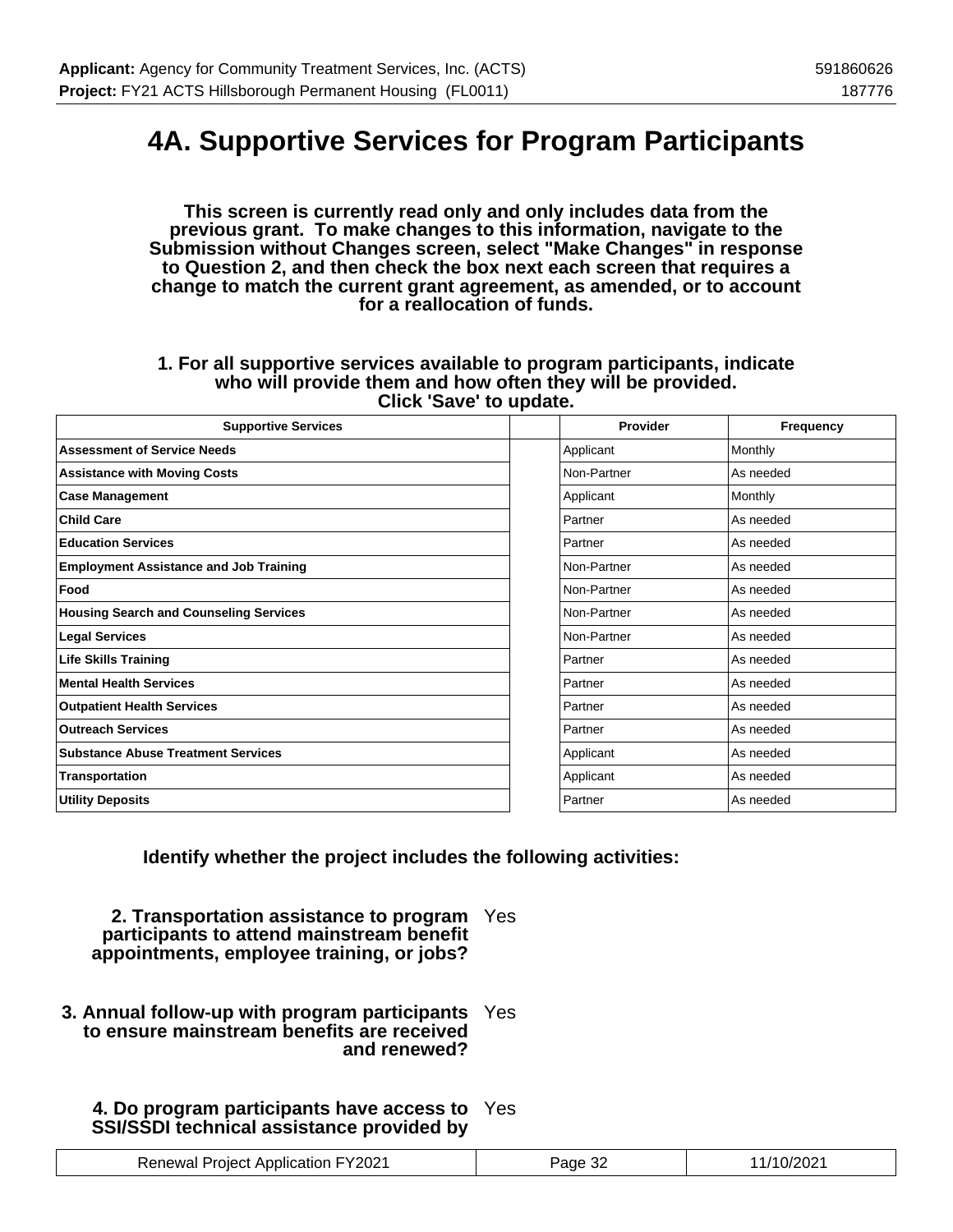### **this project, subrecipient, or partner agency?**

**4a. Has the staff person providing the technical assistance completed SOAR training in the past 24 months?** Yes

| <b>Renewal Project Application FY2021</b> | Page<br>تٽ | 1/10/2021 |
|-------------------------------------------|------------|-----------|
|-------------------------------------------|------------|-----------|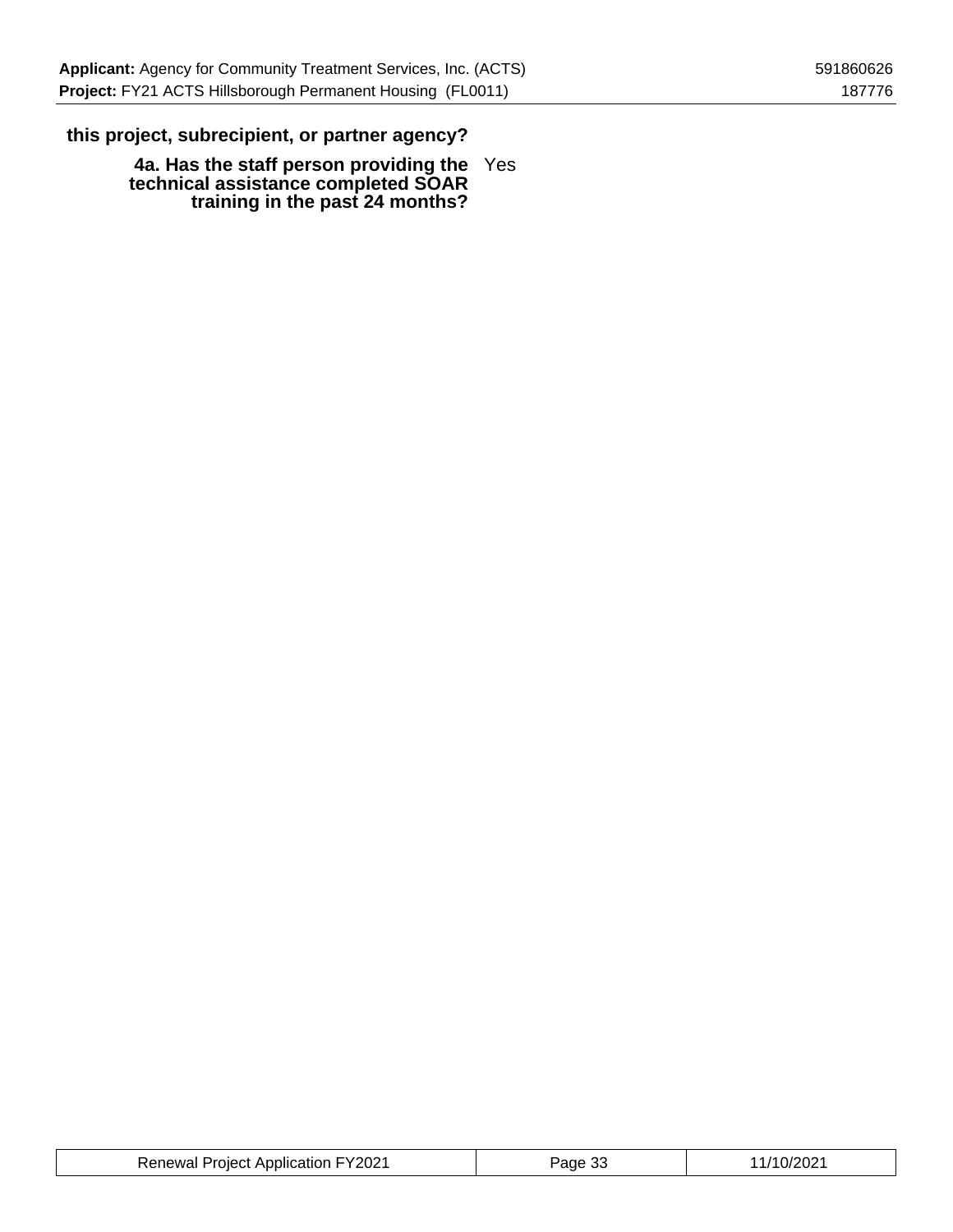## **4B. Housing Type and Location**

**This screen is currently read only and only includes data from the previous grant. To make changes to this information, navigate to the Submission without Changes screen, select "Make Changes" in response to Question 2, and then check the box next each screen that requires a change to match the current grant agreement, as amended, or to account for a reallocation of funds.**

**The following list summarizes each housing site in the project. To add a housing site to the list, select the icon. To view or update a housing site already listed, select the icon.**

#### **Total Units:** 24

#### **Total Beds:** 38

**Total Dedicated CH Beds:** 15

| <b>Housing Type</b>  | Housing Type (JOINT) | Units | <b>Beds</b> |
|----------------------|----------------------|-------|-------------|
| Clustered apartments | ---                  | 24    | 38          |

| <b>Renewal Project Application FY2021</b> | Page 34 | 11/10/2021 |
|-------------------------------------------|---------|------------|
|-------------------------------------------|---------|------------|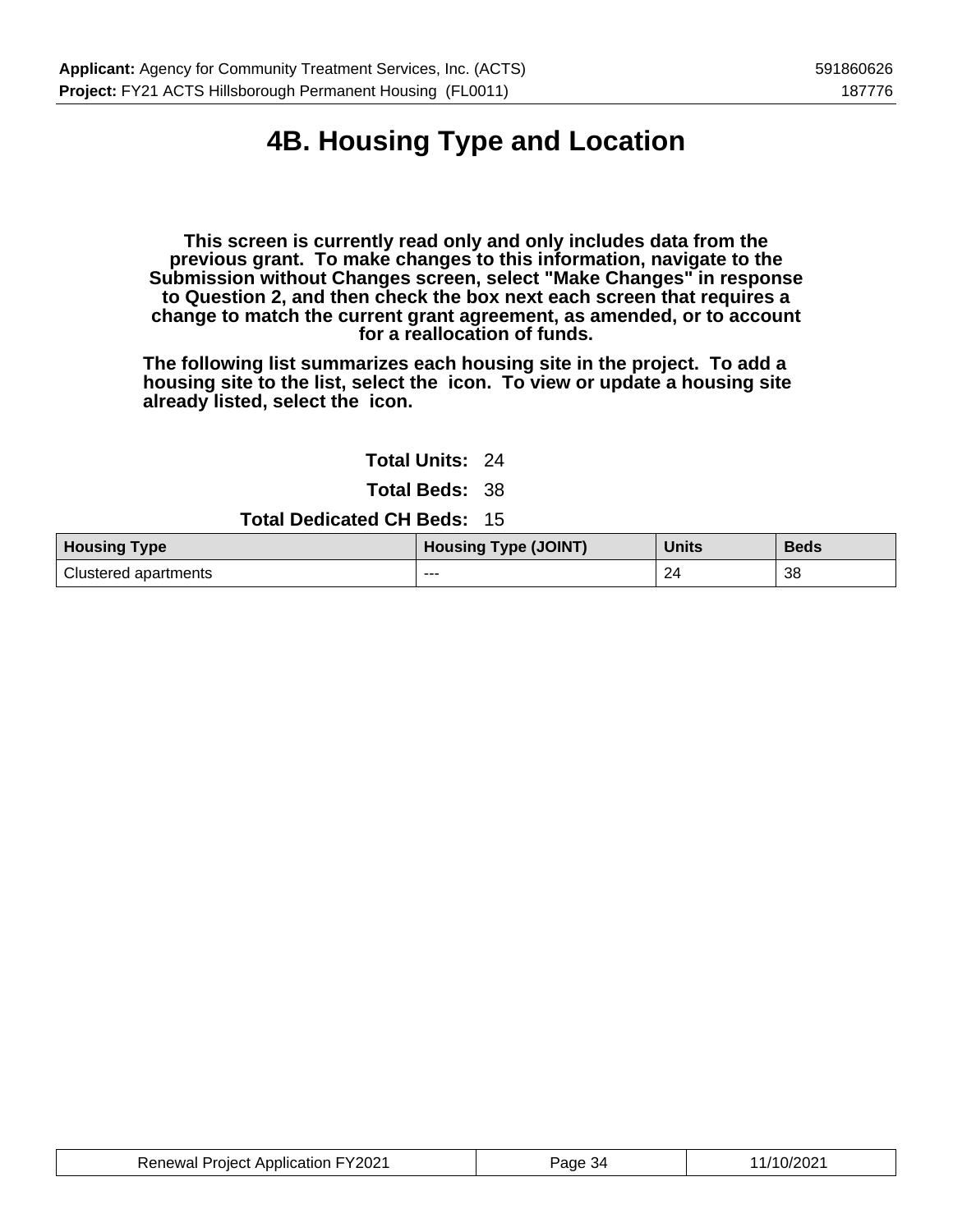## **4B. Housing Type and Location Detail**

### **1. Housing Type:** Clustered apartments

#### **2. Indicate the maximum number of units and beds available for program participants at the selected housing site.**

**a. Units:** 24

**b. Beds:** 38

#### **3. How many beds of the total beds in "2b.** 15 **Beds" are dedicated to the chronically homeless?**

#### **This includes both the "dedicated" and "prioritized" beds from previous competitions.**

### **4. Address:**

Project applicants must enter an address for all proposed and existing properties. If the location is not yet known, enter the expected location of the housing units. For Scattered-site and Singlefamily home housing, or for projects that have units at multiple locations, project applicants should enter the address where the majority of beds will be located or where the majority of beds are located as of the application submission. Where the project uses tenant-based rental assistance in the RRH portion, or if the address for scattered-site or single-family homes housing cannot be identified at the time of application, enter the address for the project's administration office. Projects serving victims of domestic violence, including human trafficking, must use a PO Box or other anonymous address to ensure the safety of participants.

|                  | Street 1: 4612 56th Street |
|------------------|----------------------------|
| <b>Street 2:</b> |                            |
|                  | City: Tampa                |
|                  | <b>State: Florida</b>      |
| ZIP Code: 33610  |                            |
|                  |                            |

#### **5. Select the geographic area(s) associated with the address: (for multiple selections hold CTRL Key)**

129057 Hillsborough County

| <b>Renewal Project Application FY2021</b> | Page 35 | 11/10/2021 |
|-------------------------------------------|---------|------------|
|-------------------------------------------|---------|------------|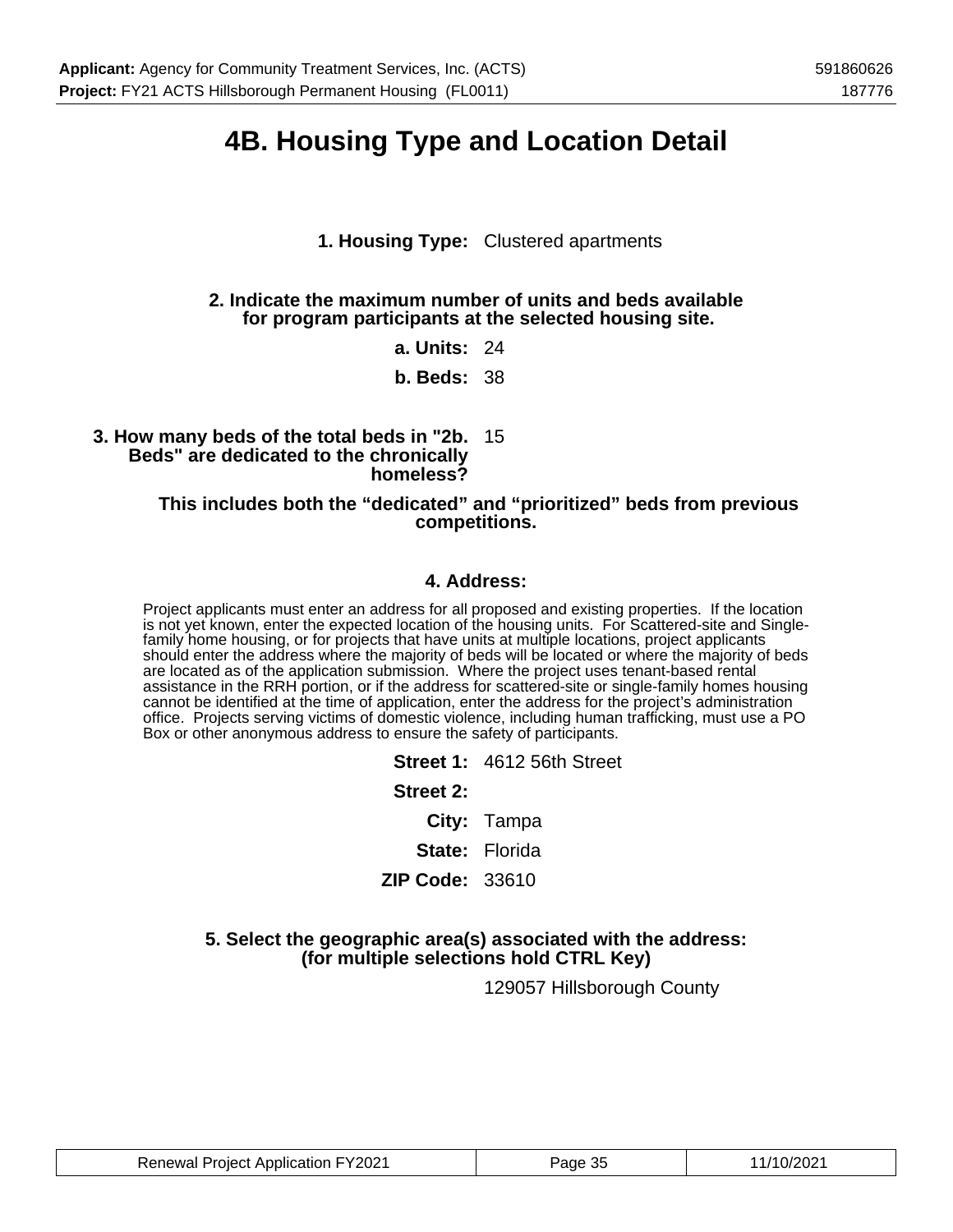## **5A. Program Participants - Households**

**This screen is currently read only and only includes data from the previous grant. To make changes to this information, navigate to the Submission without Changes screen, select "Make Changes" in response to Question 2, and then check the box next each screen that requires a change to match the current grant agreement, as amended, or to account for a reallocation of funds.**



**Click Save to automatically calculate totals**

| <b>Renewal Project Application FY2021</b> | Page 36 | 11/10/2021 |
|-------------------------------------------|---------|------------|
|-------------------------------------------|---------|------------|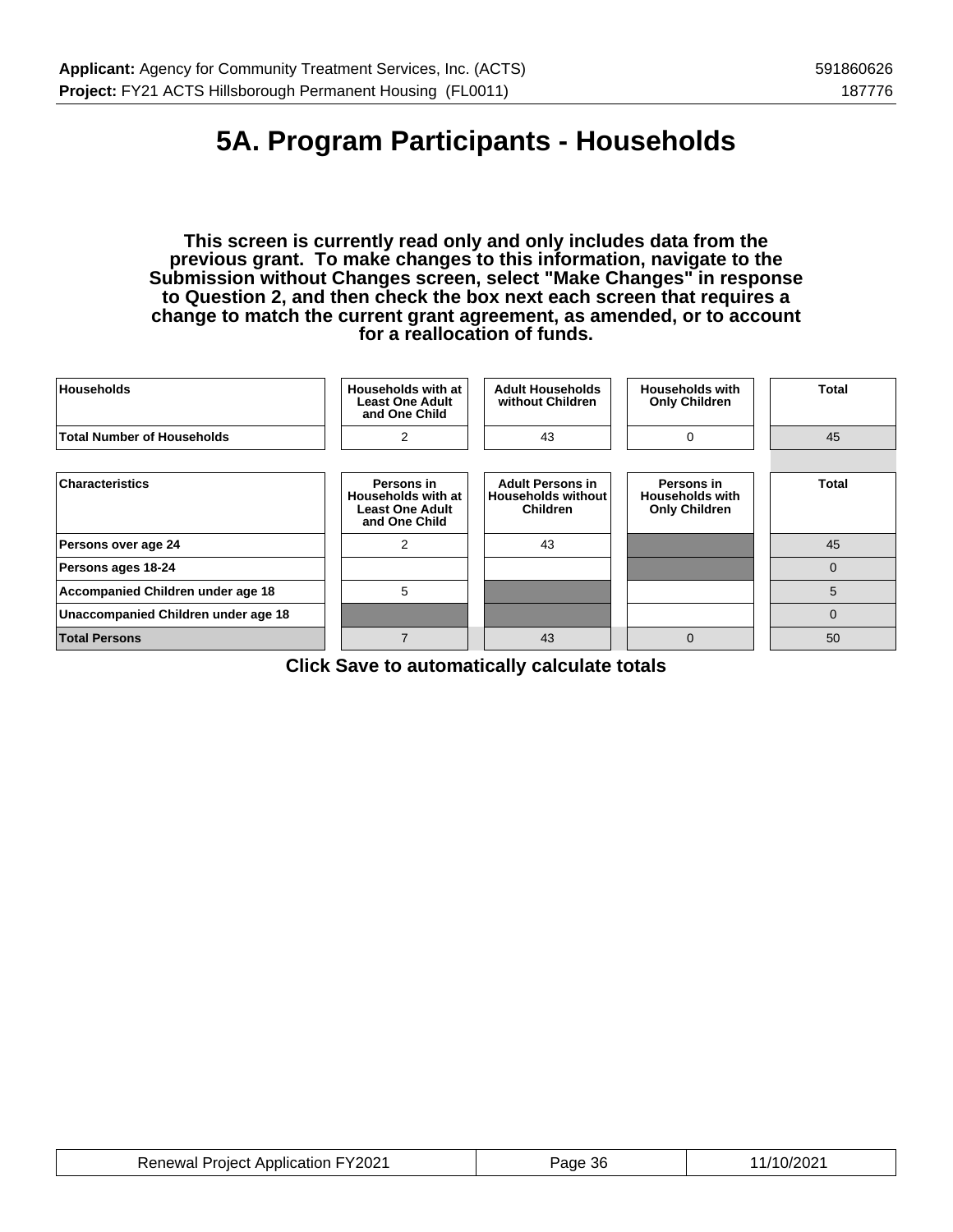## **5B. Program Participants - Subpopulations**

**This screen is currently read only and only includes data from the previous grant. To make changes to this information, navigate to the Submission without Changes screen, select "Make Changes" in response to Question 2, and then check the box next each screen that requires a change to match the current grant agreement, as amended, or to account for a reallocation of funds.**

### **Persons in Households with at Least One Adult and One Child**

| <b>Characteristics</b> | <b>CH</b><br>(Not<br>Veterans   Veterans | <b>CH</b> | (Not CH) Substan | Veterans Chronic<br><sub>ce</sub><br><b>Abuse</b> | <b>HIV/AID</b><br>S | <b>Severely</b><br><b>Mentally</b><br>Ш | <b>DV</b> | <b>Physical</b><br><b>Disability</b> | Developmenta<br><b>Disability</b> | <b>Persons Not</b><br>Represented<br>by a<br>Listed<br>Subpopulatio |
|------------------------|------------------------------------------|-----------|------------------|---------------------------------------------------|---------------------|-----------------------------------------|-----------|--------------------------------------|-----------------------------------|---------------------------------------------------------------------|
| Persons over age 24    |                                          |           |                  | ົ                                                 |                     |                                         |           |                                      |                                   |                                                                     |
| Persons ages 18-24     |                                          | 0         |                  | 0                                                 |                     |                                         |           |                                      |                                   |                                                                     |
| Children under age 18  | 5                                        |           |                  | 0                                                 |                     |                                         |           |                                      |                                   |                                                                     |
| <b>Total Persons</b>   |                                          |           | $\Omega$         | C                                                 | $\Omega$            |                                         |           | $\Omega$                             |                                   |                                                                     |

**Click Save to automatically calculate totals**

### **Persons in Households without Children**

| <b>Characteristics</b> | <b>CH</b><br>(Not<br><b>Veterans</b> | <b>CH</b><br><b>Veterans</b> | <b>Veterans</b><br>(Not CH) Chronic | <b>Substan</b><br><b>ce</b><br><b>Abuse</b> | <b>HIV/AID</b><br>s | <b>Severely</b><br><b>Mentally</b><br>Ш | <b>DV</b> | <b>Physical</b><br><b>Disability</b> | Developmenta<br><b>Disability</b> | <b>Persons Not</b><br>Represented<br>by a<br>Listed<br>Subpopulatio |
|------------------------|--------------------------------------|------------------------------|-------------------------------------|---------------------------------------------|---------------------|-----------------------------------------|-----------|--------------------------------------|-----------------------------------|---------------------------------------------------------------------|
| Persons over age 24    | 23                                   | 8                            | 8                                   |                                             |                     | 14                                      |           | 6                                    |                                   |                                                                     |
| Persons ages 18-24     | 0                                    | 0                            |                                     | 0                                           |                     | 0                                       |           | 0                                    |                                   |                                                                     |
| <b>Total Persons</b>   | 23                                   | 8                            | 8                                   | 11                                          |                     | 14                                      | 0         | 6                                    |                                   |                                                                     |

**Click Save to automatically calculate totals**

| <b>Characteristics</b>                        | <b>CH</b><br>(Not<br><b>Veterans</b> | <b>CH</b><br>l Veterans l | <b>Veterans</b><br>(Not CH) Chronic | <b>Substan</b><br>ce<br><b>Abuse</b> | <b>HIV/AID</b><br>S | <b>Severely</b><br><b>Mentally</b><br>Ш | <b>DV</b> | <b>Physical</b><br>Disability | Developmenta<br><b>Disability</b> | <b>Persons Not</b><br>Represented<br>by a<br>Listed<br>Subpopulatio |
|-----------------------------------------------|--------------------------------------|---------------------------|-------------------------------------|--------------------------------------|---------------------|-----------------------------------------|-----------|-------------------------------|-----------------------------------|---------------------------------------------------------------------|
| Accompanied Children under<br>age 18          |                                      |                           |                                     |                                      |                     |                                         |           |                               |                                   |                                                                     |
| <b>Unaccompanied Children</b><br>under age 18 |                                      |                           |                                     |                                      |                     |                                         |           |                               |                                   |                                                                     |

### **Persons in Households with Only Children**

Renewal Project Application FY2021 | Page 37 | 11/10/2021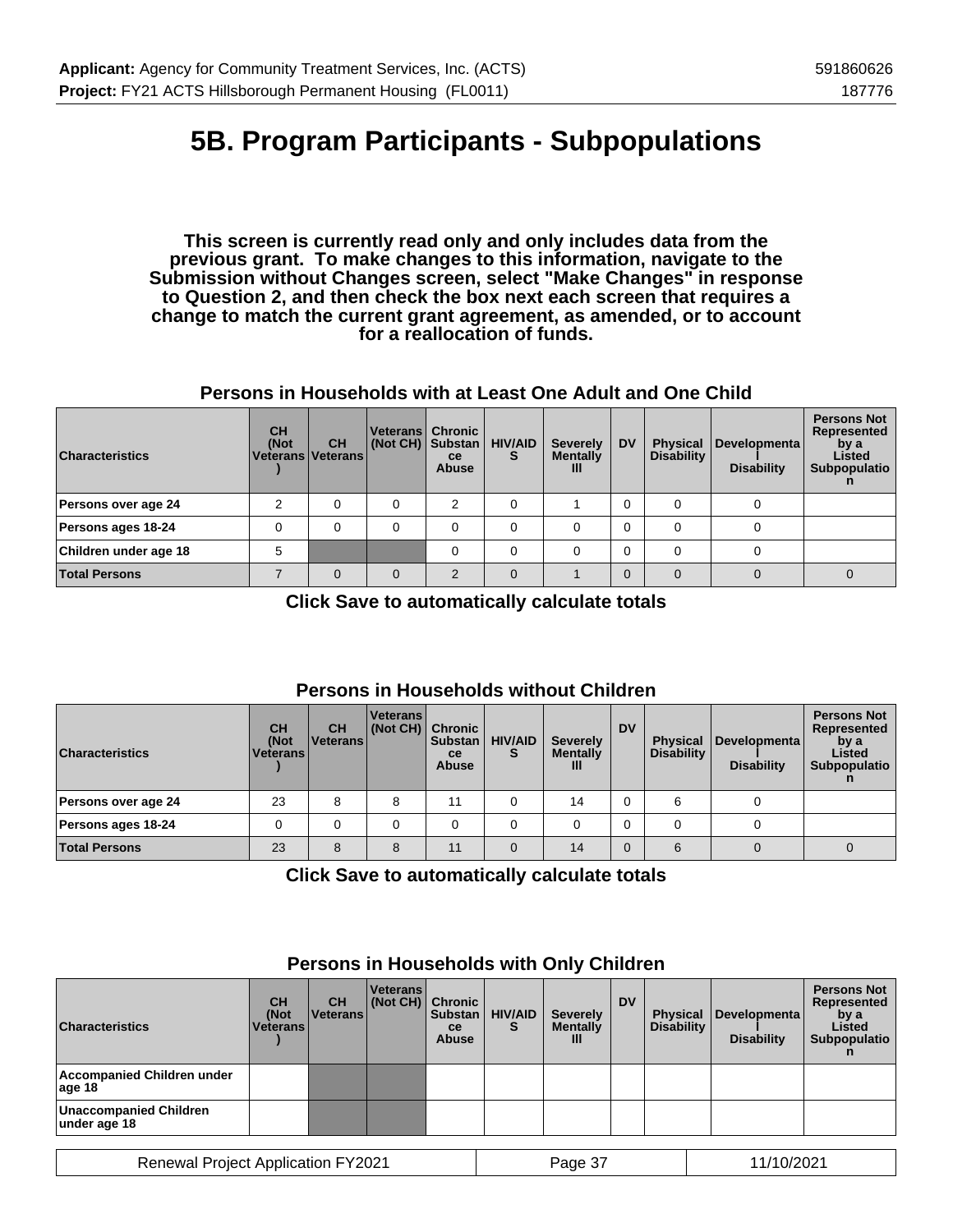| <b>Applicant: Agency for Community Treatment Services, Inc. (ACTS)</b> | 591860626 |
|------------------------------------------------------------------------|-----------|
| <b>Project:</b> FY21 ACTS Hillsborough Permanent Housing (FL0011)      | 187776    |

| Total I<br>Persons |  |  |  |  |  |  |  |
|--------------------|--|--|--|--|--|--|--|
|--------------------|--|--|--|--|--|--|--|

| <b>Renewal Project Application FY2021</b> | -38<br>Page | /10/2021 |
|-------------------------------------------|-------------|----------|
|-------------------------------------------|-------------|----------|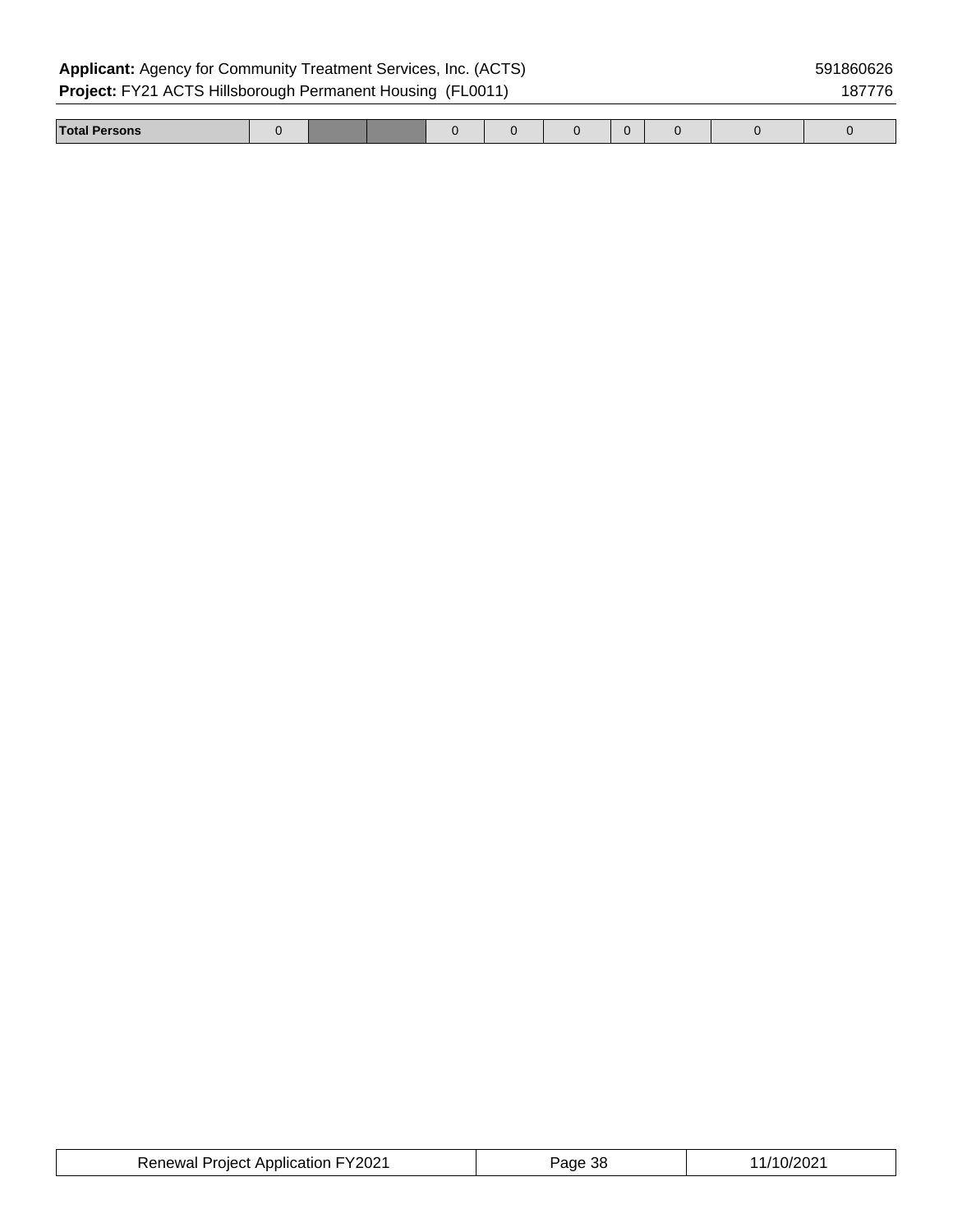## **6A. Funding Request**

**This screen is currently read only and only includes data from the previous grant. To make changes to this information, navigate to the Submission without Changes screen, select "Make Changes" in response to Question 2, and then check the box next each screen that requires a change to match the current grant agreement, as amended, or to account for a reallocation of funds.**

- **1. Do any of the properties in this project** No **have an active restrictive covenant?**
- **2. Was the original project awarded as either** No **a Samaritan Bonus or Permanent Housing Bonus project?**
- **3. Does this project propose to allocate funds** No **according to an indirect cost rate?**
	- **4. Renewal Grant Term: This field is pre-**1 Year **populated with a one-year grant term and cannot be edited:**
		- **5. Select the costs for which funding is requested:**
			- **Leased Units Leased Structures Rental Assistance Supportive Services** | X **Operating** | X **HMIS**

| <b>Renewal Project Application FY2021</b> | Page 39 | 11/10/2021 |
|-------------------------------------------|---------|------------|
|-------------------------------------------|---------|------------|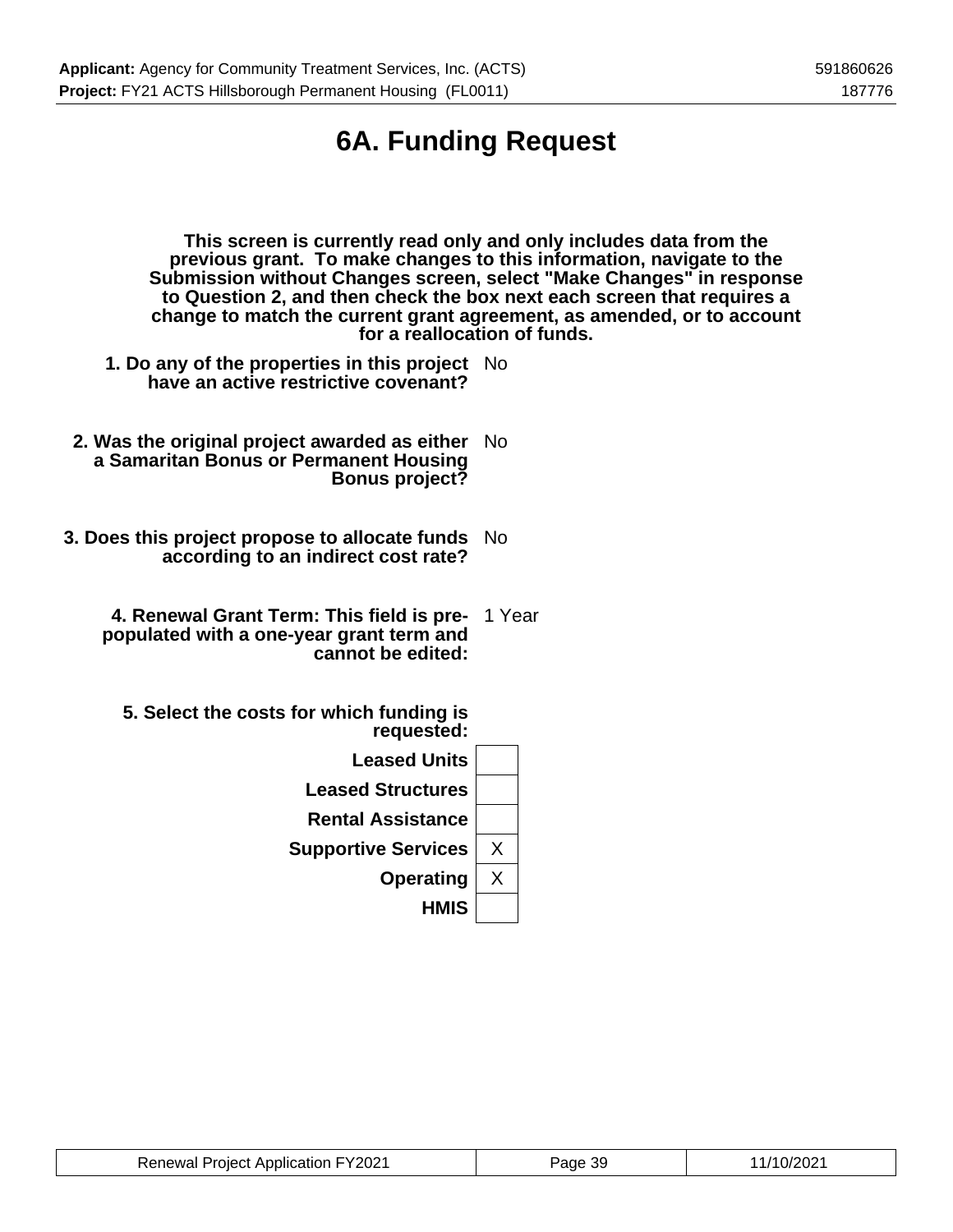## **6D. Sources of Match**

#### **The following list summarizes the funds that will be used as Match for this project. To add a Match source to the list, select the icon. To view or update a Match source already listed, select the icon.**

### **Summary for Match**

| <b>Total Value of Cash Commitments:</b>    | \$36.855 |
|--------------------------------------------|----------|
| <b>Total Value of In-Kind Commitments:</b> | \$26,071 |
| <b>Total Value of All Commitments:</b>     | \$62,926 |

#### **1. Will this project generate program income** Yes **described in 24 CFR 578.97 to use as Match for this project?**

### **1a. Briefly describe the source of the program income:**

Program income will come from rental fees no more than 30% of residents income.

#### **1b. Estimate the amount of program income** \$36,855  **that will be used as Match for this project:**

**Before grant execution, services to be provided by a third party must be documented by a memorandum of understanding (MOU) between the recipient or subrecipient and the third party that will provide the services.**

| <b>Type</b> | <b>Source</b> | <b>Contributor</b> | <b>Value of Commitments</b> |
|-------------|---------------|--------------------|-----------------------------|
| Cash        | Private       | <b>ACTS</b>        | \$36,855                    |
| In-Kind     | Government    | Hillsborough Coun  | \$26,071                    |

| <b>Renewal Project Application FY2021</b> | Page 40 | 11/10/2021 |
|-------------------------------------------|---------|------------|
|-------------------------------------------|---------|------------|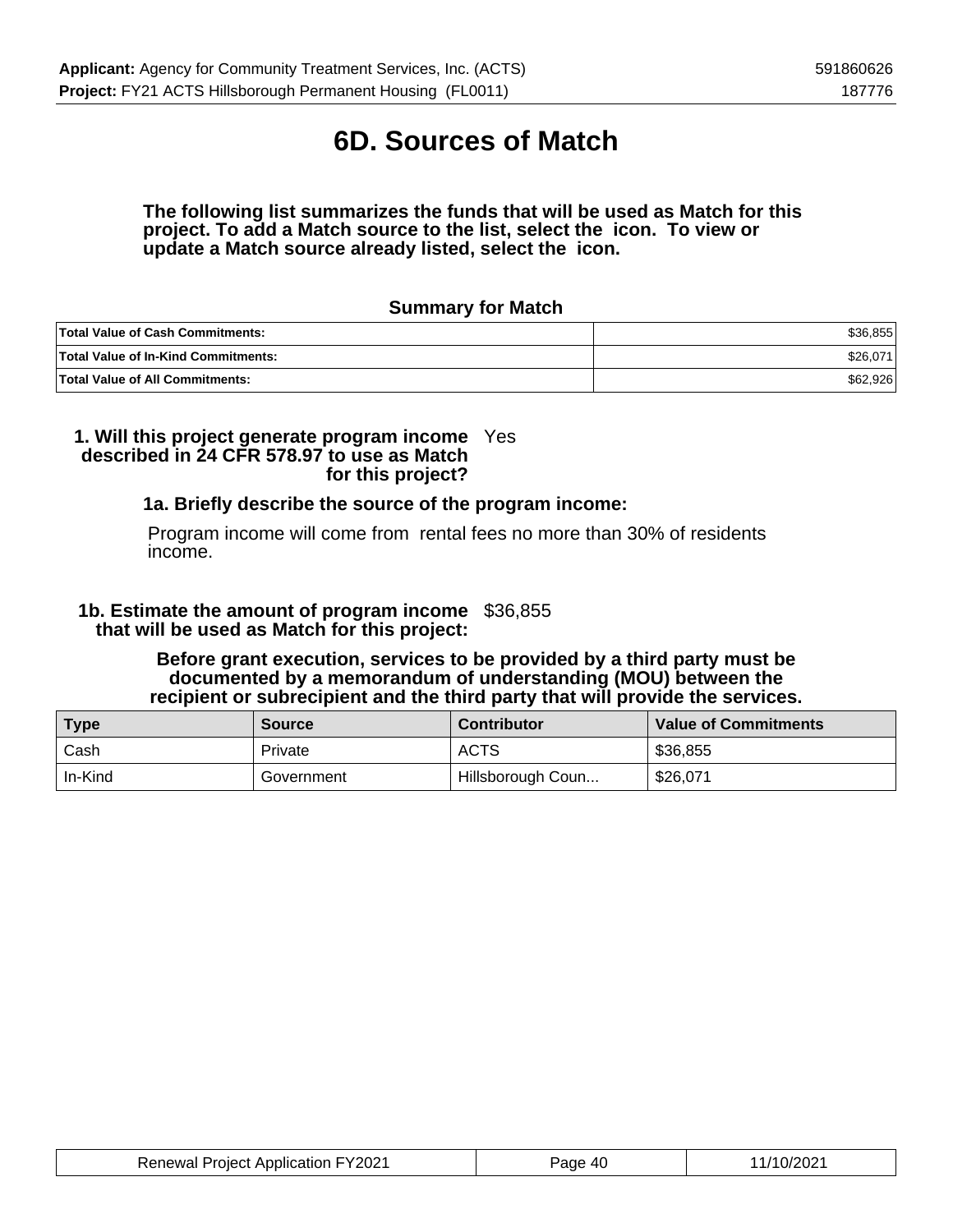## **Sources of Match Detail**

| 1. Type of Match Commitment: Cash                                                                                |  |
|------------------------------------------------------------------------------------------------------------------|--|
| 2. Source: Private                                                                                               |  |
| 3. Name of Source: ACTS<br>(Be as specific as possible and include the<br>office or grant program as applicable) |  |
| 4. Amount of Written Committment: \$36,855                                                                       |  |

## **Sources of Match Detail**

| 1. Type of Match Commitment: In-Kind                                                  |                                                    |
|---------------------------------------------------------------------------------------|----------------------------------------------------|
|                                                                                       | 2. Source: Government                              |
| (Be as specific as possible and include the<br>office or grant program as applicable) | 3. Name of Source: Hillsborough County Health Care |
| 4. Amount of Written Committment: \$26,071                                            |                                                    |

**Before grant execution, services to be provided by a third party must be documented by a memorandum of understanding (MOU) between the recipient or subrecipient and the third party that will provide the services.**

| <b>Renewal Project Application FY2021</b> | Page 41 | 11/10/2021 |
|-------------------------------------------|---------|------------|
|-------------------------------------------|---------|------------|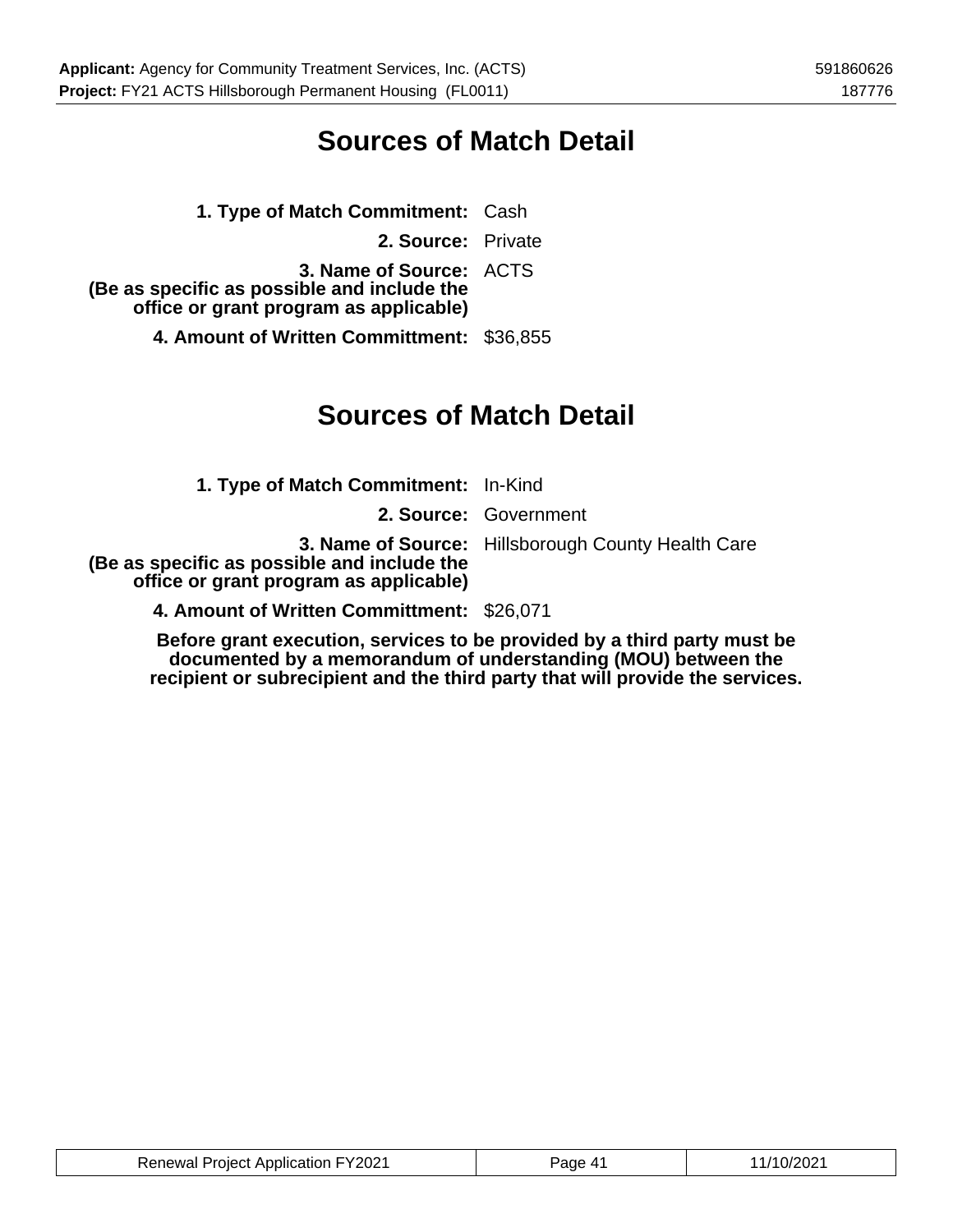## **6E. Summary Budget**

**The following information summarizes the funding request for the total term of the project. Budget amounts from the Leased Units, Rental Assistance, and Match screens have been automatically imported and cannot be edited. However, applicants must confirm and correct, if necessary, the total budget amounts for Leased Structures, Supportive Services, Operating, HMIS, and Admin. Budget amounts must reflect the most accurate project information according to the most recent project grant agreement or project grant agreement amendment, the CoC's final HUD-approved FY 2018 GIW or the project budget as reduced due to CoC reallocation. Please note that, new for FY 2018, there are no detailed budget screens for Leased Structures, Supportive Services, Operating, or HMIS costs. HUD expects the original details of past approved budgets for these costs to be the basis for future expenses. However, any reasonable and eligible costs within each CoC cost category can be expended and will be verified during a HUD monitoring.**

| <b>Eligible Costs</b>                       | <b>Total Assistance</b><br>Requested<br>for 1 year<br><b>Grant Term</b><br>(Applicant) |
|---------------------------------------------|----------------------------------------------------------------------------------------|
| 1a. Leased Units                            | \$0                                                                                    |
| 1b. Leased Structures                       | \$0                                                                                    |
| 2. Rental Assistance                        | \$0                                                                                    |
| 3. Supportive Services                      | \$33,255                                                                               |
| 4. Operating                                | \$103,544                                                                              |
| 5. HMIS                                     | \$0                                                                                    |
| 6. Sub-total Costs Requested                | \$136,799                                                                              |
| 7. Admin<br>(Up to 10%)                     | \$5,444                                                                                |
| 8. Total Assistance<br>plus Admin Requested | \$142,243                                                                              |
| 9. Cash Match                               | \$36,855                                                                               |
| 10. In-Kind Match                           | \$26,071                                                                               |
| 11. Total Match                             | \$62,926                                                                               |
| 12. Total Budget                            | \$205,169                                                                              |

| <b>Renewal Project Application FY2021</b> | Page 42 | 11/10/2021 |
|-------------------------------------------|---------|------------|
|-------------------------------------------|---------|------------|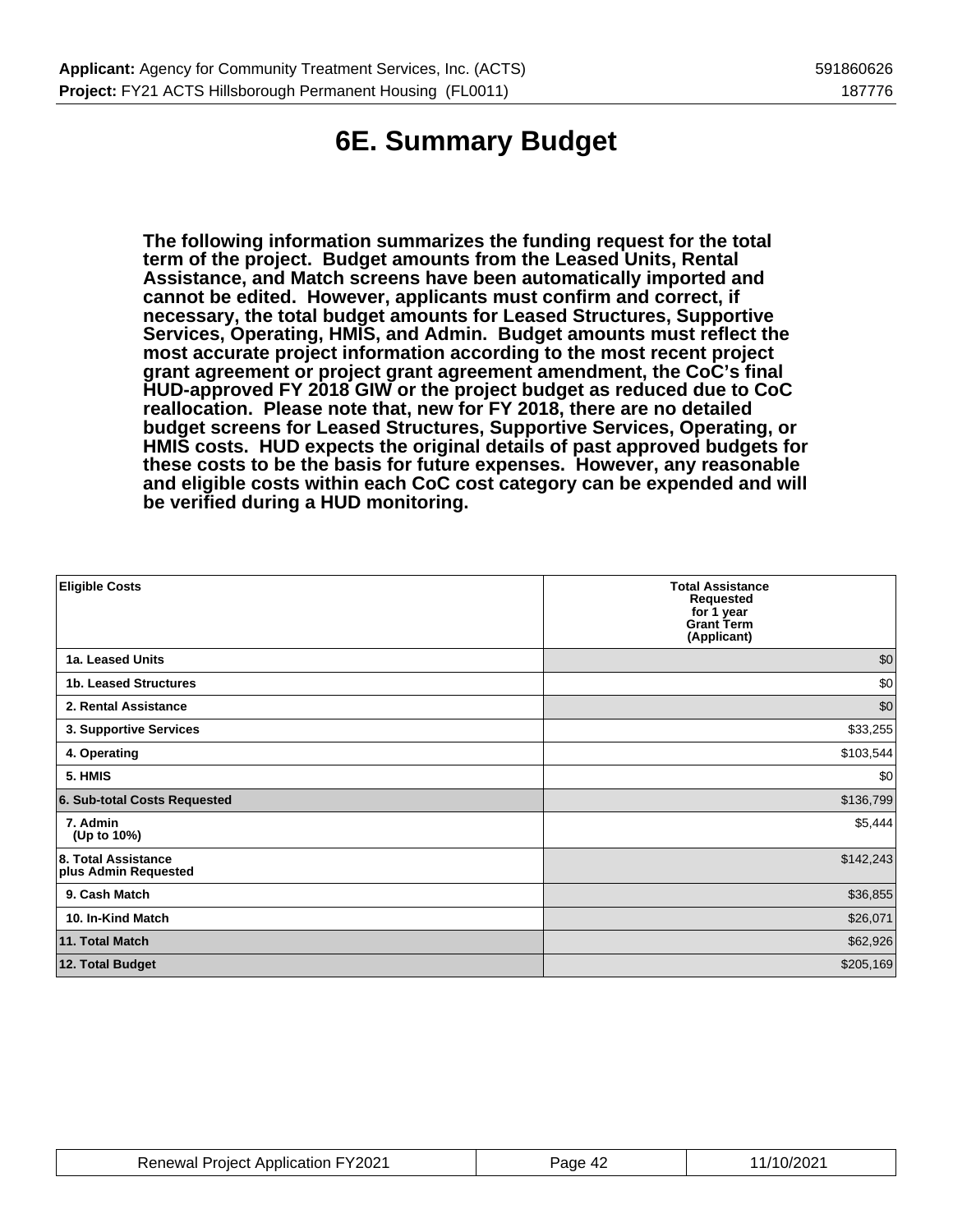# **7A. Attachment(s)**

| <b>Document Type</b>                       | <b>Required?</b> | <b>Document Description</b> | Date Attached |
|--------------------------------------------|------------------|-----------------------------|---------------|
| 1) Subrecipient Nonprofit<br>Documentation | <b>No</b>        | <b>Tax Exempt Updated</b>   | 08/30/2019    |
| 2) Other Attachment                        | No               | FY21 Hillsborough           | 10/08/2021    |
| 3) Other Attachment                        | No               | FY21 Hillsborough           | 10/08/2021    |

| <b>Renewal Project Application FY2021</b> | Page 43 | 11/10/2021 |
|-------------------------------------------|---------|------------|
|-------------------------------------------|---------|------------|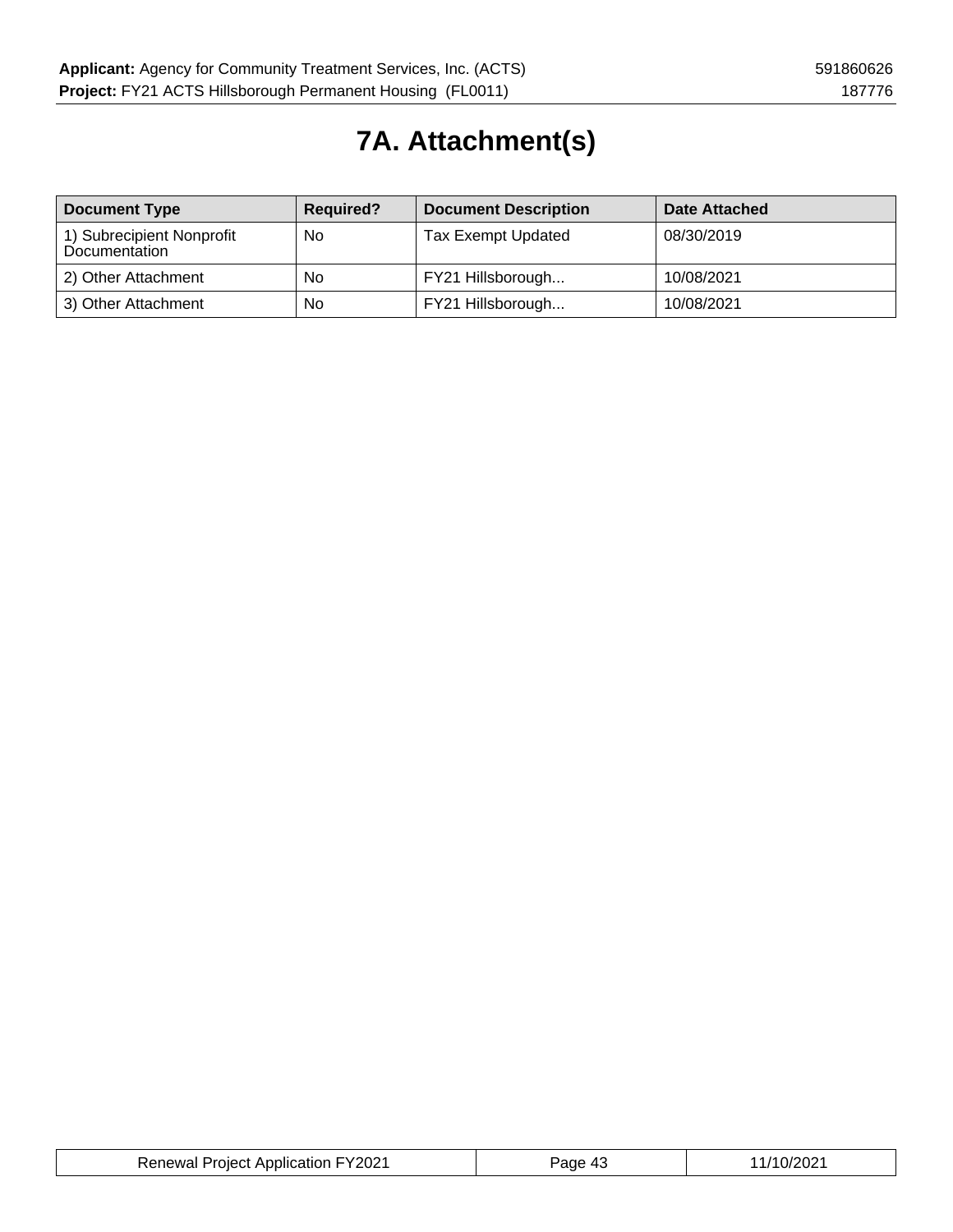## **Attachment Details**

**Document Description:** Tax Exempt Updated

## **Attachment Details**

**Document Description:** FY21 Hillsborough PSH Match Letter - ACTS cash

## **Attachment Details**

**Document Description:** FY21 Hillsborough PSH Match Letter - HCHC inkind

| <b>Renewal Project Application FY2021</b> | Page 44 | 11/10/2021 |
|-------------------------------------------|---------|------------|
|-------------------------------------------|---------|------------|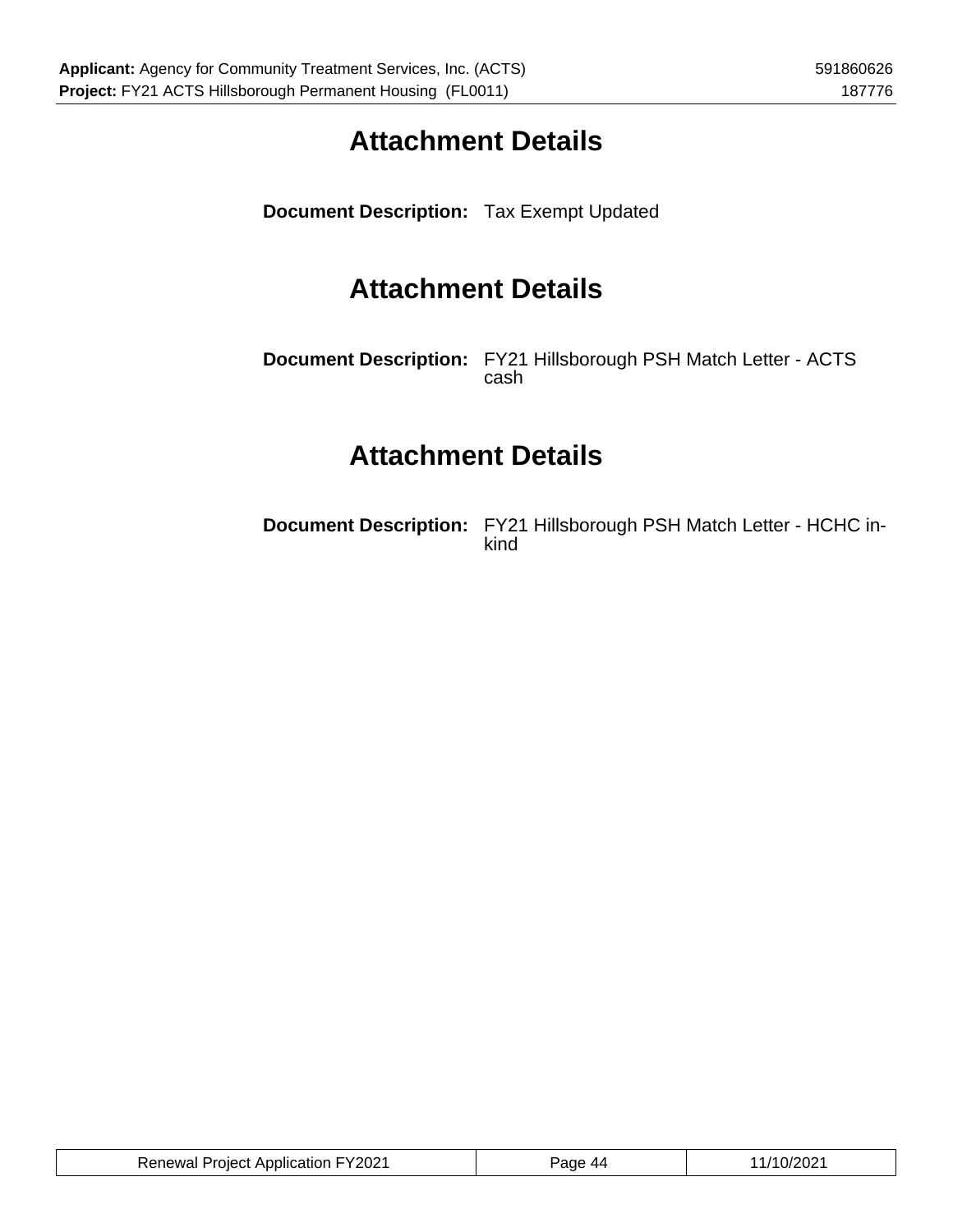## **7A. In-Kind Match MOU Attachment**

**This screen is currently read only and only includes data from the previous grant. To make changes to this information, navigate to the Submission without Changes screen, select "Make Changes" in response to Question 2, and then check the box next each screen that requires a change to match the current grant agreement, as amended, or to account for a reallocation of funds.**

| <b>Document Type</b> | <b>Required?</b> | <b>Document Description</b> | Date Attached |
|----------------------|------------------|-----------------------------|---------------|
| l In-Kind Match MOU  | No.              |                             |               |

| <b>Renewal Project Application FY2021</b> | Page 45 | 11/10/2021 |
|-------------------------------------------|---------|------------|
|-------------------------------------------|---------|------------|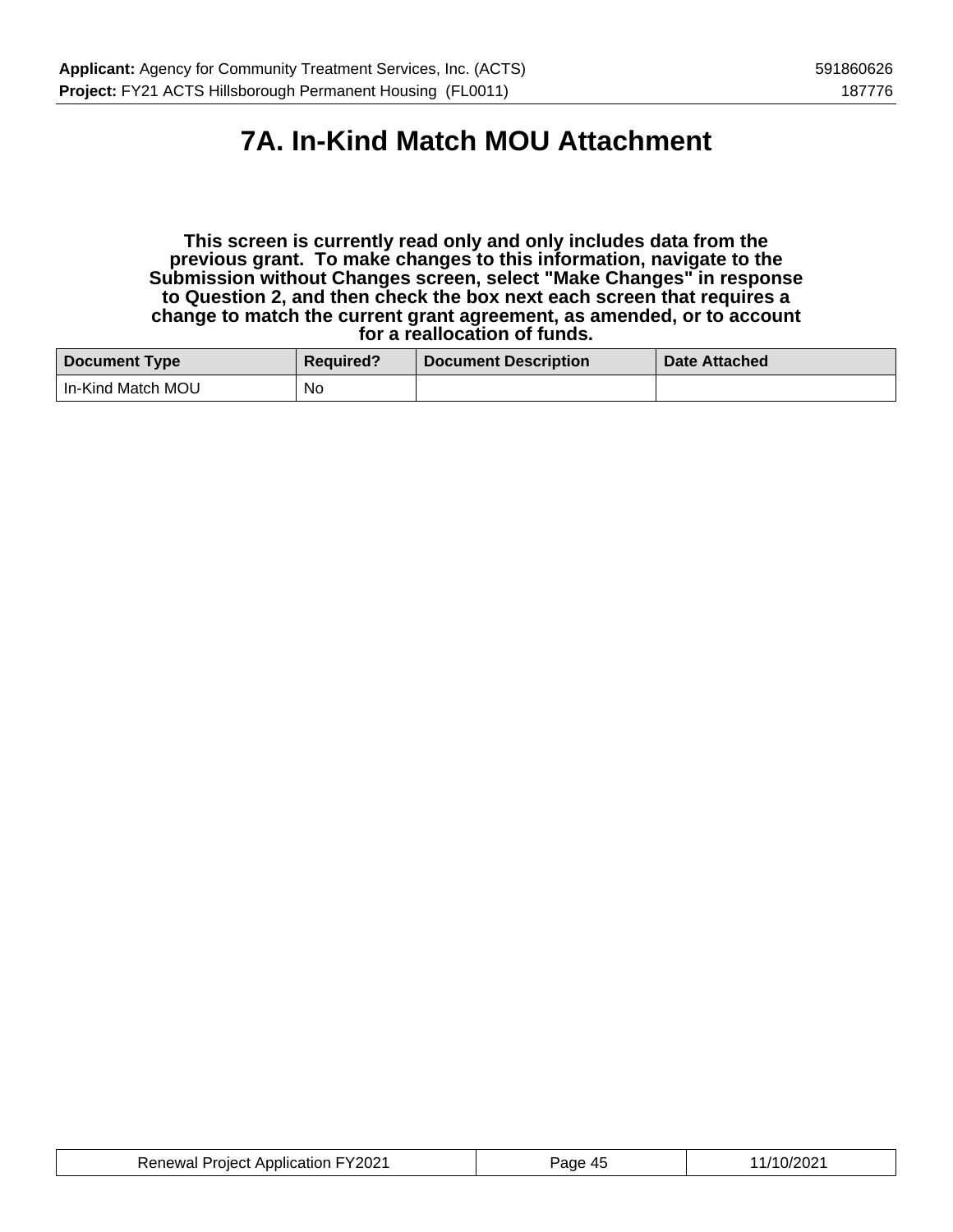## **Attachment Details**

**Document Description:**

| <b>Renewal Project Application FY2021</b> | Page 46 | 11/10/2021 |
|-------------------------------------------|---------|------------|
|-------------------------------------------|---------|------------|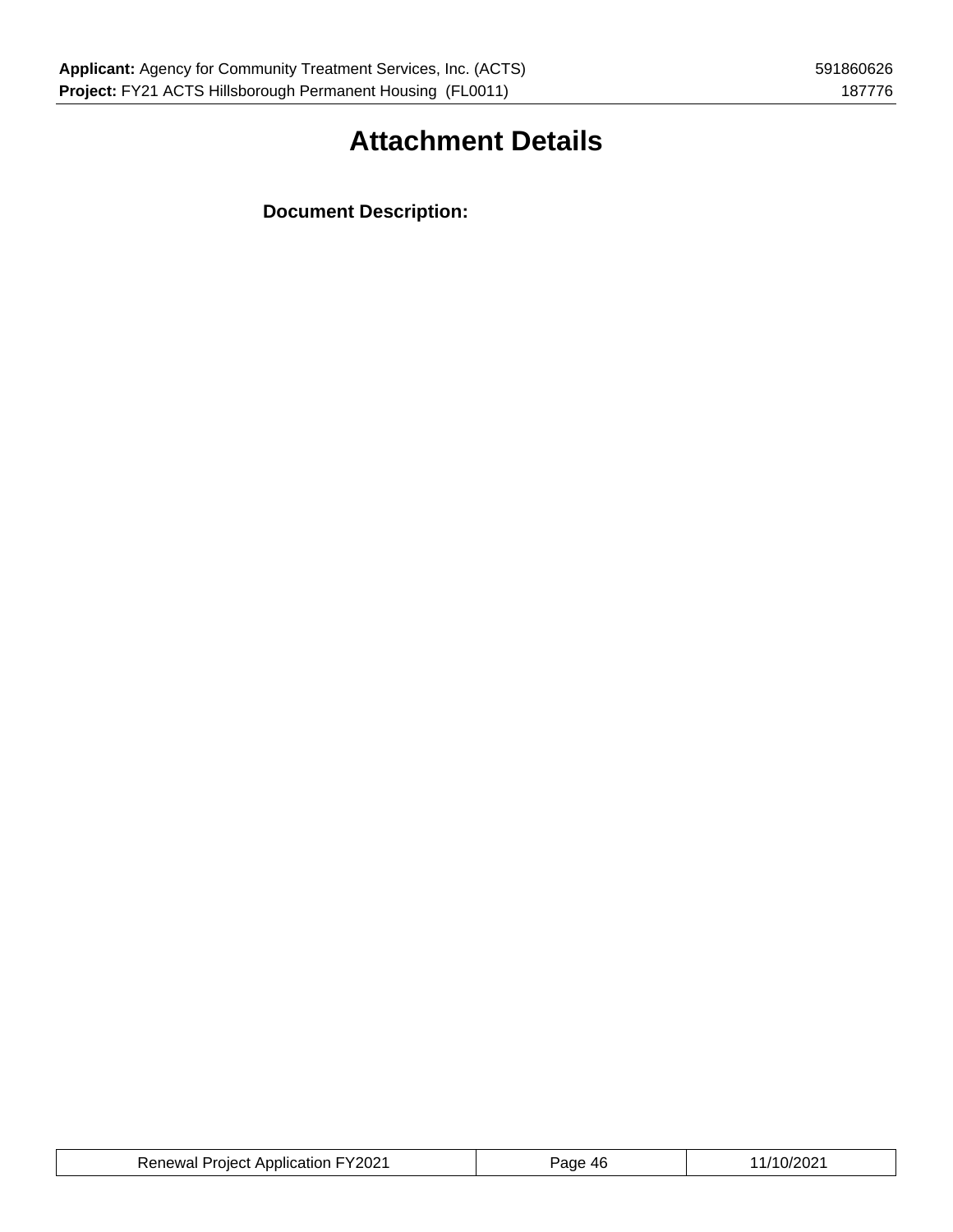## **7B. Certification**

## **A. For all projects: Fair Housing and Equal Opportunity**

It will comply with Title VI of the Civil Rights Act of 1964 (42 U.S.C. 2000(d)) and regulations pursuant thereto (Title 24 CFR part I), which state that no person in the United States shall, on the ground of race, color or national origin, be excluded from participation in, be denied the benefits of, or be otherwise subjected to discrimination under any program or activity for which the applicant receives Federal financial assistance, and will immediately take any measures necessary to effectuate this agreement. With reference to the real property and structure(s) thereon which are provided or improved with the aid of Federal financial assistance extended to the applicant, this assurance shall obligate the applicant, or in the case of any transfer, transferee, for the period during which the real property and structure(s) are used for a purpose for which the Federal financial assistance is extended or for another purpose involving the provision of similar services or benefits.

It will comply with the Fair Housing Act (42 U.S.C. 3601-19), as amended, and with implementing regulations at 24 CFR part 100, which prohibit discrimination in housing on the basis of race, color, religion, sex, disability, familial status or national origin.

It will comply with Executive Order 11063 on Equal Opportunity in Housing and with implementing regulations at 24 CFR Part 107 which prohibit discrimination because of race, color, creed, sex or national origin in housing and related facilities provided with Federal financial assistance.

It will comply with Executive Order 11246 and all regulations pursuant thereto (41 CFR Chapter 60-1), which state that no person shall be discriminated against on the basis of race, color, religion, sex or national origin in all phases of employment during the performance of Federal contracts and shall take affirmative action to ensure equal employment opportunity. The applicant will incorporate, or cause to be incorporated, into any contract for construction work as defined in Section 130.5 of HUD regulations the equal opportunity clause required by Section 130.15(b) of the HUD regulations.

It will comply with Section 3 of the Housing and Urban Development Act of 1968, as amended (12 U.S.C. 1701(u)), and regulations pursuant thereto (24 CFR Part 135), which require that to the greatest extent feasible opportunities for training and employment be given to lower-income residents of the project and contracts for work in connection with the project be awarded in substantial part to persons residing in the area of the project.

It will comply with Section 504 of the Rehabilitation Act of 1973 (29 U.S.C. 794), as amended, and with implementing regulations at 24 CFR Part 8, which prohibit discrimination based on disability in Federally-assisted and conducted programs and activities.

It will comply with the Age Discrimination Act of 1975 (42 U.S.C. 6101-07), as amended, and implementing regulations at 24 CFR Part 146, which prohibit discrimination because of age in projects and activities receiving Federal financial assistance.

| <b>Renewal Project Application FY2021</b> | Page 47 | 11/10/2021 |
|-------------------------------------------|---------|------------|
|-------------------------------------------|---------|------------|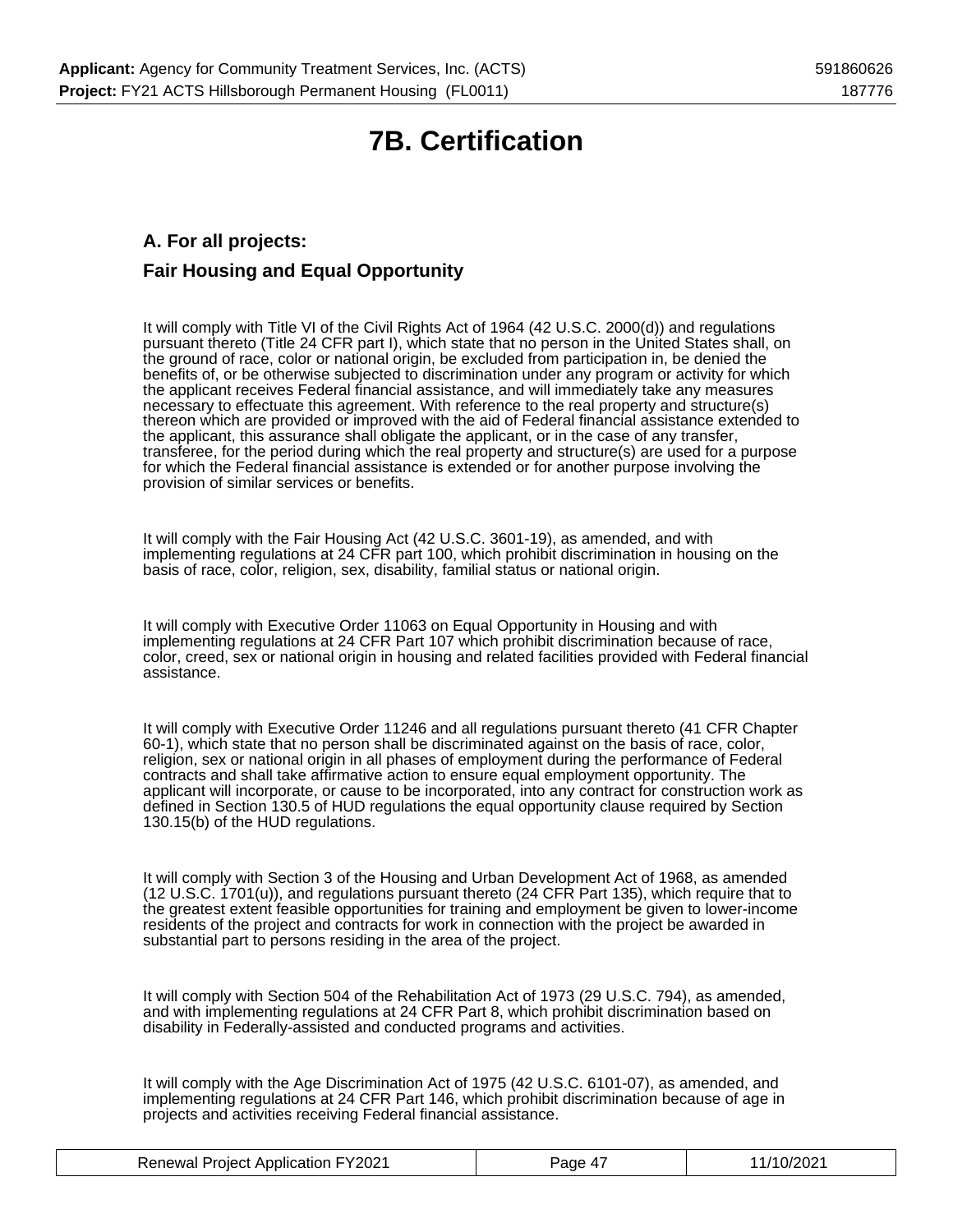It will comply with Executive Orders 11625, 12432, and 12138, which state that program participants shall take affirmative action to encourage participation by businesses owned and operated by members of minority groups and women.

If persons of any particular race, color, religion, sex, age, national origin, familial status, or disability who may qualify for assistance are unlikely to be reached, it will establish additional procedures to ensure that interested persons can obtain information concerning the assistance. It will comply with the reasonable modification and accommodation requirements and, as appropriate, the accessibility requirements of the Fair Housing Act and section 504 of the Rehabilitation Act of 1973, as amended.

### **Additional for Rental Assistance Projects:**

If applicant has established a preference for targeted populations of disabled persons pursuant to 24 CFR 578.33(d) or 24 CFR 582.330(a), it will comply with this section's nondiscrimination requirements within the designated population.

### **B. For non-Rental Assistance Projects Only.**

#### **20-Year Operation Rule.**

Applicants receiving assistance for acquisition, rehabilitation or new construction: The project will be operated for no less than 20 years from the date of initial occupancy or the date of initial service provision for the purpose specified in the application.

### **15-Year Operation Rule – 24 CFR part 578 only.**

Applicants receiving assistance for acquisition, rehabilitation or new construction: The project will be operated for no less than 15 years from the date of initial occupancy or the date of initial service provision for the purpose specified in the application.

#### **1-Year Operation Rule.**

For applicants receiving assistance for supportive services, leasing, or operating costs but not receiving assistance for acquisition, rehabilitation, or new construction: The project will be operated for the purpose specified in the application for any year for which such assistance is provided.

### **C. Explanation.**

Where the applicant is unable to certify to any of the statements in this certification, such applicant shall provide an explanation.

### **Name of Authorized Certifying Official** Asha Terminello

**Date:** 11/10/2021

**Title:** Chief Executive Officer

### **Applicant Organization:** Agency for Community Treatment Services, Inc.

| <b>Renewal Project Application FY2021</b> | Page 48 | 11/10/2021 |
|-------------------------------------------|---------|------------|
|-------------------------------------------|---------|------------|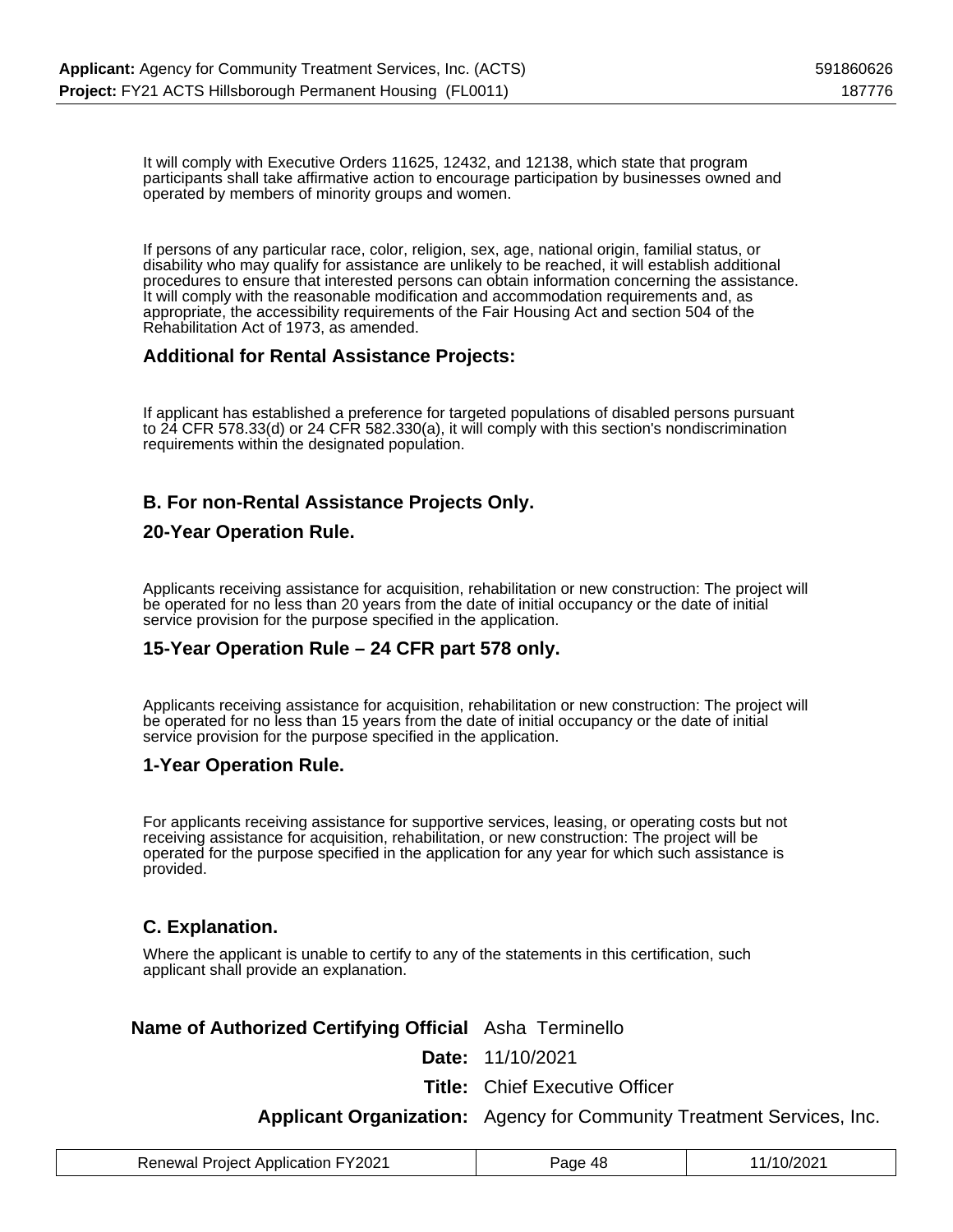(ACTS)

### **PHA Number (For PHA Applicants Only):**

- **I certify that I have been duly authorized by the applicant to submit this Applicant Certification and to ensure compliance. I am aware that any false, ficticious, or fraudulent statements or claims may subject me to criminal, civil, or administrative penalties . (U.S. Code, Title 218, Section 1001).** X
- **Active SAM Status Requirement. I certify that our organization has an active System for Award Management (SAM) registration as required by 2 CFR 200.300(b) at the time of project application submission to HUD and will ensure this SAM registration will be renewed annually to meet this requirement.** X

| <b>Renewal Project Application FY2021</b> | Page 49 | 11/10/2021 |
|-------------------------------------------|---------|------------|
|-------------------------------------------|---------|------------|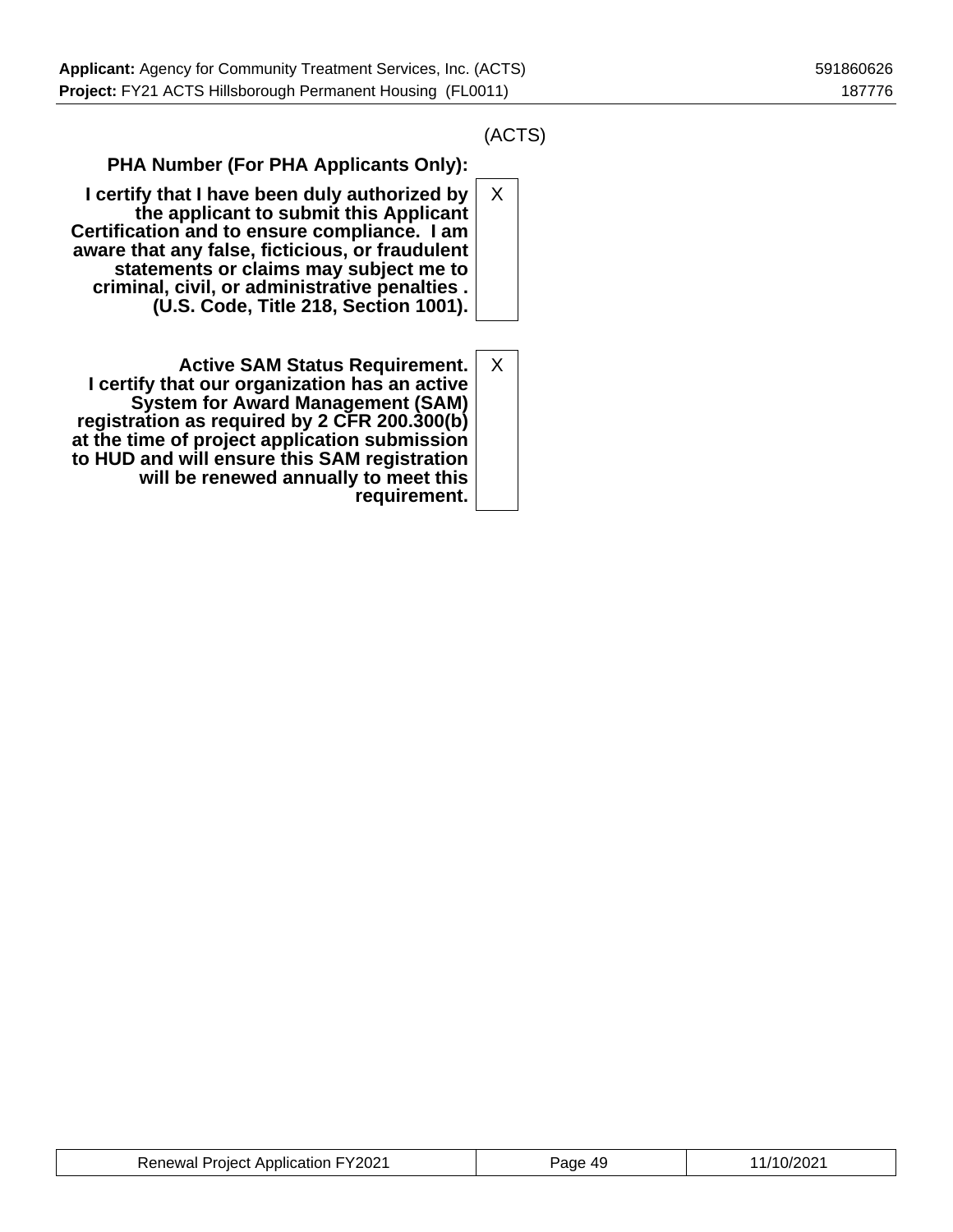# **8B Submission Summary**

| Page                                      | <b>Last Updated</b> |            |  |  |  |
|-------------------------------------------|---------------------|------------|--|--|--|
|                                           |                     |            |  |  |  |
| 1A. SF-424 Application Type               | 10/04/2021          |            |  |  |  |
| 1B. SF-424 Legal Applicant                | No Input Required   |            |  |  |  |
| 1C. SF-424 Application Details            | No Input Required   |            |  |  |  |
| <b>Renewal Project Application FY2021</b> | Page 50             | 11/10/2021 |  |  |  |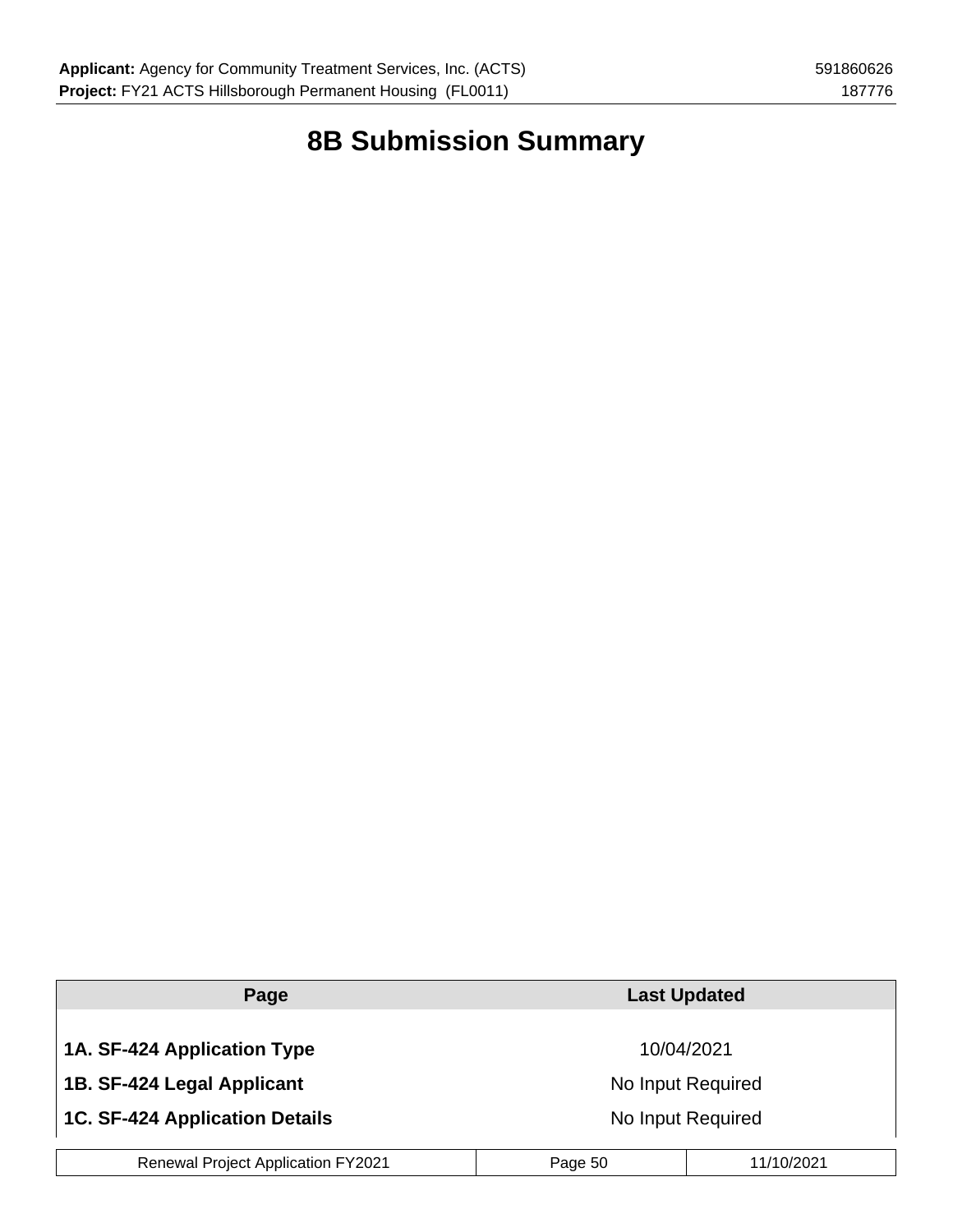| 1D. SF-424 Congressional District(s)                                    | 10/06/2021        |
|-------------------------------------------------------------------------|-------------------|
| 1E. SF-424 Compliance                                                   | 10/04/2021        |
| 1F. SF-424 Declaration                                                  | 10/04/2021        |
| 1G. HUD-2880                                                            | 10/04/2021        |
| 1H. HUD-50070                                                           | 10/04/2021        |
| 11. Cert. Lobbying                                                      | 10/04/2021        |
| 1J. SF-LLL                                                              | 10/04/2021        |
| <b>IK. SF-424B</b>                                                      | 10/04/2021        |
| <b>Submission Without Changes</b>                                       | 10/04/2021        |
| <b>Recipient Performance</b>                                            | 11/10/2021        |
| <b>Renewal Grant Consolidation or Renewal</b><br><b>Grant Expansion</b> | 10/04/2021        |
| <b>2A. Subrecipients</b>                                                | No Input Required |
| <b>3A. Project Detail</b>                                               | 10/04/2021        |
| <b>3B. Description</b>                                                  | 10/04/2021        |
| <b>3C. Dedicated Plus</b>                                               | 10/04/2021        |
| <b>4A. Services</b>                                                     | 10/04/2021        |
| <b>4B. Housing Type</b>                                                 | 10/04/2021        |
| <b>5A. Households</b>                                                   | 10/04/2021        |
| <b>5B. Subpopulations</b>                                               | No Input Required |
| <b>6A. Funding Request</b>                                              | 10/04/2021        |
| 6D. Match                                                               | 10/08/2021        |
| 6E. Summary Budget                                                      | No Input Required |
| 7A. Attachment(s)                                                       | 10/08/2021        |
| 7A. In-Kind Match MOU Attachment                                        | No Input Required |
| <b>7B. Certification</b>                                                | 10/06/2021        |

| <b>Renewal Project Application FY2021</b><br>Page 51 | 11/10/2021 |
|------------------------------------------------------|------------|
|------------------------------------------------------|------------|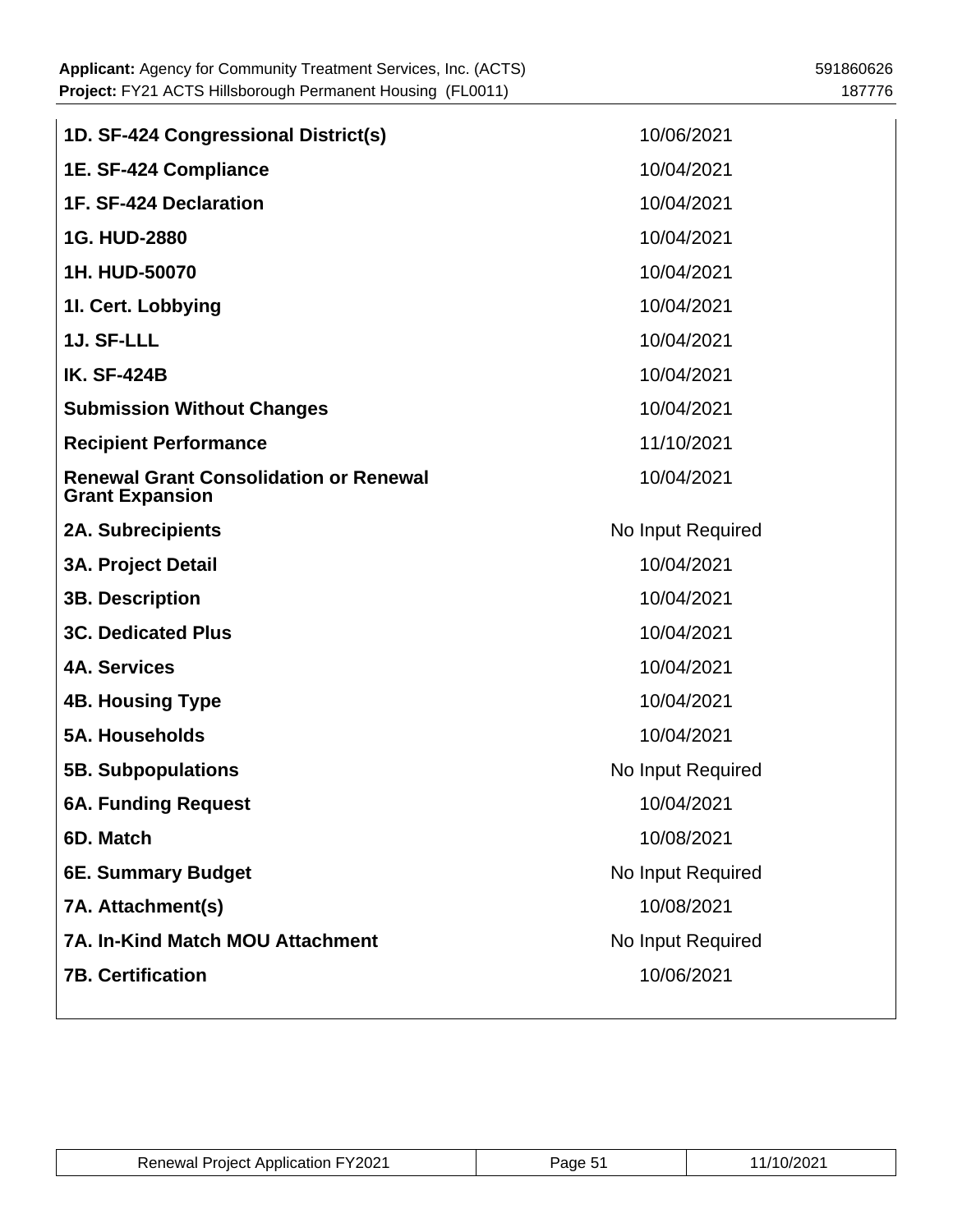0000022 03/16/19



## **Consumer's Certificate of Exemption**

 $DR-14$ R. 01/18

**Issued Pursuant to Chapter 212, Florida Statutes** 

| 85-8012559118C-9   | 05/31/2019            | 05/31/2024             | 501(C)(3) ORGANIZATION |
|--------------------|-----------------------|------------------------|------------------------|
| Certificate Number | <b>Effective Date</b> | <b>Expiration Date</b> | Exemption Category     |

This certifies that

AGENCY FOR COMMUNITY TREATMENT **SERVICES INC** 4612 N 56TH ST TAMPA FL 33610-7123

is exempt from the payment of Florida sales and use tax on real property rented, transient rental property rented, tangible personal property purchased or rented, or services purchased.



**Important Information for Exempt Organizations** 

**DR-14** R. 01/18

- $1.$ You must provide all vendors and suppliers with an exemption certificate before making tax-exempt purchases. See Rule 12A-1.038, Florida Administrative Code (F.A.C.).
- $2.$ Your Consumer's Certificate of Exemption is to be used solely by your organization for your organization's customary nonprofit activities.
- 3. Purchases made by an individual on behalf of the organization are taxable, even if the individual will be reimbursed by the organization.
- 4. This exemption applies only to purchases your organization makes. The sale or lease to others of tangible personal property, sleeping accommodations, or other real property is taxable. Your organization must register, and collect and remit sales and use tax on such taxable transactions. Note: Churches are exempt from this requirement except when they are the lessor of real property (Rule 12A-1.070, F.A.C.).
- 5. It is a criminal offense to fraudulently present this certificate to evade the payment of sales tax. Under no circumstances should this certificate be used for the personal benefit of any individual. Violators will be liable for payment of the sales tax plus a penalty of 200% of the tax, and may be subject to conviction of a third-degree felony. Any violation will require the revocation of this certificate.
- 6. If you have questions about your exemption certificate, please call Taxpayer Services at 850-488-6800. The mailing address is PO Box 6480, Tallahassee, FL 32314-6480.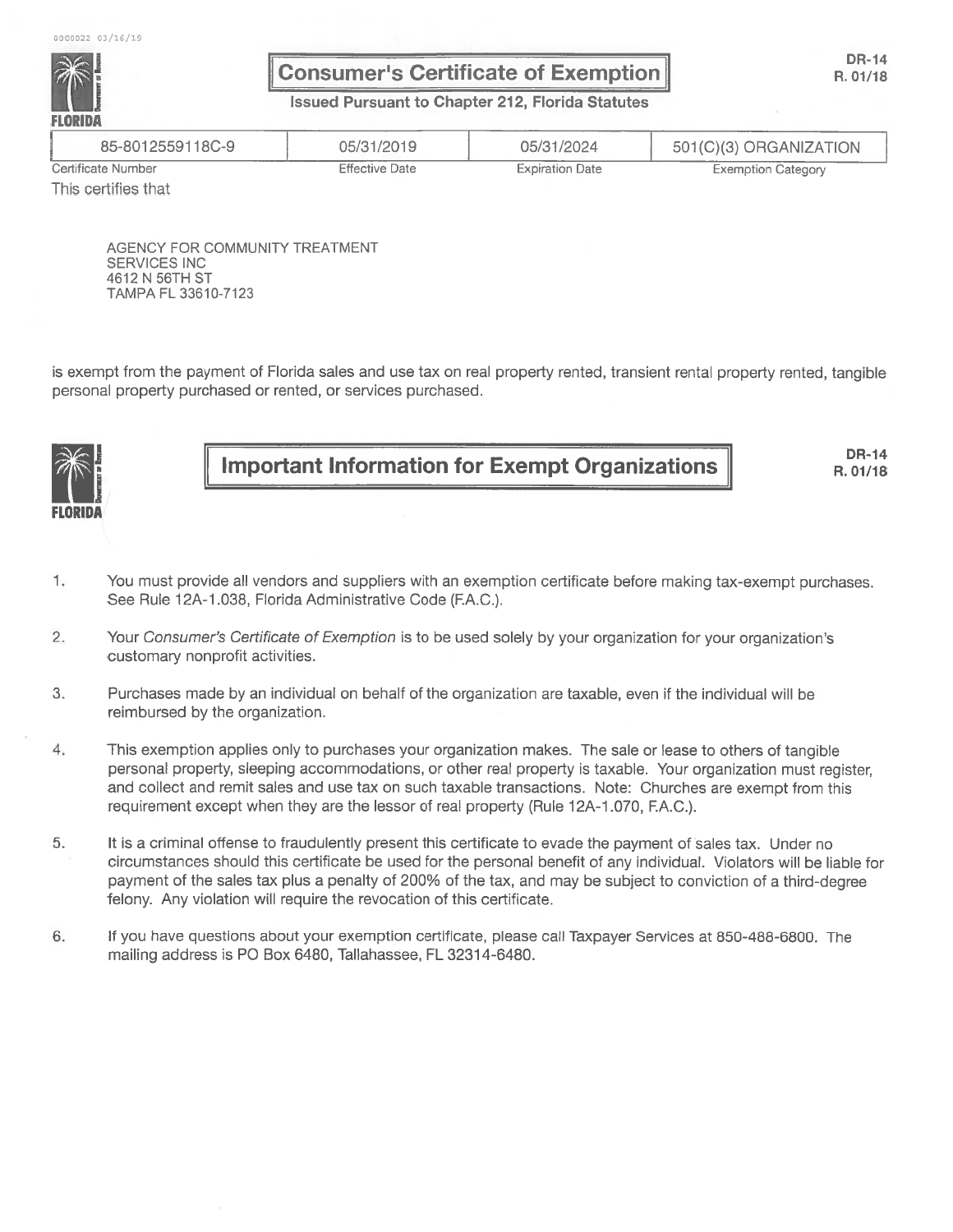#### **BOARD OF DIRECTORS**

Patrick H. Mazza, President William Hirsch, Treasurer Cynthia A. Parsons, Secretary Catherine Batsche **Sharon Carter Gary Ennis Frederick Hearn Chris Huber** Jeff Paulk

### **PROGRAMS**

**Adult Services Adult Addictions Receiving Facility Adult Outpatient Adult Outpatient Detox** ALF & Emergency Shelter Bridge **Drew Park Transitional Housing ARC** Keystone Residential Program **Medication Management Service Outreach Services Permanent Supportive Housing** Sandra Prince ICP

#### **Youth Services**

**ARRIS Group Home for Girls** Health Coach Project Juvenile Assessment Center Juvenile Addictions Receiving Facility Thonotosassa Youth Residential Youth Outpatient



**MANAGEMENT TEAM** Asha Terminello, MS **Chief Executive Officer** 

Beth Ann Sanders, MS **Chief Financial Officer** 

Cris Riviere, MA, MCAP, CCJAC **Chief Operating Officer** 



## **Agency for Community Treatment Services, Inc.** 4612 North 56th Street Tampa, Florida 33610-7123 813.246.4899 + www.actsfl.org

#### **CERTIFICATION OF LEVERAGED RESOURCES**

FY21 2022-2023 CONTINUUM OF CARE PROJECT

Leveraged and Match Resources Committed for the Following:

| <b>Grantee:</b>                                     | Agency for Community Treatment Services, Inc.                                                   |  |  |
|-----------------------------------------------------|-------------------------------------------------------------------------------------------------|--|--|
| <b>Project Name:</b>                                | Hillsborough Permanent Supportive Housing                                                       |  |  |
| <b>Type of Project:</b>                             | <b>PSH</b>                                                                                      |  |  |
| <b>Target Population:</b>                           | <b>Chronic-Homeless</b>                                                                         |  |  |
| <b>Type of Commitment:</b>                          | Cash                                                                                            |  |  |
| <b>Services:</b>                                    | Supportive Housing with Comprehensive Services                                                  |  |  |
| <b>Source of Commitment:</b>                        | <b>ACTS</b>                                                                                     |  |  |
| <b>Name of Entity Providing Contributions: ACTS</b> |                                                                                                 |  |  |
| <b>Value of Written Commitment:</b>                 | \$36,855.00                                                                                     |  |  |
| Date of Written Commitment:                         | Resources will be available beginning July 1, 2022 or<br>at start of grant for a 12-month term. |  |  |
| <b>Signed and Dated By:</b>                         | Asha Terminello, MS-Chief Executive Officer                                                     |  |  |

Asha Terminalt Date: October 08, 2021 Signature:











**Eckerd** 







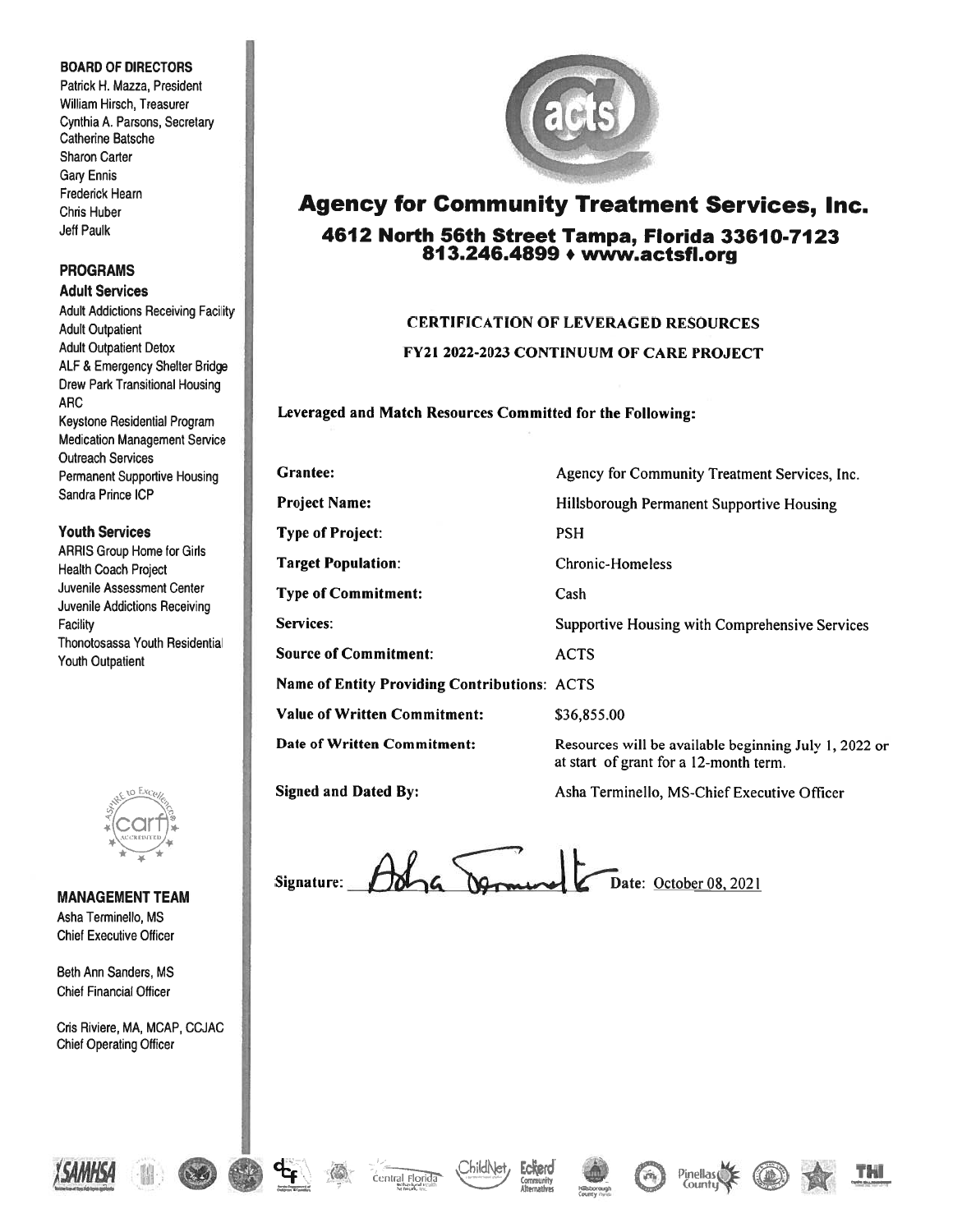

**HEALTH CARE SERVICES** PO Box 1110, Tampa, FL 33601‐1110 (813) 301‐7356 | Fax: (813) 276‐2865

October 1, 2021

### **Certification of Match Resources Commitment Tampa Hillsborough Homeless Initiative Continuum of Care Programs**

It is understood that the Tampa Hillsborough Homeless Initiative (THHI), formally Homeless Coalition of Hillsborough County, is coordinating the FY21 Application to the U.S. Department of Housing and Urban Development under the Continuum of Care Program.

 **COMMISSIONERS**  Harry Cohen Ken Hagan Pat Kemp Gwendolyn "Gwen" Myers Kimberly Overman Mariella Smith Stacy R. White **COUNTY ADMINISTRATOR**  Bonnie M. Wise **COUNTY ATTORNEY** Christine M. Beck **INTERNAL AUDITOR**  Peggy Caskey

**BOARD OF COUNTY** 

**CHIEF HUMAN SERVICES ADMINISTRATOR** Carl S. Harness

Also, it is understood that the attached project list provides the information about projects being submitted and the number of households who will be eligible for Hillsborough County Health Care and that THHI and other community organizations will be arranging for case management and other community-based services to ensure access to the needed supports to obtain and retain housing placement; and, that care managers will be assisting with applications for disability income, Medicaid and other community resources as appropriate, including substance abuse treatment.

It is understood that the value of the health care received is used as match to support the project's CoC application to the U.S. Department of Housing and Urban Development and that THHI will have the responsibility for tracking access to these resources. The Hillsborough County Health Care Plan (HCHCP) is supported by sales tax revenues.

Hillsborough County is committed to making health care services available to persons at 138% of poverty level and below. Given that THHI and other community organizations will be offering services to persons with little or no income, Hillsborough County is committed to providing the match to the project listed below for the grant term indicated:

 ACTS – Hillsborough Permanent Supportive Housing Project– estimated six (6) of adults for the grant term of July 1, 2022 – June 30, 2023, with the value of match estimated to be \$26,070.78.

Signed and dated ∙

\_\_\_\_\_\_\_\_\_\_\_\_\_\_\_\_\_\_\_\_\_\_\_\_\_\_\_\_\_\_\_\_\_\_\_\_\_\_\_\_\_\_\_\_\_\_\_\_\_\_\_ \_\_\_\_\_\_\_\_\_\_\_\_\_

10/5/2021

Gene E. Earley Jr. *I* Health Care Services Department Director **Date** 

 $\ell$ B